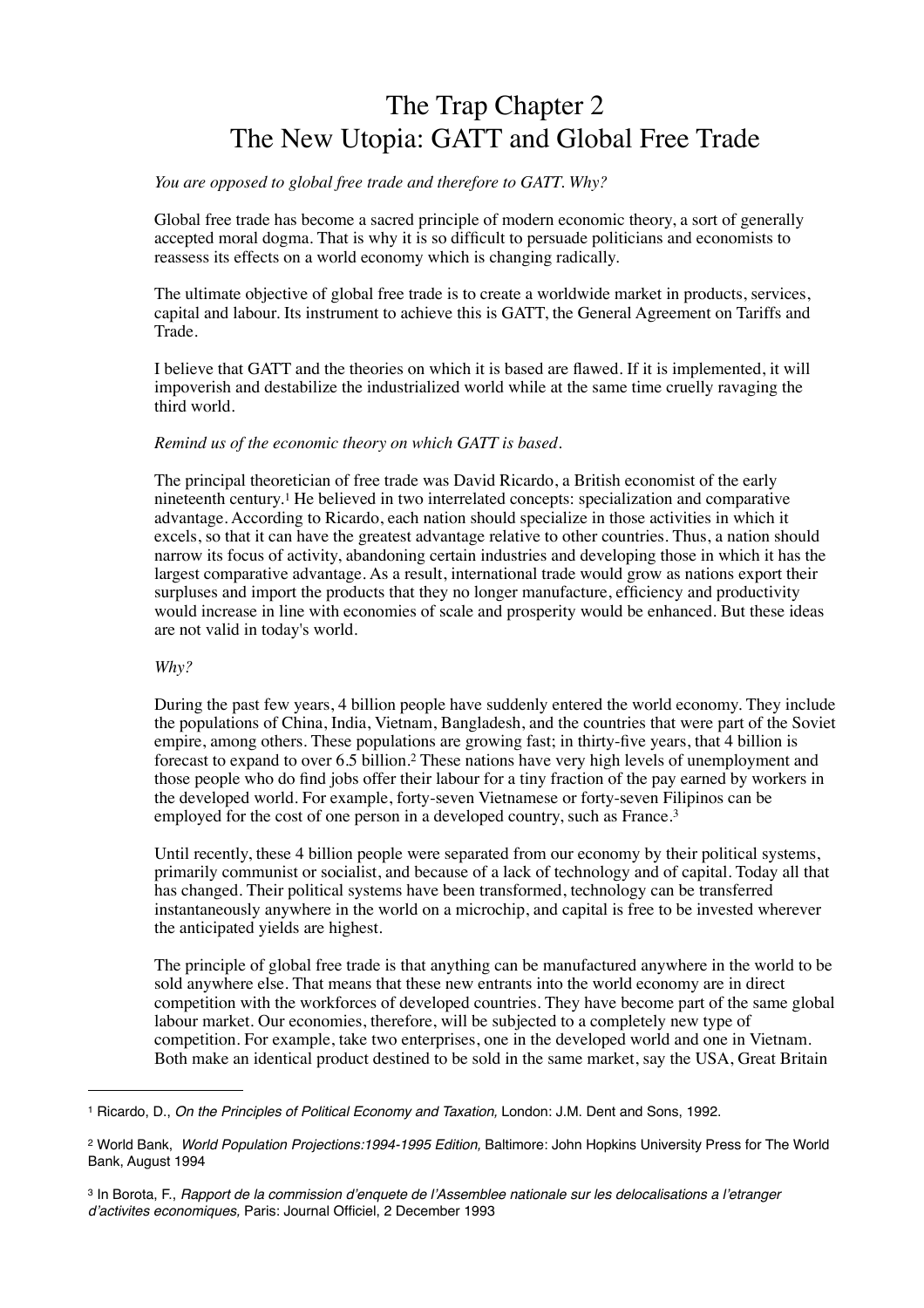or France; both can use identical technology; both have access to the same pool of international capital. The only difference is that the Vietnamese enterprise can employ forty-seven people where the French enterprise can employ only one. You don't have to be a genius to understand who will be the winner in such a contest.

In most developed nations, the cost to an average manufacturing company of paying its workforce is an amount equal to between 25 per cent and 30 per cent of sales. If such a company decides to maintain in its home country only its head office and sales force, while transferring its production to a low-cost area, it will save about 20 per cent of sales volume. Thus, a company with sales of 500 million dollars will increase its pre-tax profits by up to 100 million dollars every year. If, on the other hand, it decides to maintain its production at home, the enterprise will be unable to compete with low-cost imports and will perish.

It must surely be a mistake to adopt an economic policy which makes you rich if you eliminate your national workforce and transfer production abroad, and which bankrupts you if you continue to employ your own people.

### *But the companies that move offshore are those which employ large labour forces. Surely the new jobs that will be created by the high-tech industries of the future will compensate.*

High-tech industries can, indeed, survive and prosper under these circumstances, for the very reason that they are highly automated and therefore employ few people. Labour is no more than a minor item in the overall cost of the products they make. But obviously they cannot compensate for the lost manufacturing jobs: the fact that they employ few people means that they are incapable of employing very many. As soon as they need to employ a reasonable number, they will be forced to move offshore. For example, IBM is moving its disk-drive business from America and Western Europe to low labour-cost countries. According to the Wall Street Journal: 'IBM plans to establish this new site as a joint venture with an undetermined Asian partner and use non-IBM employees so that it will be easier ... to move to an even lower-cost region when warranted ... Moving from higher-cost regions to Asia cuts in half the cost of assembling a disk drive'. Mr Zschau of IBM 'admitted that the moves will put IBM on only even footing with its competitors'.[4](#page-1-0) The aircraft manufacturer Boeing has announced that it will transfer some of its production to China[.5](#page-1-1) The sort of companies that created Silicon Valley, like HewlettPackard and Advanced Micro Devices, are also shifting employment to low-wage countries[.6](#page-1-2)

Proponents of global free trade constantly say that exporting such high-tech products as very fast trains, airplanes and satellites will create jobs on a large scale. Alas, this is not true. The recent 2.1 billion dollar contract selling very fast French trains to South Korea has resulted in the maintenance, for four years, of only 800 jobs in France: 525 for the main supplier and 275 for the subcontractors[.7](#page-1-3) Much of the work is carried out in Korea by Asian companies using Asian labour. What is more, following the transfer of technology to South Korea, in a few years' time Asia will be able to buy very fast trains directly from South Korea and bypass France. As for planes and satellites, the numbers employed in these industries in France have fallen steadily. Over the five years from 1987 to 1992, they have declined from 123,000 to 111,000 and are forecast to fall to 102,000 in the short term[.8](#page-1-4)

<span id="page-1-0"></span><sup>4</sup> ʻIBM is Overhauling Disk Drive Business, Cutting Jobs, Shifting Production to Asia', *Wall Street Journal,* New York, 5 August 1994

<span id="page-1-1"></span><sup>5</sup> ʻBoeing to Expand China Operations, Names New President for Unit There', *Wall Street Journal,* New York, 9 August 1994.

<span id="page-1-2"></span><sup>6</sup> ʻUS Multinationals take "Brain Work" to Plants Overseas' *Wall Street Journal Europe,* 30 September 1994.

<span id="page-1-3"></span><sup>7</sup> ʻLe TGV Seoul Pusan' *Le Figaro,* Paris, 19 April 1994; ʻIndustrie choisie de preference a son concurrent Allemand, GEC Alsthom contruia le TGV en Coree du sud', *Le Monde,* Paris, 19 April 1994

<span id="page-1-4"></span><sup>8</sup> ʻIndustrie: Selon Henri Martre, president du GIFAS, la reprise dans l'aeronautique n'aura pas lieu avant 1995', *Le Monde,* Paris, 29 April 1993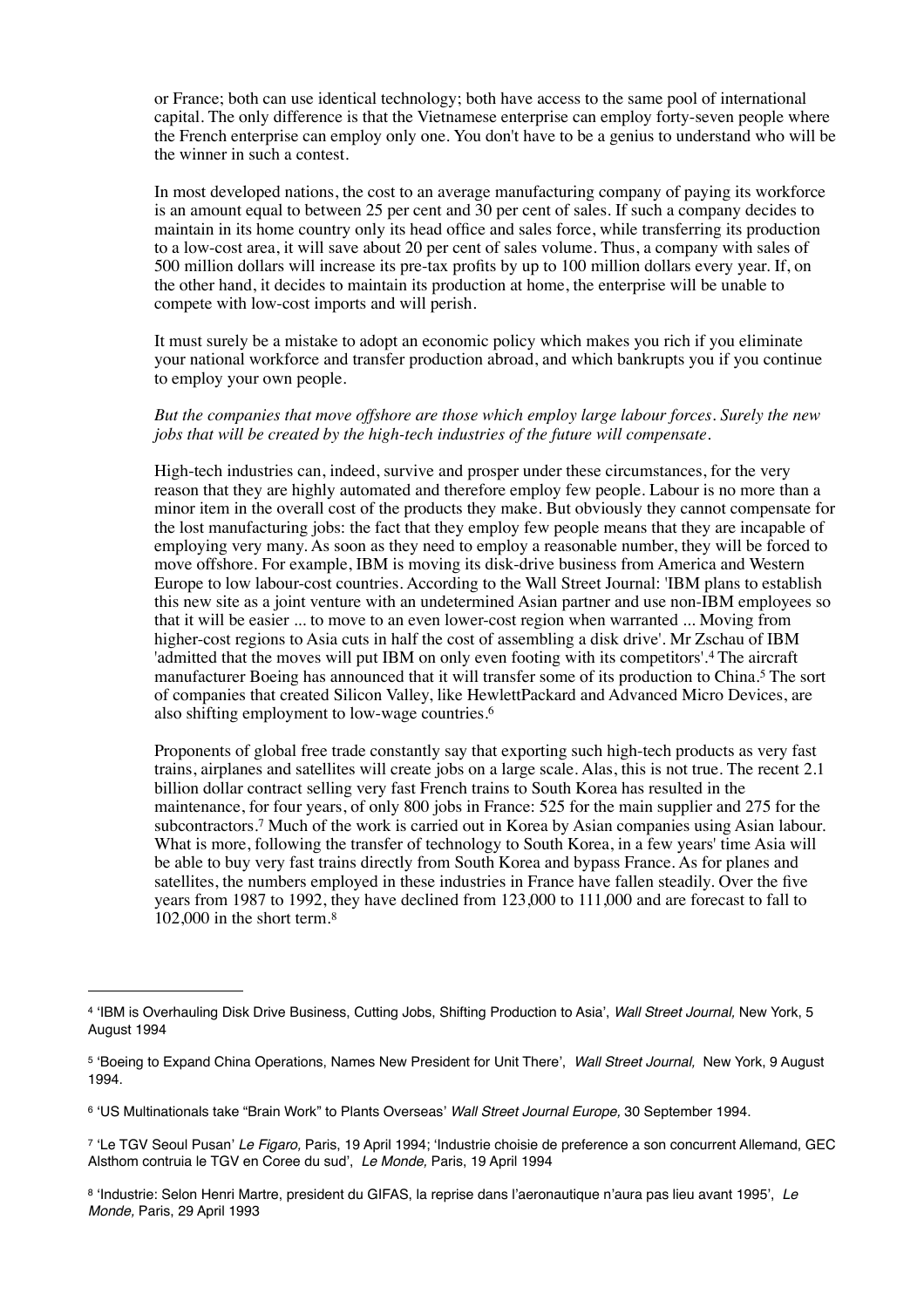One of the big mistakes that we make is that when we talk about balancing trade we think exclusively in monetary terms. If we export one billion dollars' worth of goods and import products of the same value, we conclude that our overseas trade is in balance. The value of our exports is equal to that of our imports. But this is a superficial analysis and leads to wrong conclusions. The products that we export must necessarily be those which use only a small amount of labour. If not, they would be unable to compete with products manufactured in low labour-cost countries and so would be unexportable. The number of people employed annually to produce one billion dollars' worth of high-tech products in the developed nations could be under a thousand. But the number of people employed in the low-cost areas to manufacture the goods that we import would be in the tens of thousands, because these are not high-tech products but ones produced with traditional levels of employment. So, our trade might be in balance in monetary terms, but if we look beyond the monetary figures we find that there is a terrible imbalance in terms of employment. That is how we export jobs and import unemployment.

### *But many economists believe that the growth in service industries will compensate for lost jobs in manufacturing.*

Even service industries will be subjected to substantial transfers of employment to low-cost areas. Today, through satellites, you can remain in constant contact with offices in distant lands. This means that companies employing large back offices can close them and shift employment to any other part of the world. Swiss air has recently transferred a significant part of its accounts department to India.

### *Still, certain services cannot be transferred overseas, such as health and education.*

Indeed, but let's think that through to its practical conclusion. A nation's economy is split into two broad segments, one which produces wealth and the other which dispenses it. That in no way means that the latter is inferior; it includes such vital activities as health and education. Despite the fact that both kinds of activities are measured by GNP, one cannot reduce that part of our economy which produces wealth and expect to be able to maintain the other part which dispenses it. You must earn what you spend.

### *Presumably, the exchange rates between various currencies also have a substantial impact on the power to compete.*

Of course. When Ricardo calculated comparative advantage, he did so in money terms. If a product costs X French francs in France and Y US dollars in America, all you need to do is to convert dollars into francs at the going rate of exchange and it will be clear where the advantage lies. In other words, the nation in which the product is cheaper is the nation that has the comparative advantage.

But this calculation can be brutally and suddenly transformed by a devaluation or a revaluation of one of the currencies. In 1981, one dollar was worth 4.25 French francs; by 1985, the dollar had risen sharply and was worth 10 French francs; by 1992, it had fallen again and was worth only 4.80 French francs. So take a product which in 1981 had the same cost whether manufactured in America or in France. Four years later, in 1985, it became more than twice as expensive in America as in France. This was no more than a reflection of the increased value of the dollar relative to the franc. Yet, according to Ricardo, each nation is supposed to specialize in those products in which it has a comparative advantage. If you followed this reasoning, industries on which you might have concentrated in America in 1981 would have had to be abandoned in 1985. And the reason would have been that the comparative advantage would have disappeared purely for monetary reasons. Then as the dollar fell again in 1992, the theory would have required that you recreate the industry in the United States. This is obvious nonsense. No one should sacrifice and recreate industries merely to be in rhythm with fluctuations in exchange rates.

### *Of course, those who believe in global free trade reject your arguments. Firstly, they cite the joint study published by the OECD and the World Bank which states that the application of the GATT*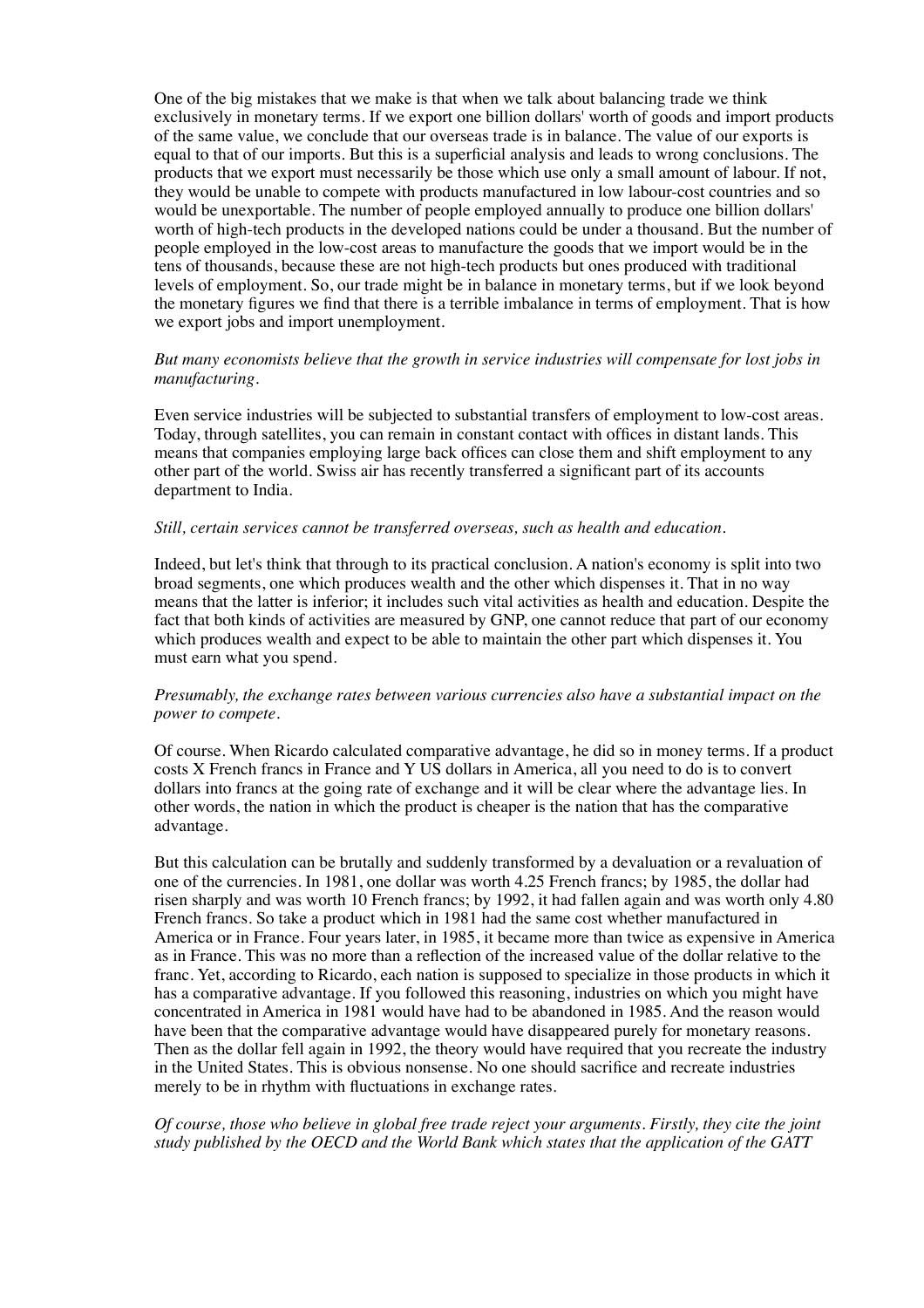*proposals would increase world income by 213 billion dollars a year[.9](#page-3-0) How can we turn down such growth?*

If you study the reports, you will find that the increase is forecast to come about in ten years' time. Yes, 213 billion dollars is a large sum of money, but to assess its significance you must compare it to the world's GNP as it is forecast to be in ten years' time. Two-hundred-thirteen billion dollars represents no more than 0.7 per cent.<sup>[10](#page-3-1)</sup> What is more, the General Secretary of the OEeD described the report as being 'highly theoretical'.

### *It is also claimed that global free trade means that consumers will benefit from being able to buy cheaper imported products manufactured with low-cost labour.*

Consumers are not just people who buy products, they are the same people who earn a living by working, and who pay taxes. As consumers they may be able to buy certain products more cheaply, although when Nike moved its manufacturing from the US to Asia, shoe prices did not drop. Instead profit margins rose. But the real cost to consumers of cheaper goods will be that they will lose their jobs, get paid less for their work and have to face higher taxes to cover the social cost of increased unemployment. Consumers are also citizens, many of whom live in towns. As unemployment rises and poverty increases, towns and cities will grow even more unstable. So the benefits of cheap imported products will be heavily outweighed by the social and economic costs they bring with them.

### *I understand your argument about increased unemployment, but why should earnings be reduced?*

According to figures published by the US Department of Labor,<sup>11</sup> since 1973 real hourly and weekly earnings, in inflation-adjusted dollars, have already dropped respectively by 13.4 per cent and 19.2 per cent, and that was before the most recent GATT negotiations known as the Uruguay Round. If 4 billion people enter the same world market for labour and offer their work at a fraction of the price paid to people in the developed world, it is obvious that such a massive increase in supply will reduce the value of labour. Also, organized labour will lose practically all its negotiating power. When trade unions ask for concessions, the answer will be: If you put too much pressure on us, we will move offshore where we can get much cheaper labour, which does not seek job protection, long holidays, and all the other items that you want to negotiate.

Global free trade will shatter the way in which value-added is shared between capital and labour. Value-added is the increase of value obtained when you convert raw materials into a manufactured product. In mature societies, we have been able to develop a general agreement as to how it should be shared. That agreement has been reached through generations of political debate, elections, strikes, lockouts and other conflicts. Overnight that agreement will be destroyed by the arrival of huge populations willing to undercut radically the salaries earned by our workforces. The social divisions that this will cause will be deeper than anything ever envisaged by Marx.

It is interesting to note that many US economists believe that the inflationary forces which normally follow a period of lax monetary policy will not occur in the same way on this occasion. They believe that the continued lowering of earnings resulting from global free trade, including the first effects of NAFTA (the North American Free Trade Agreement, which created an open market between Mexico, the US and Canada), will restrain inflation despite the fact that the Federal Reserve has maintained a loose monetary policy for one of the longest periods on record. In other words, the workforce will bear the brunt of the consequences of a prolonged policy of easy money by accepting reduced earnings to compensate for its inevitable inflationary effects.

*Who will be the losers and who will be the winners under a system of global free trade?* 

<span id="page-3-0"></span><sup>9</sup> Goldin, I., and van der Mensbrugghe, D., *Trade Liberalization: What*'*s at Stake,* Washington: World Bank and OECD, 1993

<span id="page-3-1"></span><sup>10</sup> ʻWhere the GATT's \$200bn Really Comes From', *Financial TimesI, London, 4 October 1993.*

<span id="page-3-2"></span><sup>11</sup> US Department of Labor Bureau of Labor Statistics, *Business Establishment Survey,* average hourly and weekly earnings of production or non-supervisory workers in 1982 dollars, provided from online search, 12 August 1994.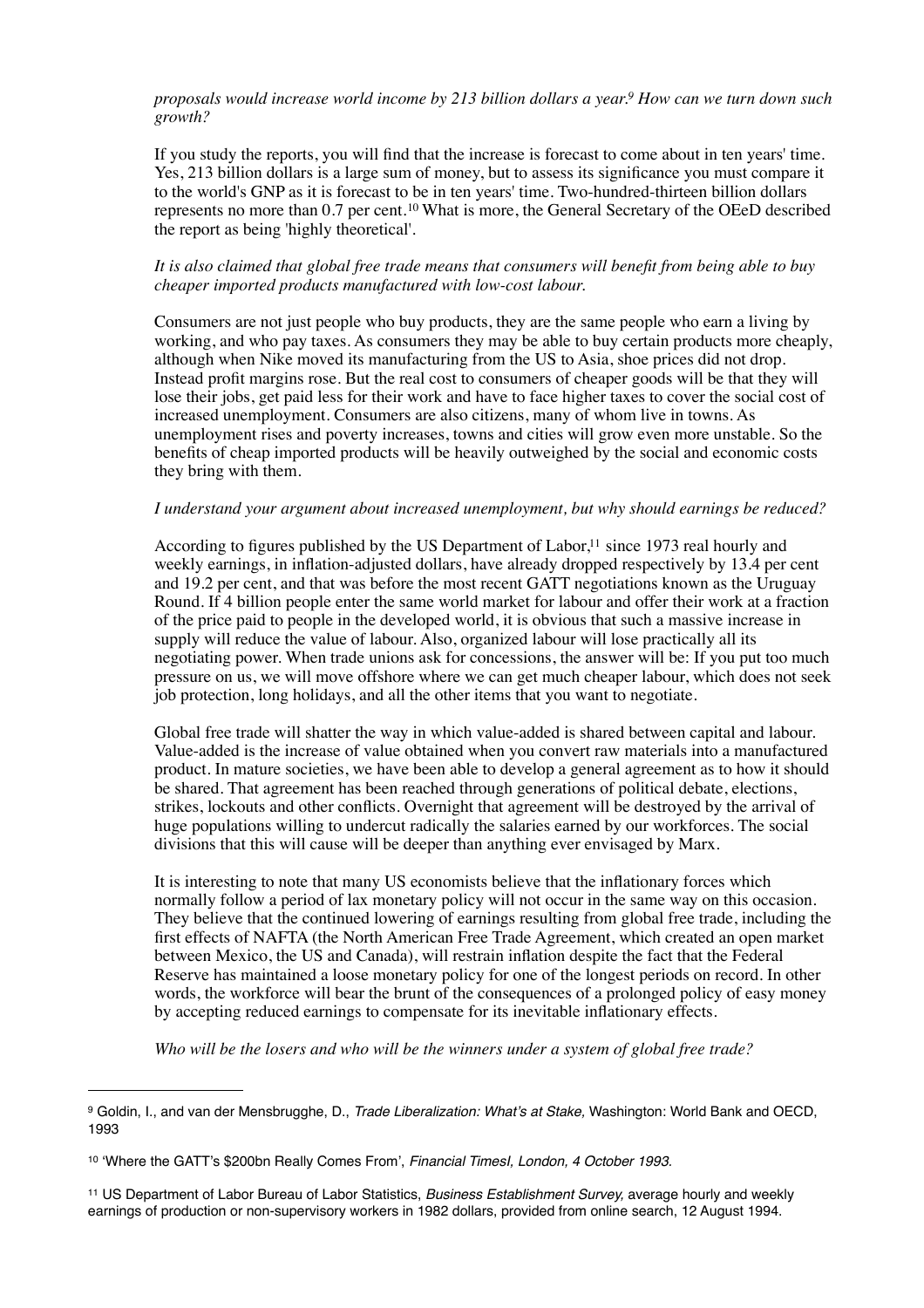The losers will, of course, be those people who become unemployed as a result of production being moved to low-cost areas. There will also be those who lose their jobs because their employers do not move offshore and are not able to compete with cheap imported products. Finally, there will be those whose earning capacity is reduced following the shift in the sharing of value-added away from labour.

The winners will be those who can benefit from an almost inexhaustible supply of very cheap labour. They will be the companies who move their production offshore to low-cost areas; the companies who can pay lower salaries at home; and those who have capital to invest where labour is cheapest, and who as a result will receive larger dividends. But they will be like the winners of a poker game on the Titanic. The wounds inflicted on their societies will be too deep, and brutal consequences could follow.

The new phenomenon of our age is the emergence of transnational corporations, with the ability to move production at will anywhere in the world, in order to systematically benefit from lower wages wherever they are to be found. Transnational corporations now account for one-third of global output; their global annual sales have reached 4.8 trillion dollars, which is greater than total international trade. The largest 100 multinational corporations control about one-third of all foreign direct investment[.12](#page-4-0) The globalization of the market is vital to them, both to produce cheaply and to sell universally. Because they do not necessarily owe allegiance to the countries where they operate, there is a divorce between the interests of the transnational corporations and those of society.

You must remember that one of the characteristics of developing countries is that a small handful of people controls the overwhelming majority of the nation's resources. It is these people who own most of their nation's industrial, commercial and financial enterprises and who assemble the cheap labour which is used to manufacture products for the developed world. Thus, it is the poor in the rich countries who will subsidize the rich in the poor countries. This will have a serious impact on the social cohesion of nations.

### *What are your thoughts about the World Trade Organization?*

That is the organization which is supposed to replace GATT, regulate international trade, and lead us to global economic integration. It is yet another international bureaucracy whose functionaries will be largely autonomous. They report to over 120 nations and therefore, in practice, to nobody. Each nation will have one vote out of 120. Thus, America and every European nation will be handing over ultimate control of its economy to an unelected, uncontrolled, group of international bureaucrats.

### *Don't the developed nations have a moral responsibility to open their markets to the third world?*

Let me start by quoting from a report by Herman Daly and Robert Goodland, published by the World Bank.

If by wise policy or blind luck, a country has managed to control its population growth, provide social insurance, high wages, reasonable working hours and other benefits to its working class (i.e., most of its citizens), should it allow these benefits to be competed down to the world average by unregulated trade? ... This levelling of wages will be overwhelmingly downward due to the vast number and rapid growth rate of underemployed populations in the third world. Northern labourers will get poorer, while Southern labourers will stay much the same.[13](#page-4-1)

But the application of GATT will also cause a great tragedy in the third world. Modern economists believe that an efficient agriculture is one that produces the maximum amount of food for the minimum cost, using the least number of people. That is bad economics. When you intensify the

<span id="page-4-0"></span><sup>12</sup> ʻElite companies rule world of trade', *Guardian,* London, 31 August 1994

<span id="page-4-1"></span><sup>13</sup> Daly, H., and Goodland, R., *An Ecological-Economic Assesment of Deregulation of International Commerce under GATT,* Washington: World Bank, September 1992.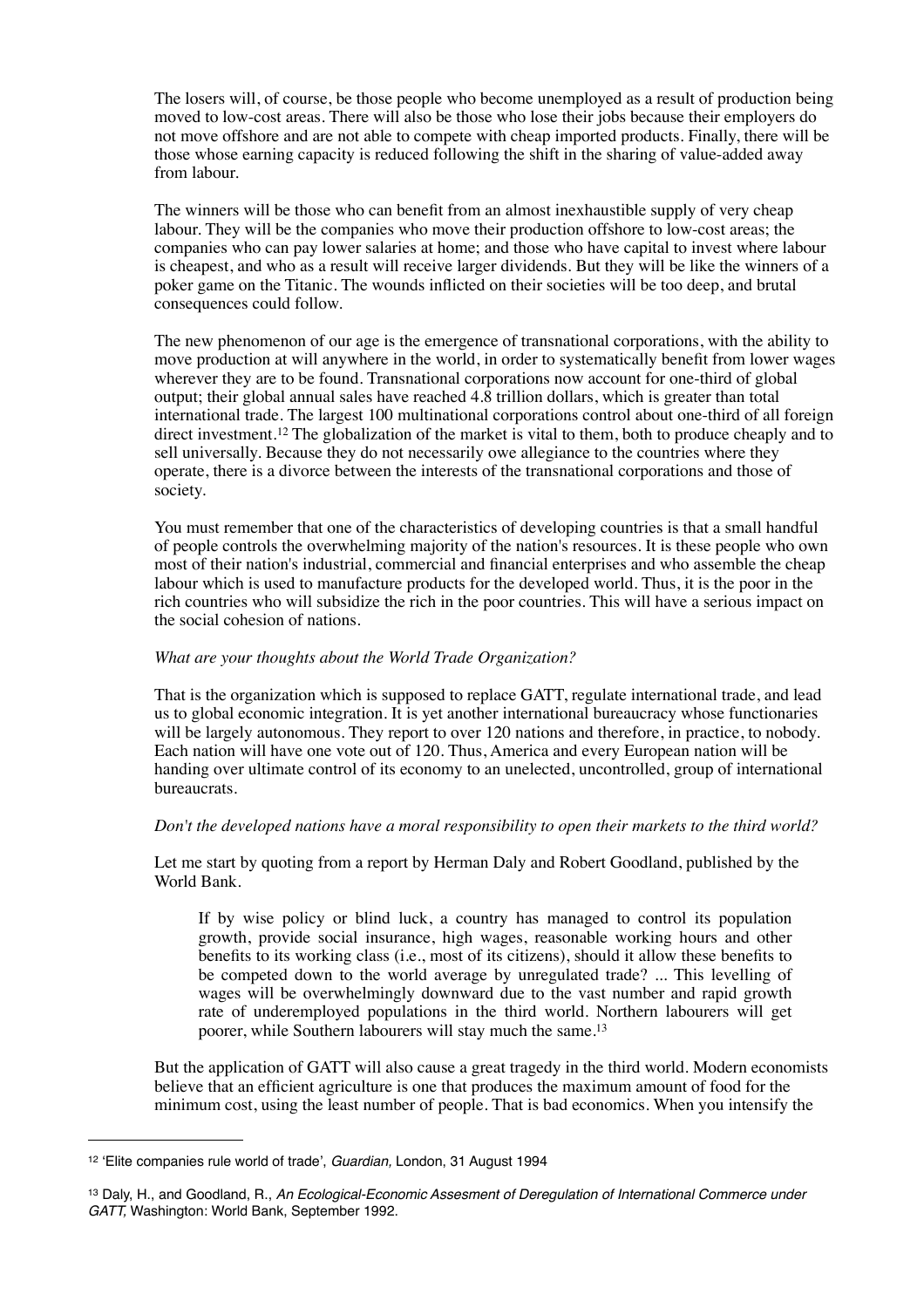methods of agriculture and substantially reduce the number of people employed on the land, those who become redundant are forced into the cities. Everywhere you travel in the world you see those terrible slums made up of people who have been uprooted from the land. But, of course, the hurt is deeper. Throughout the third world, families are broken, the countryside is deserted, and social stability is destroyed. This is how the slums in Brazil, known as favelas, came into existence.

It is estimated that there are still 3.1 billion people in the world who live from the land. If GATT manages to impose worldwide the sort of productivity achieved by the intensive agriculture of nations such as Australia, then it is easy to calculate that about 2 billion of these people will become redundant. Some of these GATT refugees will move to urban slums. But a large number of them will be forced into mass migration. Today, as we discuss these issues, there is great concern about the 2 million refugees who have been forced to flee the tragic events in Rwanda. GATT, if it 'succeeds', will create mass migrations of refugees on a scale a thousand times greater. We will have profoundly and tragically destabilized the world's population.

### *But why do third world nations themselves support global free trade?*

We must distinguish between the populations on the one hand and their ruling elites on the other. It is the elites who are in favour of global free trade. It is they who will be enriched. In India there have been demonstrations of up to one million people opposing the destruction of their rural communities, their culture and their traditions. In the Philippines several hundred thousand farmers protested against GATT because it would destroy their system of agriculture.

Vandana Shiva is an eminent Indian philosopher and physicist. She is Director of the Research Foundation for Science, Technology and National Resource Policy, and is the Science and Environment Adviser of the Third World Network. In India, she says, global free trade 'will mean a further destruction of our communities, uprooting of millions of small peasants from the land, and their migration into the slums of overcrowded cities. GATT destroys the cultural diversity and social stability of our nation ... GATT, for us, implies recolonization'[.14](#page-5-0)

### *Without global free trade, how could the developing nations emerge?*

Those who wish to industrialize should form free trade areas, such as the trading regions currently being created in Latin America and South-East Asia. These areas should consist of nations with economies which are reasonably similar in terms of development and wage structures. Trading regions would enter into mutually beneficial bilateral agreements with other regions in the world. Freedom to transfer technology and capital would be maintained. Thus commercial organizations wishing to sell their products in any particular region would have to produce locally, importing capital and technology, and creating local employment and development. That is the way to create prosperity and stability in the developing world without destroying our own.

*Some would say that Europe's employment problem is not GATT, but just the result of the oldfashioned diseases that one finds in uncompetitive, inflexible and spoiled societies. The welfare state is out of control; social costs borne by employers discourage the creation of new jobs; high government expenditure and taxation stifle the economy; state intervention is paralyzing; corporatism blocks remedial action, etc. Is that not true?* 

It is partially true, and those diseases must be treated forcefully. But even if the treatment is successful, it will not solve the problems created by global free trade. Imagine that we were able to reduce at a stroke social charges and taxation so as to diminish the cost of labour by a full third. All it would mean is that instead of being able to employ forty-seven Vietnamese or forty-seven Filipinos for the price of one Frenchman, you could employ only thirty-one.

In any case, as we have already discussed, you must remember the example of France, where, over the past twenty years, spectacular growth in GNP has been surpassed by an even more spectacular rise in unemployment. This has taken place while Europe has progressively opened its market to international free trade. How can we accept a system which increases unemployment from 420,000 to 5.1 million during a period in which the economy has grown by 80 per cent?

<span id="page-5-0"></span><sup>14</sup> Interview on French television channel TF1, 11 June 1994, and personal communication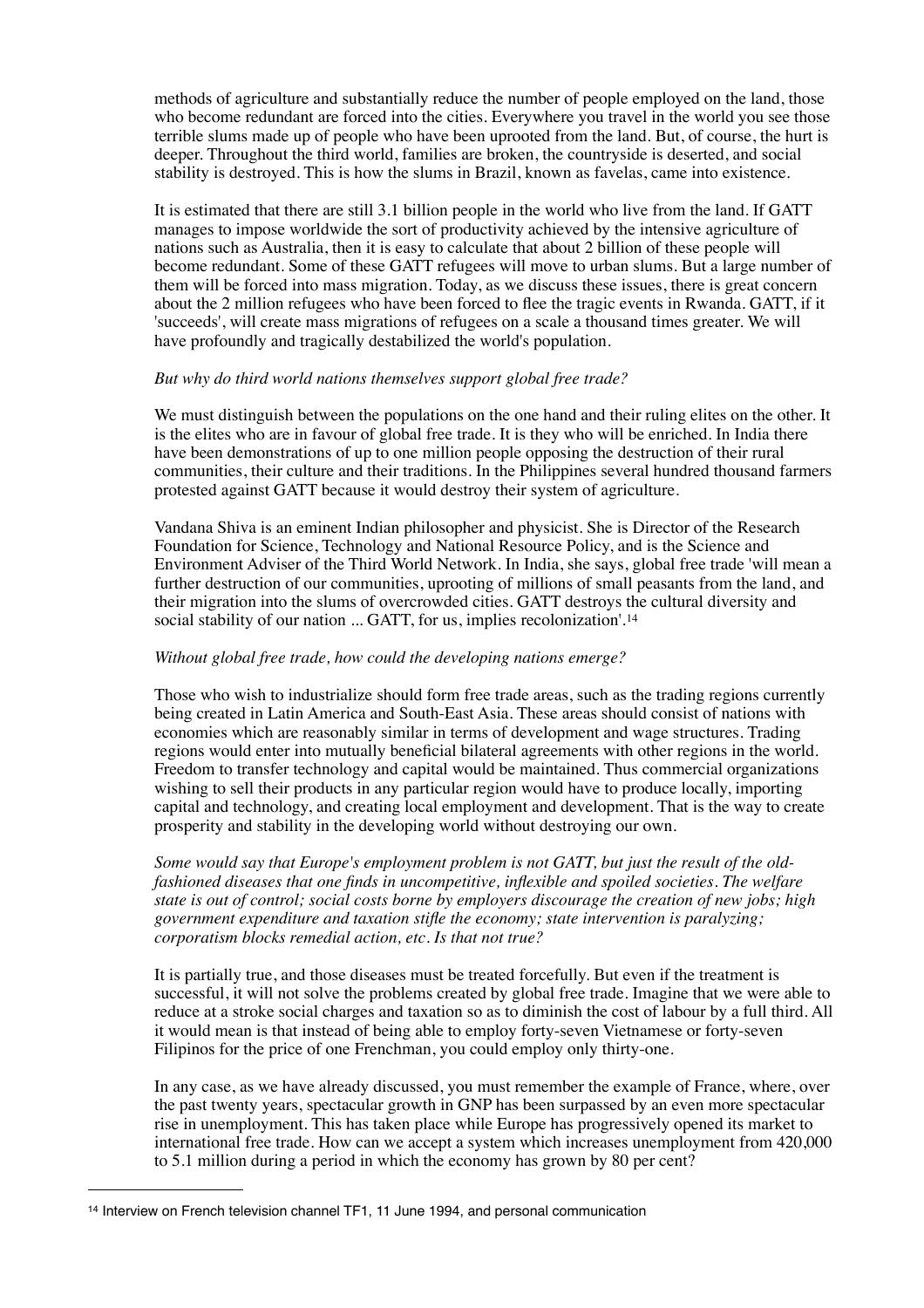You must understand that we are not talking about normal competition between nations. The 4 billion people who are joining the world economy have been part of a wholly different society, indeed, a different world. It is absurd to believe that suddenly we can create a global free trade area, a common market with, for example, China, without massive changes leading to consequences that we cannot anticipate.

### *Why is it not possible to repeat our successes in enriching countries like Taiwan, Hong Kong, South Korea and Singapore?*

The combined population of those countries is about 75 million people, so the scale of the problem is quite different. The US might be able to achieve a similar success with Mexico and, progressively, Western Europe could accommodate Eastern Europe. But attempting to integrate 4 billion people at once is blind utopianism.

In any case, each of those countries was a beneficiary of the Cold War. During that period, one or other of the superpowers sought to bring every part of the world into its camp. If one failed to fill the void, the other stepped in. That is why very favourable economic treatment was granted by the West to South Korea after the Korean War, and to Taiwan, Singapore and Hong Kong while China was considered a major communist threat.

Special economic concessions combined with their cheap and skilled labour forces made them successful. Over the past thirty years the balance of trade between these countries and the West has resulted in a transfer of tens of billions of dollars from us to them. The West has been haemorrhaging jobs and capital so as to help make them rich.

### *What do you recommend?*

We must start by rejecting the concept of global free trade and we must replace it by regional free trade. That does not mean closing off any region from trading with the rest of the world. It means that each region is free to decide whether or not to enter into bilateral agreements with other regions. We must not simply open our markets to any and every product regardless of whether it benefits our economy, destroys our employment or destabilizes our society.

### *Does that not mean that we will cut ourselves off from innovation in other parts of the world?*

No. Freedom of movement of capital should be maintained. If a Japanese or a European company wishes to sell its products in North America, it should invest in America. It should bring its capital and its technology, build factories in America, employ American people and become a corporate citizen of America. The same is true for American and Japanese firms wishing to sell their products in Europe.

Think about the difference between the GAIT proposals and those I have just outlined. GATT makes it almost imperative for enterprises in the developed world to close down their production, eliminate their employees and move their factories to low-cost labour areas. What I am suggesting is the reverse: that to gain access to our markets foreign corporations would have to build factories, employ our people and contribute to our economies. It is the difference between life and death.

### *But won't that reduce competition?*

Competition is an economic tool which is necessary to promote efficiency, to apply downward pressure on prices and to stimulate innovation, diversity and choice. Vigorous competition needs a free market that is large and in which cartels and other limitations on competitive forces are forbidden. Europe and NAFT A are economically the two largest free trade areas ever created in history. Both are more than big enough to ensure highly competitive internal markets. They are vast and open and free and welcoming to innovations from anywhere in the world. Every significant corporation worldwide would have to come and compete, because no corporation could afford to bypass them-their markets are much too big and prosperous. But such competition would be constructive, not destructive.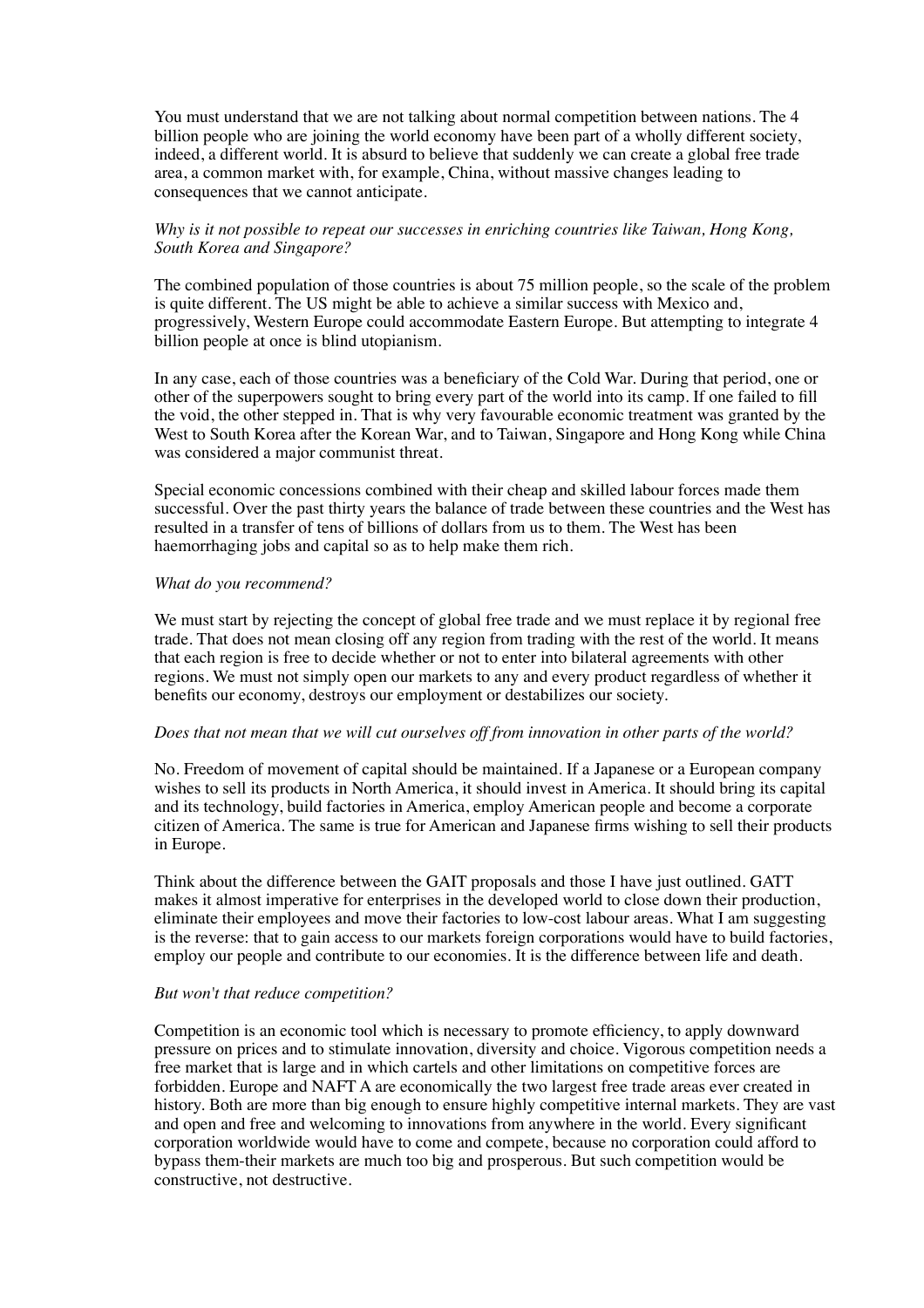### *Many will answer you by saying that you cannot export to other regions if you maintain a regional economy. There would be retaliation.*

Take a look at Japan: the Japanese have certainly been able to export over the decades during which they protected their economy. In any case, bilateral trade agreements would allow for the exchange of products in a way which suited all parties. And our corporations would be free to invest and compete throughout the world.

### *What other recommendations do you have?*

I totally reject the concept of specialization. Specializing in certain activities automatically means abandoning others. But one of the most valuable elements of our national patrimony is the existing complex of small and medium-sized businesses and craftsmen covering a wide range of activities. A healthy economy must be built like a pyramid. At the peak are the large corporations. At the base is the diversity of small enterprises. An economy founded on a few specialized corporations can produce large profits, but because the purpose of specialization is to streamline production, it cannot supply the employment which naturally results from a broadly diversified economy. Only a diversified economy is able to supply the jobs which can allow people to participate fully in society.

It is extraordinary to read economists commenting on the state of the nation. They believe that the profits of large corporations and the level of the stock markets are a reliable guide to the health of society and the economy. A healthy economy does not exclude from active participation a substantial proportion of its citizens.

### *You face a difficult problem in converting the British to these ideas. Britain has a long tradition of almost unconditional belief in free trade.*

The origin of Britain's belief in free trade goes back to the early nineteenth century. It was in Britain, at that time, that the Industrial Revolution was born. The new industrial barons, whose power was growing in step with the expansion of British industry, needed ample and low-cost labour to populate their factories. The idea was that by importing cheap food from the colonies, British farms would be unable to compete. This would result in an exodus of farm workers to the cities. At that time, 80 per cent of the British population lived outside urban areas[.15](#page-7-0) Once the farmers who had are highest. They will not necessarily choose societies which are bleeding to death.

When a system is valid in one set of circumstances, it is extremely unlikely to be valid in diametrically opposite circumstances. One would hope that this observation alone might prompt the British political elites to reassess their economic doctrine with an open mind.

We seem to have forgotten the purpose of the economy. The present British government is proud of the fact that labour costs less in Britain than in other European countries. But it does not yet understand that in a system of global free trade its competitors will no longer be in Europe but in the low-cost countries. And compared to labour in those countries, Britain's labour will remain uncompetitive no matter how deeply the British government decides to impoverish its people.

In the great days of the USA, Henry Ford stated that he wanted to pay high wages to his employees so that they could become his customers and buy his cars. Today we are proud of the fact that we pay low wages. We have forgotten that the economy is a tool to serve the needs of society, and not the reverse. The ultimate purpose of the economy is to create prosperity with stability.

### *What do you mean by stability?*

Stability does not mean ossification or standing still. A stable society can accommodate necessary change without social breakdown. A stable society can benefit from responsible economic growth without destroying itself.

<span id="page-7-0"></span><sup>15</sup> Dyos, H., and Wolff, M., *The VIctorian City*, London: Routledge, 1973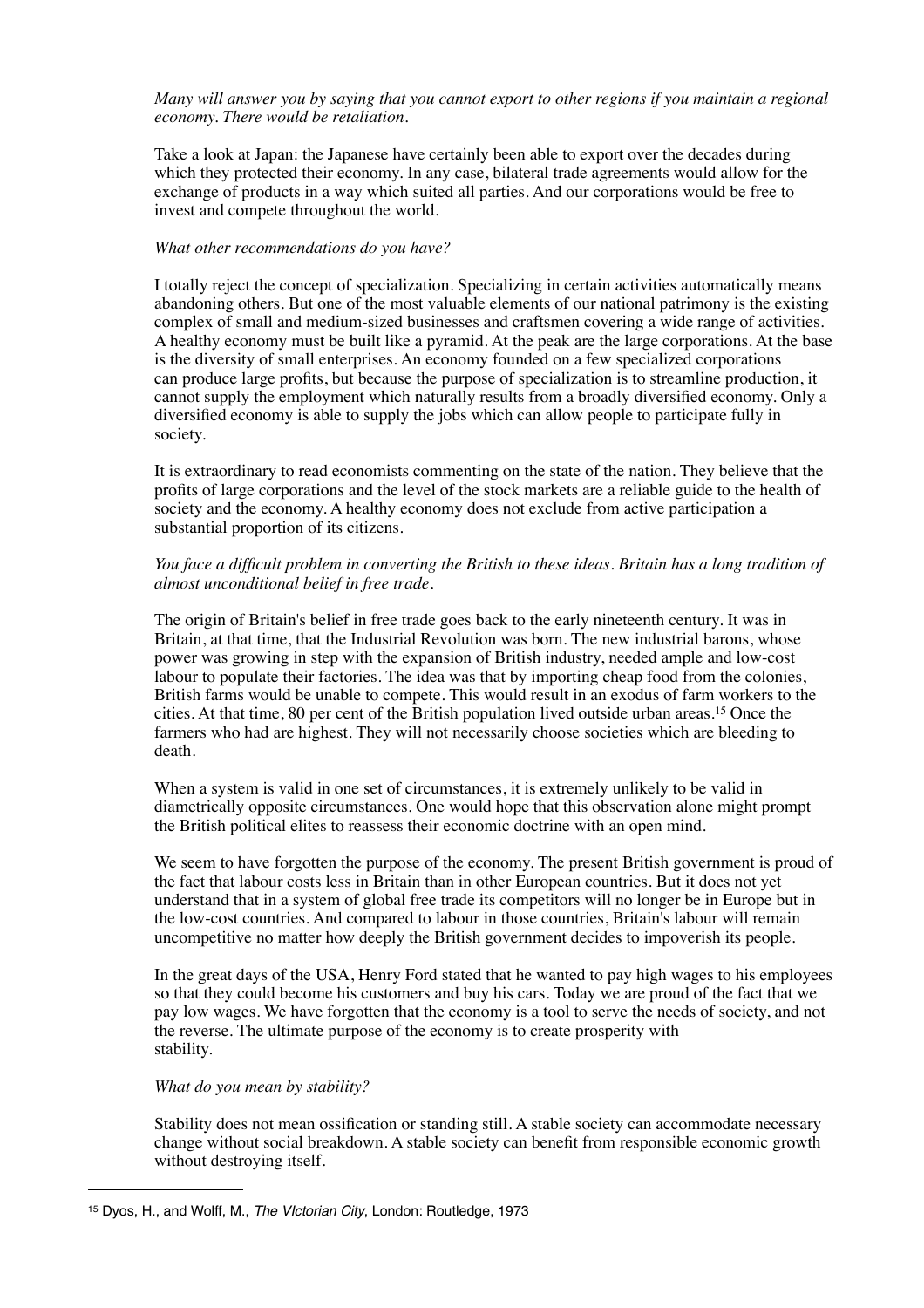### *How would you convince Germany of the merits of regional trade in view of the German elites' commitment to globalism?*

The Germans should understand that by far their largest customers are their neighbours; about 70 per cent of Germany's exports are sold within Europe. Germany cannot want to see its principal customers impoverished as a result of haemorrhaging jobs and capital. German prosperity depends on the prosperity of the other nations of Europe; Germany's social stability will be deeply influenced by that of its neighbours; and, no matter how advanced its industrial skills, Germany will suffer from the transfer of production to low-cost areas, just like the rest of the developed world. What is more, under GATT Germany will have to share its residual markets with imports from Japan, Korea and other countries.

### *How would you sum up the effects of regional free trade?*

Let us imagine that Europe returns to the original concept of the Treaty of Rome, which was the basis for the creation of the European Community. Economically,. its purpose was to establish the largest free market in the world. Within Europe, there would be no tariffs, no barriers, and a free and competitive market. Trade with nations outside Europe would be subject to a single tariff. This concept was known as community preference. In other words, priority would be given to European jobs and industry. About twenty years ago, quietly, the technocrats who run Europe started to alter this basic principle and move progressively towards international free trade. Ever since, unemployment in Europe has swollen despite growth in GNP. The Treaty of Maastricht enshrines this change and makes global free trade one of the fundamental principles on which the new Europe is to be built.

If we were to return to the ideas of our founding fathers and reimpose community preference, overnight all the enterprises which have moved their production to low-cost countries would have to return. They could no longer competitively import products manufactured outside Europe. Factories would be built, Europeans would be employed, the economy would prosper and social stability would return. What is more, international corporations wishing to sell their products within Europe would also have to build, employ and participate in the European economy. From being a community which, at the moment, reeks of death, it would all of a sudden become one of the most exciting places in which to invest and participate. And European corporations would go out to invest and contribute to the prosperity of regions throughout the world. The same is true for North America.

Insofar as free trade areas consisting of developing economies are concerned, they also would prosper. For example, currently free trade areas are being formed in Latin America and in South-East Asia. Most North American, European and Japanese corporations will wish to sell their products in these large markets. To do so, they will have to transfer capital and technology, build factories in Latin America and South-East Asia and employ Latin Americans and Asians. By participating in these economies, they would encourage development.

GATT must be rejected. It is too profoundly flawed to be a stepping stone to a better system. The damage it will inflict on the communities of both the developed world and the third world will be intolerable.

# **The Response Chapter 1**

How Conventional Economists Misinterpret Ricardo

### THE CRITICS:

*Chris Patten, speech to the Swiss Bank Corporation, 27 October 1994:*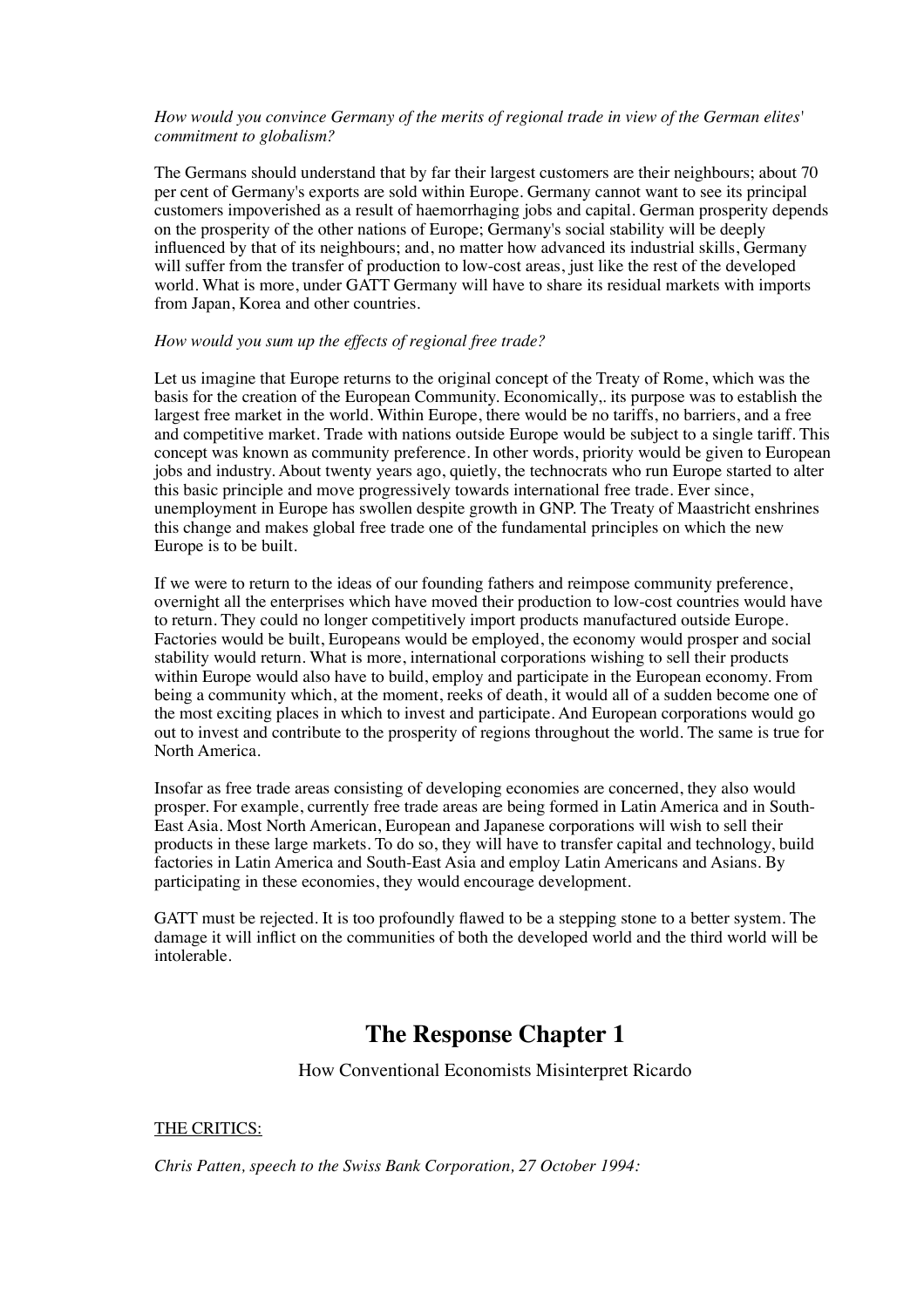'Sir James, however, sees in Adam Smith ... and the Ricardian theory of trade, ideas which are no longer relevant to our world and its ways.'

, ... money [moves] round in a world increasingly free of exchange controls. If money, I'm inclined to enquire deferentially, why not mutton and socks?'

### *Brian Hindley, 'The Goldsmith Fallacy':*

'Ricardo's comparative cost theory, though 180 years old, still presents the principal intellectual obstacle to the attempt of Sir James, et aI., to move from the observation that the world is changing to the conclusion that the EU should cut itself off from the world.'[16](#page-9-0)

### THE RESPONSE:

Some ideas, indeed, are no longer relevant. The world has changed. Capital and technology have become instantaneously transferrable. Goods can be manufactured anywhere in the world to be sold anywhere else. A communications and technological revolution is in progress. All this, along with the fall of communist ideology and the shift in the economic and political systems of many socialist and corporatist countries, has enabled 4 billion people from the ex-Soviet Union, China, India, Bangladesh, Eastern Europe and many other nations to enter the free world's economy (see Chart 1, page 123)[.17](#page-9-1)

Ricardo's theory, expounded in 1817, is based on the belief that feelings of community keep capital at home. He writes:

Experience, however, shews, that the fancied or real insecurity of capital, when not under the immediate control of its owner, together with the natural disinclination which every man has to quit the country of his birth and connexions, and intrust himself with all his habits fixed, to a strange government and new laws, checks the emigration of capital. These feelings, *which I should be sorry to see weakened,* induce most men of property to be satisfied with a low rate of profits in their own country, rather than seek a more advantageous employment for their wealth in foreign nations.[18](#page-9-2) [emphasis added]

If capital is immobile, a nation's production is limited by the extent of its own capital and other resources. It is because of the limitation of capital that a nation can benefit by concentrating its limited capital on the production of goods in which it has a comparative advantage.

On the other hand, if capital is mobile, funds can flow in unlimited quantities to whatever country provides the highest rate of return on investment. Under such circumstances it is possible, in theory, for a group of countries to take over the production of an overwhelming proportion of the world's output of goods. Thus, instead of being shared between nations on the basis of comparative advantage, economic activity is shifted wholesale to those regions which have an absolute advantage, in other words an advantage which applies across a broad range of manufactured goods and services. (This is one of the reasons why mobility of capital is different from mobility of 'mutton or socks'.)

Today, capital is being transferred to the developing world in massively increasing amounts. In the period 1989-92, the average capital transferred per year to emerging countries was 116 billion dollars. In 1993, the figure was 213 billion dollars and in 1994 it was an estimated 227 billion

<span id="page-9-0"></span><sup>&</sup>lt;sup>16</sup> Of course, I have never suggested that 'the EU should cut itself off from the world'. My recommendation is that we replace global trade agreements with bilateral agreements that satisfy the fundamental objectives of both contracting parties.

<span id="page-9-1"></span><sup>17</sup> *World Population Prospects: The* 1994 *Revision,* New York: United Nations, 1994.

<span id="page-9-2"></span><sup>&</sup>lt;sup>18</sup> Ricardo, D., *On the Principles of Political Economy and Taxation*, Harmondsworth: Penguin, 1971 (first published 1817), p. 155.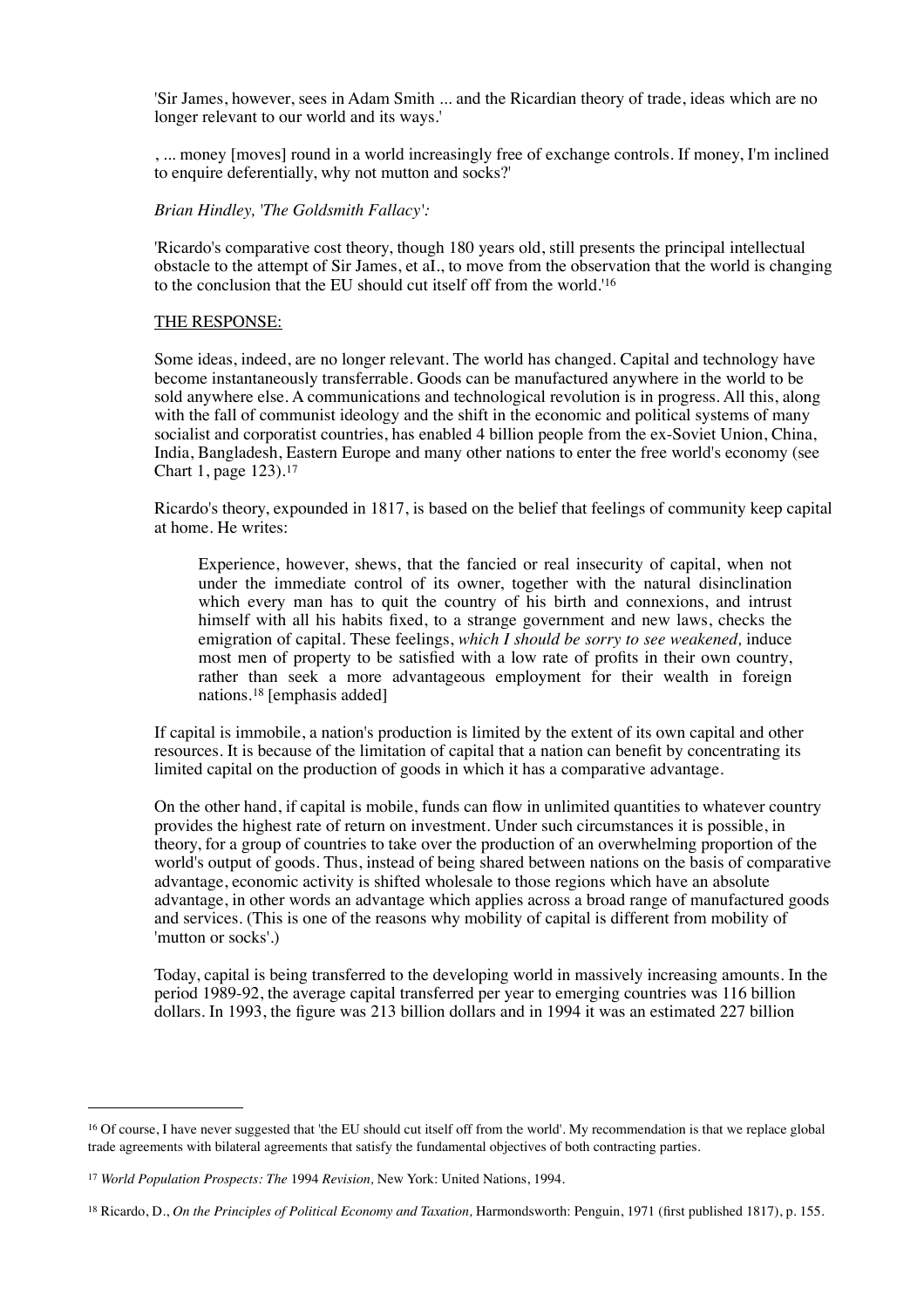dollars[.19](#page-10-0) East Asia leads the field, with a rise in the annual rate of direct investment between 1984 and 1994 of 1100 per cent (see chart on next page).[20](#page-10-1)

When the same technology is available but labour in one country costs more than forty times less than. in another (see Chart 2, page 125), the sharing of value-added between capital and labour is radically altered. And the consensus that emerged painfully in the West, as a result of strikes, lockouts and political debate, is shattered.

To benefit from these new conditions, capital is transferred by transnational corporations to cheap labour countries to finance modern factories and to equip them with state-of-the-art technology. These factories will produce goods to be sold in the markets of the developed nations, thus destroying jobs at home.

That is how two parallel economies with conflicting interests have been created - the corporate economy and the national economy. Corporate profits rise as personal earnings and employment fall.

A further substantial change in the way the world economy functions is the volatility of currency exchange rates. Comparative advantage, necessarily, must be calculated in money terms[.21](#page-10-2) If a product costs X pounds sterling to manufacture in the UK and Y US dollars in America, all you need to do is to convert dollars into sterling at the going rate of exchange and it will be clear where the product is cheapest to manufacture and, therefore, where the comparative advantage lies. But if the rate of exchange is transformed by a devaluation or a revaluation of one of the currencies, then the relative costs change accordingly. Between 1981 and 1985, the value of the US dollar, for example, doubled against many European currencies. Between 1985 and 1995 it halved. So a product which in 1981, at the then ruling rate of exchange, cost the same to manufacture in the US as in the hard-currency European nations, had by 1985 become twice as expensive to produce in the US. Leading European nations suddenly acquired a comparative advantage. During the following ten years the Europeans lost this advantage as the value of the dollar sank.

Yet, according to Ricardian theory, each nation is supposed to specialize in those products in which it has a comparative advantage. If you followed this reasoning, you would have concentrated on industries in America which had a comparative advantage in 1981 but you would have had to abandon them in 1985. The rise in the value of the dollar would have eliminated the advantage. And industries on which you might have concentrated in Europe in 1985 would have had to be abandoned by 1995 as a result of the rise in the value of the European currencies. In both cases, industries would have come and gone purely as a consequence of currency fluctuations.

John Maynard Keynes said, 'I sympathize, therefore, with those who would minimize, rather than with those who would maximize, economic entanglement between nations .... let goods be homespun whenever it is reasonably and conveniently possible, and above all, let finance be primarily national.'[22](#page-10-3)

<span id="page-10-3"></span><sup>22</sup> Keynes, J.M., 'National Self-Sufficiency', in *The Collected Writings of John Maynard Keynes, Vol.* 21, D. Moggeridge (ed.), London: Macmillan and Cambridge University Press, 1982.

<span id="page-10-0"></span><sup>19</sup> *World Debt Tables:* 1994-95, Washington: World Bank, .1995. The figures are for net resource flows (long-term) which are the sum of net resource flows on long-term-debt (excluding the IMF) plus non-debt-creating flows. These latter flows include foreign direct investment, portfolio investment, and official grants. Long-term loans are expressed net of repayments.

<span id="page-10-1"></span><sup>20</sup> Figures produced by the Asia-Pacific Economics Group at the Australian National University and due to be published in Rohwer, J., *Asia Rising,* New York: Simon and Schuster, 1995. East Asian countries referred to in the chart are China, Hong Kong, Indonesia, Japan, Korea, Malaysia, Philippines, Singapore, Thailand, Taiwan and Vietnam.

<span id="page-10-2"></span><sup>21</sup> Hindley in The 'Goldsmith Fallacy' states that I have 'been misled'. Hindley asserts that: 'When Ricardo discusses comparative advantage as such, he never uses monetary terms.' I refer Hindley to Ricardo's chapter on foreign trade in which he writes: 'If by the purchase of English goods to the amount of  $\pounds$  1,000, a merchant can obtain a quantity of foreign goods, which he can sell in the English market for £1,200, he will obtain 20 per cent profit by such an employment of his capital' (Ricardo, 1971: 147). I would further refer Hindley to pages 149-150; 156-158, and 165-167 of the same chapter. The value of a comparative advantage in an international trading system must inevitably be valued in money terms.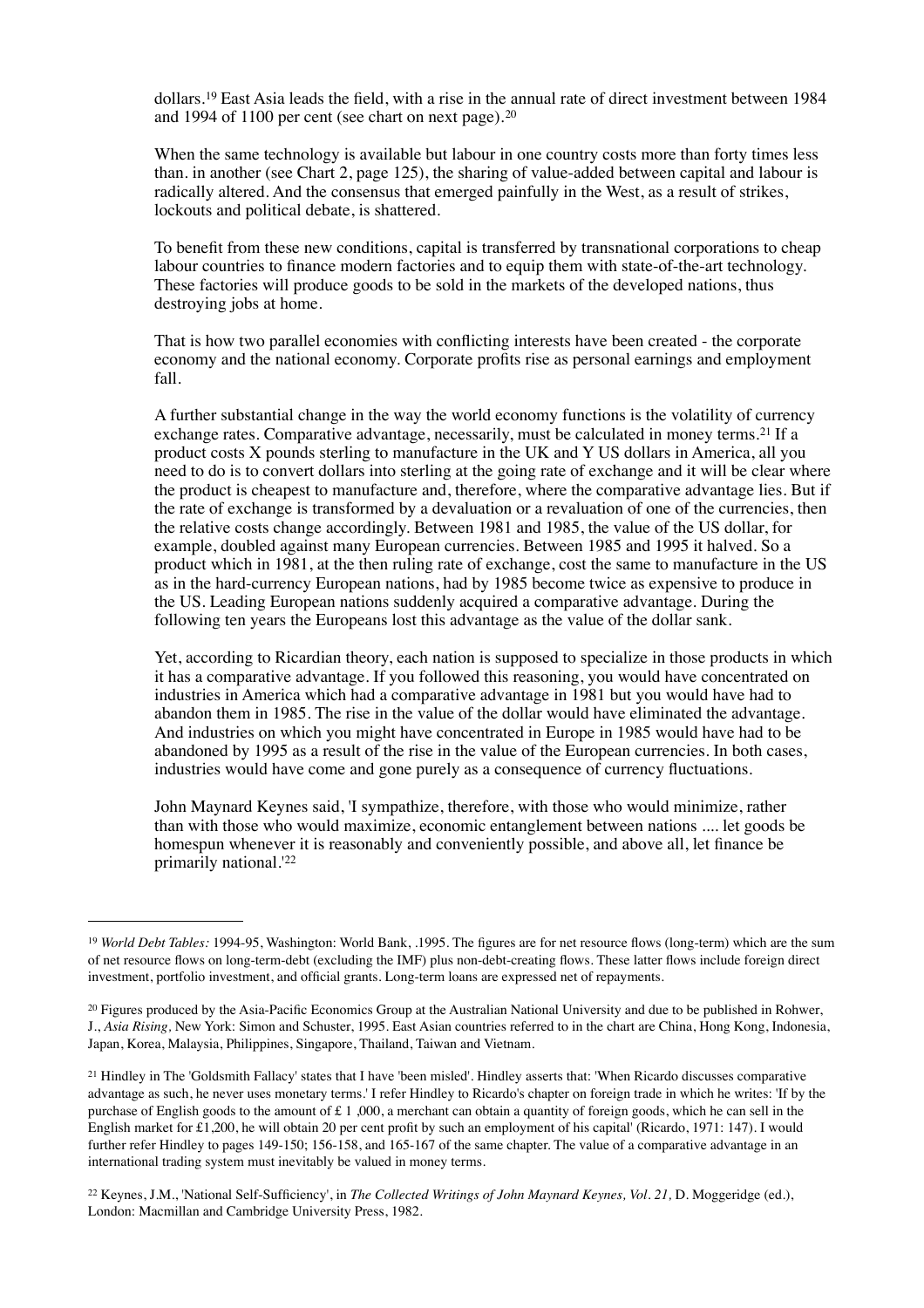# **The Response Chapter 2**

Protection and its Role in the Economic Emergence of the United States, the Nations of the

European Economic Community, Japan and the newly Industrialized Countries

## THE CRITICS:

*John Kay, Daily Telegraph, 28 December 1994:* 

'But [Goldsmith's argument] is an old story. It has been told for a hundred years or more and it has always proved wrong. It is contradicted empirically by the inescapable fact that the world has grown steadily richer over the period in which world trade has been liberalized. The nations that have grown richer most quickly have been the ones - like the newly industrialized countries of South-East Asia - that have participated in that growth of world trade.

The only countries that have actually become poorer are those, like some African and South American regimes, which have set their face against free trade.'

*Tim Congdon, The Times, 18 November 1994:* 

'It was because the US and Continental European countries did not support free trade that the 1930s witnessed a global trading catastrophe.'

*The European Commission, document of 19 October 1994:* 

'For all economies, therefore, access to the global market is an essential precondition for sustained economic growth.'

*Professor Murray Weidenbaum, former Chairman of the Council of Economic Affairs of the US, in the San Diego Union, 30 April 1985:* 

'In the 1930s, protectionist measures contributed substantially to worldwide depression.['23](#page-11-0)

*Paul Goodman, Sunday Telegraph, 6 November 1994:* 

'But the cost [of protection] - inflation, uncompetitiveness, state intervention - ensures defeat in the long run.'

*Norman Macrae, Sunday Times, 12 December 1994:* 

'Still, as a practical man, Goldsmith might ponder that his proposed system ... was that which operated in the Communist bloc from 1945 to 1990.'

### THE RESPONSE:

Professor Kay is wrong when he repeats the conventional view that, unlike some African and South American nations, the newly industrialized countries (NICs) embraced the liberalization of world trade. Rather, the two largest, Taiwan and South Korea, took advantage of open markets while carefully protecting their own home markets. (Taiwan and South Korea are countries with a combined population of 66 million people; the other two NICs, Singapore and Hong Kong, are city-states with a combined population of 8.7 million people[.24](#page-11-1)

During the Cold War, the US was willing to grant major privileges to nations which it saw as useful allies against communism. The NICs, strategically placed to help contain China, North Korea and

<span id="page-11-0"></span><sup>23</sup> 'Cost of protection: Trade barriers spawn more trade barriers' , *San Diego Union,* 30 Apri I 1985.

<span id="page-11-1"></span><sup>24</sup> *World Population Prospects: The 1994 Revision,* New York: United Nations, 1994.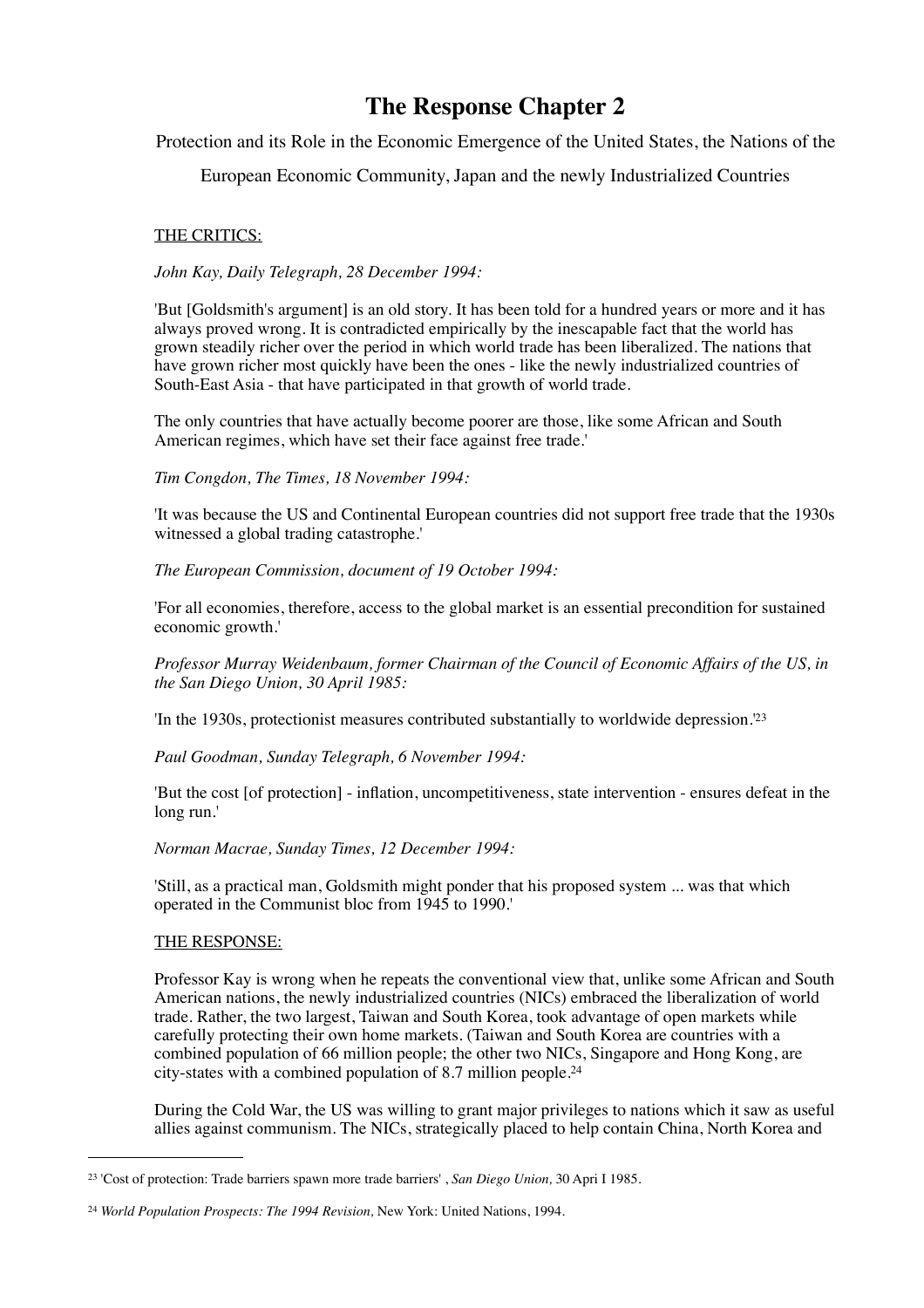Vietnam, were granted liberal access to the world's richest markets without being required to liberalize their own. They exploited this opportunity to the full by using their cheap labour, importing technology, encouraging export-oriented industry and regulating their currencies. Massive exports and controlled imports resulted in a historic transfer of wealth from the West to the NICs which represents one of the greatest subsidies granted to allied nations during any war. (See Appendix A to this chapter for further information.)

At a time when the World Bank, the International Monetary Fund and GATT were all condemning restrictions on the free flow of goods, the NICs were able to use their protected local markets as a springboard to conquer market share in the world economy. As a result, Taiwan, a nation of 21 million people<sup> $25$ </sup> has accumulated currency reserves of 98.7 billion dollars,  $2<sup>6</sup>$  the second largest in the world after Japan. South Korea, also, was creative in its use of both tariff and non-tariff barriers in its strategy for industrialization. To avoid domestic prices getting too far out of line, the government from time to time authorized certain imports. This prevented windfall profits and maintained pressure on local industry, encouraging it to continue to seek export markets. As Cheryl Payer explains in Lent and Lost:

Foreign Credit and Third World Development,<sup>27</sup> the first point to remember, when the Western institutions explain their version of the reasons for Asia's economic miracle, is that its fundamental lesson is not to allow foreign sellers to invade your domestic market.

Professor Kay is wrong again when he suggests that, historically, the nations which have grown richer most quickly are those which opened their markets to liberalized trade. During the nineteenth century, when its growth surpassed that of Great Britain and it became the world's dominant economic force, the United States was systematically protectionist[.28](#page-12-3) Profoundly influenced by Alexander Hamilton, its first Secretary of the Treasury (1789-95), and his book Report on Manufactures (1791), the US pursued a policy of strict protectionism from 1816 to 1846. In that year restrictions were relaxed to a more moderate level, until in 1861 the government reverted to a firmer policy[.29](#page-12-4)

Between 1870 and 1892, the US increased the protection of its home market at a time of very rapid economic growth. Continental Europe, on the other hand, which had adopted a policy of relatively free trade between 1860 and 1879, was gripped by a great depression. In the years following 1875, the US applied a tariff on manufactured goods in the range of 40 per cent to 50 per cent. In Continental Europe, tariffs were between 9 per cent and 12 per cent[.30](#page-12-5) American industry, protected from competing European products, was able to focus on imports of products necessary in establishing its industrial infrastructure and, therefore, its future manufacturing might.<sup>31</sup>

More recently, the economic miracle that took place in Japan during the 1950s and 1960s was nourished by a system of formal and indirect protectionism. The GATT agreement of 1994 is intended to remove much of this protection, and the impact on Japan could be substantial.

<span id="page-12-5"></span><sup>30</sup> *Ibid.* 

<span id="page-12-0"></span><sup>25</sup> *Republic of China Yearbook 1995,* Taiwan: Government Information Office, 1995.

<span id="page-12-1"></span><sup>26</sup> *International* Financial Statistics, Washington: International Monetary Fund, July 1995.

<span id="page-12-2"></span><sup>27</sup> Payer, c., *Lent and Lost, Foreign Credit and Third World Development,* London and New Jersey: Zed Books Ltd., 1991.

<span id="page-12-3"></span><sup>28</sup> Hobsbawm, E., *Industry and Empire,* Harmondsworth: Penguin, 1969, p. 140. 'The USA was the only major economic power which remained systematically protectionist' during the nineteenth century.

<span id="page-12-4"></span><sup>29</sup> Bairoch, P., *Economics and World History: Myths and Paradoxes,* London: Harvester Wheatsheaf, 1993, p. 40. The average tariff rates on manufactured product (weighted average, in percentage of value), applied by the US in 1820, 1875 and 1913 are estimated at: 35-45 per cent; 40-50 per cent; and 44 per cent.

<span id="page-12-6"></span><sup>31</sup> Parker, W., *Europe, America and the Wider World, Essays* on the Economic History of Western Capitalism, Vol. 2: *America and the Wider World,* Cambridge: Cambridge University Press, 1991, p. 11. 'As America's own manufacturers, protected by the Republican tariffs, replaced European manufacturers, the mix of imports shifted toward truly luxurious consumer goods and producer goods embodying high technology.'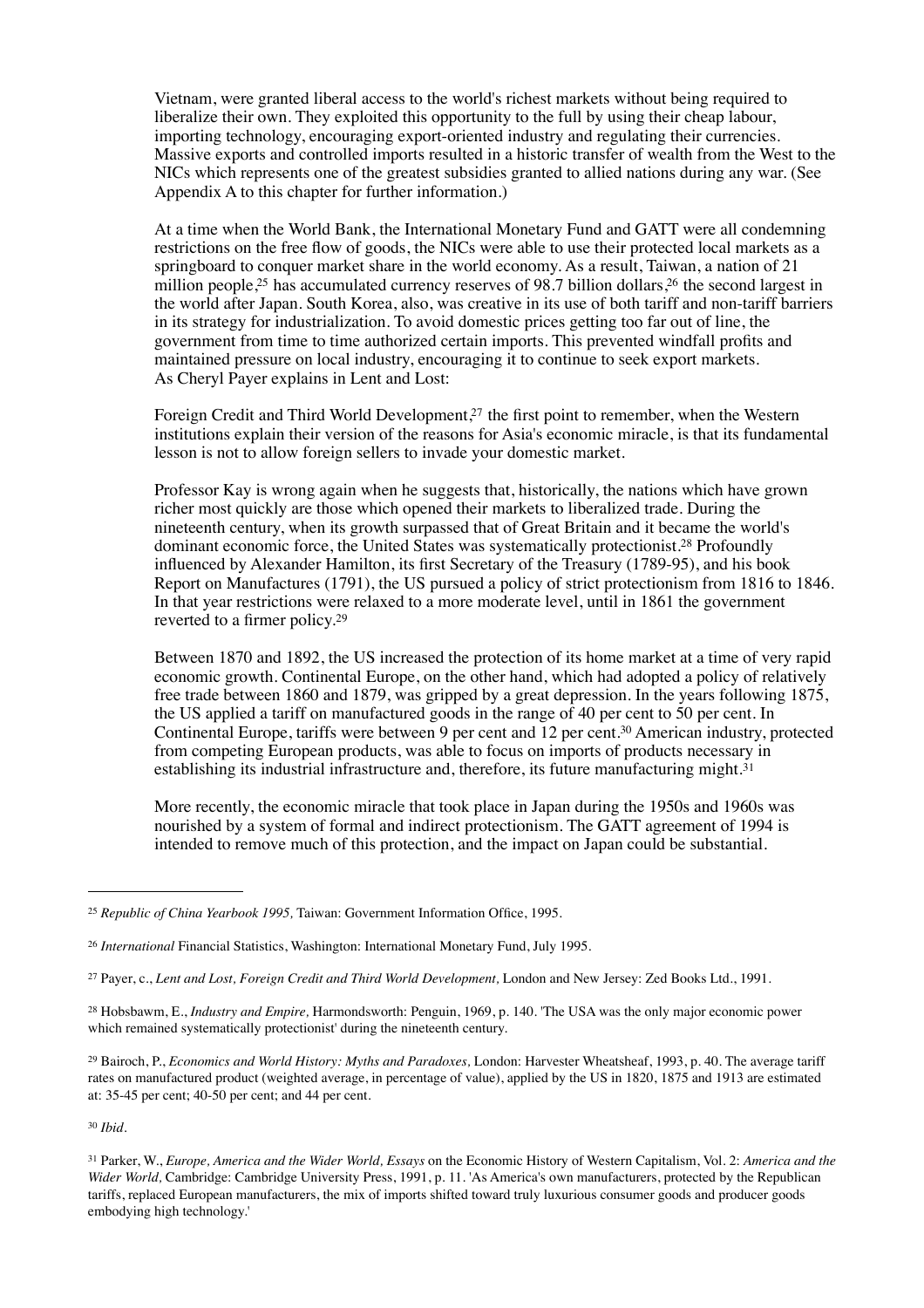In Continental Europe, the period from 1945 to 1974 is generally described as 'the thirty glorious years' of economic growth. Here again, protectionism was in place. The European Economic Community's internal market encouraged free trade, but a common tariff was applied on imports from countries outside the Community. General de Gaulle never accepted the concept of global free trade and believed in Community preference. At his press conference on 14 January 1963, he stated: 'The question is whether Great Britain can now, along with the Continent, accept a truly common tariff .. .['32](#page-13-0)

Britain, the birthplace of the Industrial Revolution, was the exception. By the mid nineteenth century, power in the country had shifted from the landowners and farming communities to the new industrial barons. The repeal of the Com Laws in 1846 and the further liberalization of international trade provided British industry with everything it wanted: a flow of cheap labour driven from the land to the towns by the effects of imported agricultural products, cheap imported food to feed them, a flow of funds to the colonies in payment for their exports of commodities, and a return of those funds to Britain to buy manufactured goods. Britain's dominant industrial position ensured that the exported funds returned home. That, of course, has changed dramatically. All that now remains is the unchallenged, outdated, conventional wisdom that emerged from circumstances which prevailed uniquely in Britain during the nineteenth century.

There is a widely-held belief that the 1929 crash and the Great Depression were triggered by the Smoot-Hawley Tariff Act, which increased tariffs on imports into the US[.33](#page-13-1) Professor Murray Weidenbaum's statement quoted at the beginning of this chapter is typical. Vice-President Al Gore used Smoot-Hawley as a reference point on two occasions during the Gore-Perot debate on NAFTA in November 1993:

This is a picture of Mr Smoot and Mr Hawley. They look like pretty good fellas. They sounded reasonable at the time. A lot of people believed them ... They raised tariffs, and it was one of the principal causes - many economists say the principal cause - of the Great Depression in this country and around the world.[34](#page-13-2)

In fact, the Smoot-Hawley Tariff Act was not passed into law until 17 June 1930, whereas the stock market crashed in October 1929. In 1929, the unemployment rate was estimated to be 3.2 per cent. It rose sharply throughout 1930 to reach 8.7 per cent by the end of that year, before the effect of the tariffs could reasonably have been felt by industry[.35](#page-13-3)

In 1929, imports represented about 4.2 per cent<sup>36</sup> of the GNP of the US, amounting to about 4.3 billion dollars.<sup>37</sup> Smoot-Hawley raised the average tariff on all goods from 14.5 to 15.9 per cent. The Act altered tariffs on only one-third of US imports, i.e. on imports to a value of about 1.4 billion dollars in 1929. During 1930 the gross amount of imports of dutiable products declined by 462 million dollars . As Smoot-Hawley was enacted in June 1930, it is estimated that the total impact of the Tariff Act in 1930 was limited to the amount of increased duty on only 231 million dollars of imports, a negligible figure.[38](#page-13-6)

It is important to note that the volume of duty-free imports dropped by similar proportions to that of products on which duty had been raised by Smoot-Hawley. For example, in 1930 and 1931, duty-free imports dropped by 29 per cent and 52 per cent respectively, whereas imports of products

<span id="page-13-0"></span><sup>&</sup>lt;sup>32</sup> Press conference on Europe by General de Gaulle, held at the Elysee Palace, 14 January 1963.

<span id="page-13-1"></span><sup>33</sup> The Smoot-Hawley Tariff Act was sponsored by Senator Reed Smoot (R-Utah) and Congressman Willis C. Hawley (R-Oregon) .

<span id="page-13-2"></span><sup>34</sup> Vice-President AI Gore, debating NAFTA with Ross Perot on *Larry King Live,* CNN, 9 November 1993.

<span id="page-13-3"></span><sup>35</sup> US Department of Labor, Bureau of Labor Statistics, *Employment and Earnings,* Washington: Government Printing Office, January 1987.

<span id="page-13-4"></span><sup>36</sup> Lloyd, L., *Tariffs: The Case for Protection,* New York: Devin Adair, 1955, p. 181.

<span id="page-13-6"></span><span id="page-13-5"></span><sup>37</sup> Bedell Associates: *Smoot-Hawley, Depression and World Revolution,* Palm Desert, California: Bedell Associates, April 1983. Reproduced in the *Congressional Record, 9* May 1983,p.11539.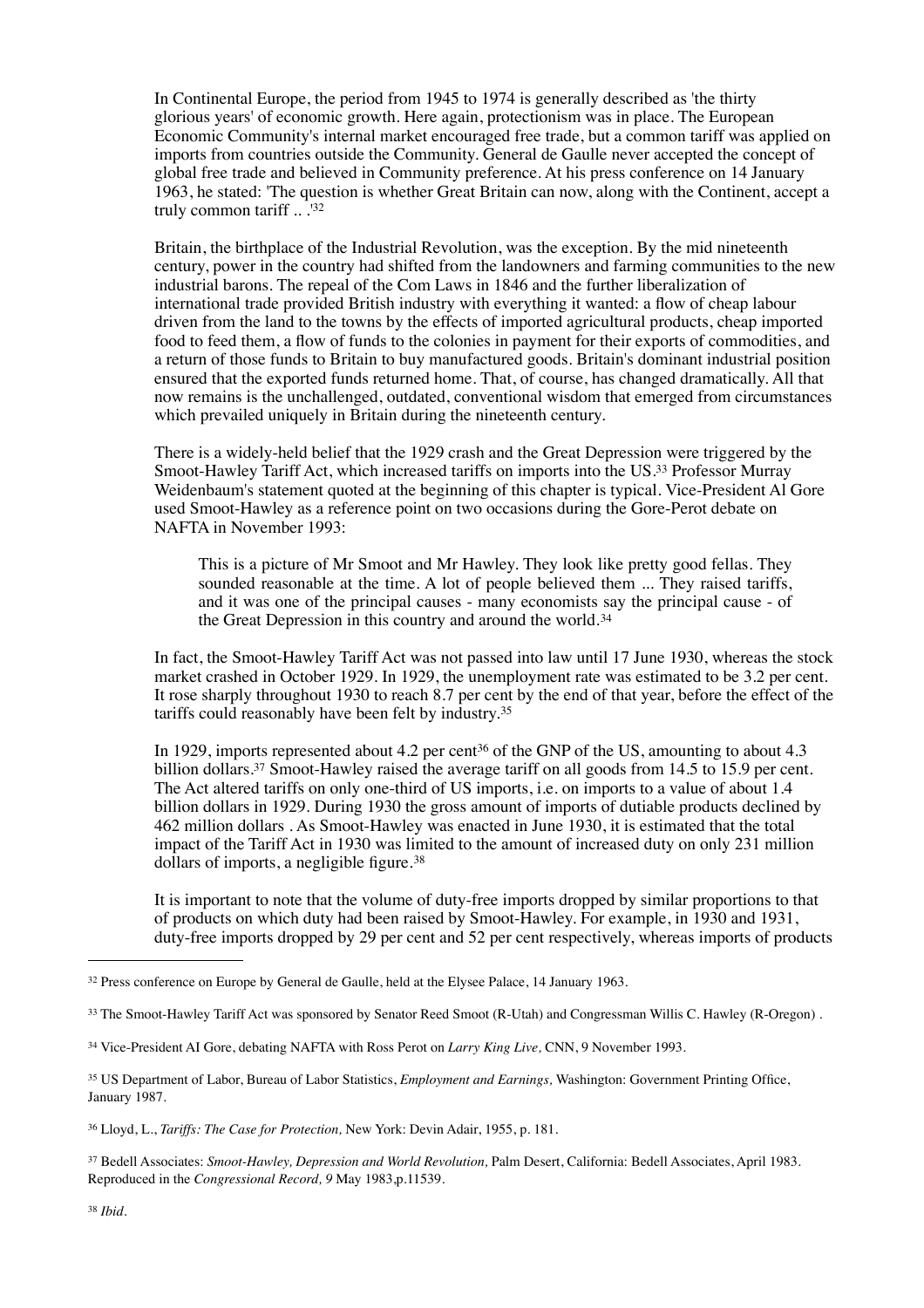affected by Smoot-Hawley dropped by 27 per cent and 51 per cent.<sup>[39](#page-14-0)</sup> This very small amount of protection, we are asked to believe, caused a  $\sim$ 6 per cent drop in the GNP of the US, from 103.4 billion dollars in 1929 to 55.4 billion dollars in 1933 (see chart on opposite page).<sup>40</sup>

The true cause of the 1929 crash and subsequent depression was the breakdown of a grotesquely overheated financial system. In fact, the economy was still growing strongly when the crash occurred. Industrial production in November 1929 was 7 per cent higher than in November 1928, and started to fall in January 1930,<sup>41</sup> months before Smoot-Hawley became law.

Senator John Heinz (R-Pa), speaking in the Senate on 9 May 1983, said:

Every time someone in the administration or the Congress gives a speech about a more aggressive trade policy ... , others, often in the academic community or in the Congress, immediately react with speeches on the return of Smoot-Hawley, and the dark days of blatant protectionism.

A return to Smoot-Hawley, of course, is intended to mean a return to depression, unemployment, poverty, misery and even war ... Now, however, someone has dared to explode this myth publicly through an economic analysis of the actual tariff increases in the Act and their effects in the early years of the depression ... Mr President, I ask that the study, by Don Bedell of Bedell Associates, be printed into the Record.[42](#page-14-3)

The conclusion of the Bedell Associates report is that 'No basis exists for any claim that Smoot-Hawley had a distinctively devastating effect on imports beyond and separate from the impact of the economic collapse in 1929.'[43](#page-14-4) During the early 1930s, twenty-five countries increased their import duties[.44](#page-14-5) But by then the world was in a global crisis, and these protectionist measures were the consequence of the financial collapse and not a cause of it.

I have already reminded readers that the economic emergence of America, post-war Germany, the nations that formed the European Economic Community, Japan and the newly industrialized countries took place within systems of protectionism. However, protectionism could have a cost, as Paul Goodman writes, in the case of a small industrialized market which cuts itself off from the world and protects its industry while also allowing corporatism or socialism to dominate its economy.

My proposal is wholly different. It is merely that Europe should respect the principle of Community preference. This means that the internal European market would be based on the free movement of goods and capital and would be subject to the general rules that are a prerequisite of free enterprise. Europe and NAFTA are the largest marketplaces that have ever come about. To suggest that the European Union is not, already, large enough to allow effective competition within its borders is equivalent to suggesting that competition could never have existed at any time anywhere in the world. The European Union consists of fifteen nations with a population of 370 million people and a combined GDP in 1994 of 7,313 billion dollars, compared with NAFTA's 7,571 billion dollars[.45](#page-14-6)

Bilateral trading agreements could be entered into with other regions of the world as long as they are beneficial to the fundamental interests of the national economy and not just of the corporate

<span id="page-14-0"></span><sup>39</sup> *Ibid.*

<span id="page-14-1"></span><sup>40</sup> *Ibid.* 

<span id="page-14-2"></span><sup>41</sup> Bairoch, P., *Mythes et paradoxes de l'histoire economique,* Paris: Editions de la Decouverte, 1995.

<span id="page-14-3"></span><sup>42</sup> Senator Heinz's speech can be found in the *Congressional Record,* 9 May 1983, p. 11538.

<span id="page-14-4"></span><sup>43</sup> Bedell Associates, *op. cit.* 

<span id="page-14-5"></span><sup>44</sup> Bairoch, P., *Mythes et paradoxes de l'histoire economique,* Paris: Editions de la Decouverte, 1995.

<span id="page-14-6"></span><sup>45</sup> *Main Economic Indicators,* Paris: Organization for Economic Cooperation and Development, August 1995.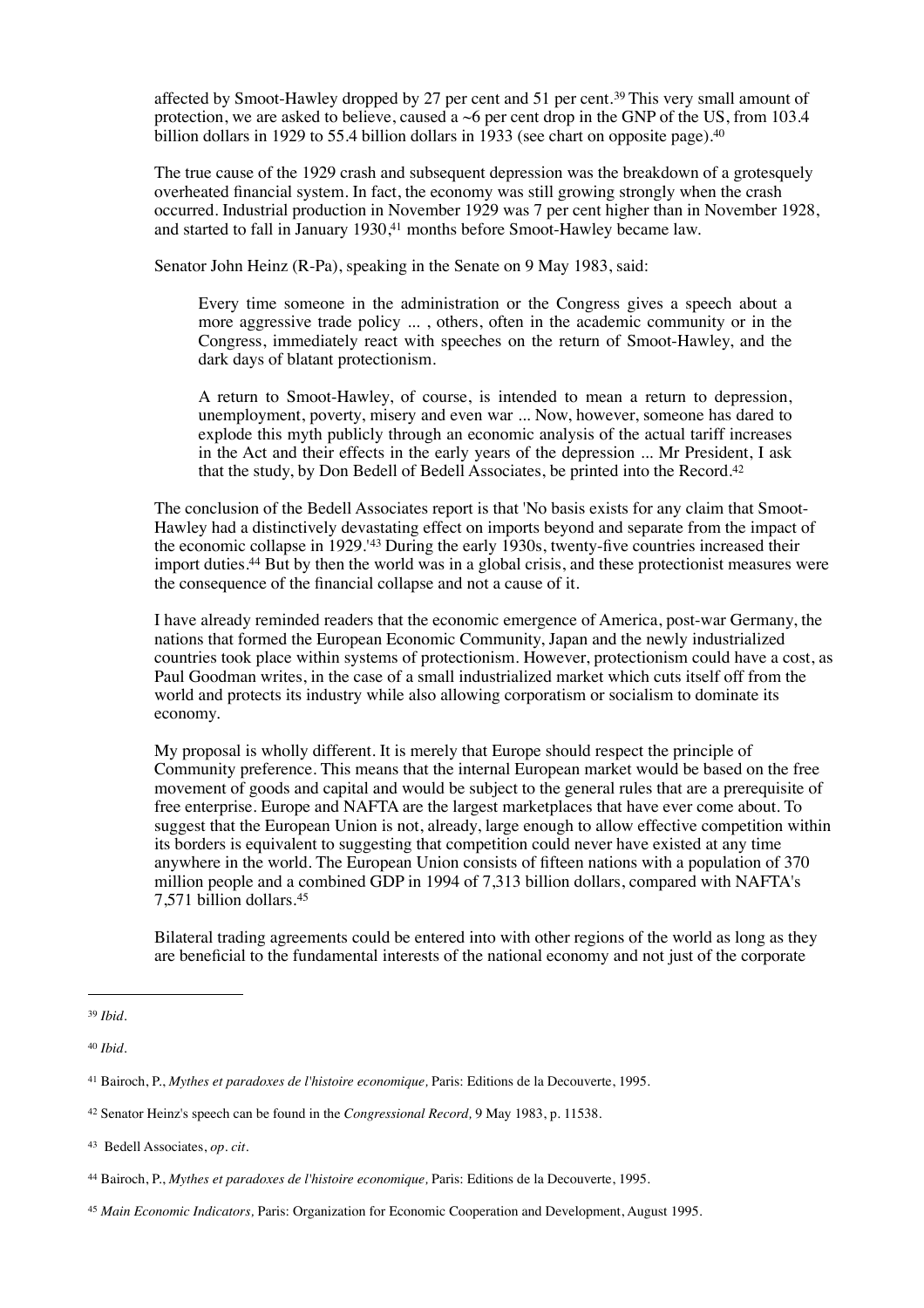economy. My belief is that if a foreign company wishes to sell its products in Europe it should invest in Europe, and we should welcome that investment. Foreign companies would bring to Europe their capital and their technology, build factories in Europe, employ Europeans and truly contribute to the European economy. As long as the rules are in place to avoid cartels, price-fixing and other anticompetitive structures, Europe would be a vast, open and free market which would welcome innovations from anywhere in the world.

European companies wishing to invest in NAFTA or Latin America would behave in a like fashion, participating directly in the regional economy and playing their part in the enhancement of national prosperity.

Turning now to the comments of Norman Macrae, it is disappointing that a former Deputy Editor of the Economist seems unable to identify the difference between a regional economy based on free enterprise and another which was controlled by a communist, totalitarian system. Recently we have witnessed the effects of protectionism within a contemporary context. Alan Tonelson, Research Director of the Economic Strategy Institute of Washington DC, published a study<sup>46</sup> analysing five American industries which received 'significant relief from imports through intelligently structured trade laws' -in other words, protection. His conclusion is that "those industries have confounded the predictions of laissez- faire economic ideologies by gaining market hare at home and in some cases abroad, contributing to job creation and reinvigorating American competitiveness':

The notion that import relief can achieve lasting net benefits clashes violently with the prevailing wisdom of laissez-faire economics. Protectionism of any kind or degree, many economists insist, only shelters inefficient companies . . . In particular, this orthodoxy teaches that industries and companies receiving import relief grow lazy and greedy. Shielded from competition, these firms allegedly lose incentives to innovate, boost efficiency and hold down prices. Instead, they rest on their technological laurels , forget about quality, jack up prices and greedily suck windfall profits out of captive markets.

These textbook staples . . . have been completely contradicted by much of America's recent experience with import relief. The US automobile, semiconductor, machine tool, steel and textile industries all received significant import relief throughout the 1980s and 1990s. In all five industries - which total hundreds of companies, employ millions of workers and span the technological spectrum - new investments in plant, equipment and research and development surged, productivity shot up, quality improved and prices rose at rates very close to overall inflation rates, and sometimes below them.

I have included more details from Alan Tonelson's report in Appendix B to this chapter.

<span id="page-15-0"></span><sup>46</sup> Tonelson, A., 'Beating Back Predatory Trade', *Foreign Affairs,* Vol. 73, No.4, July 1994.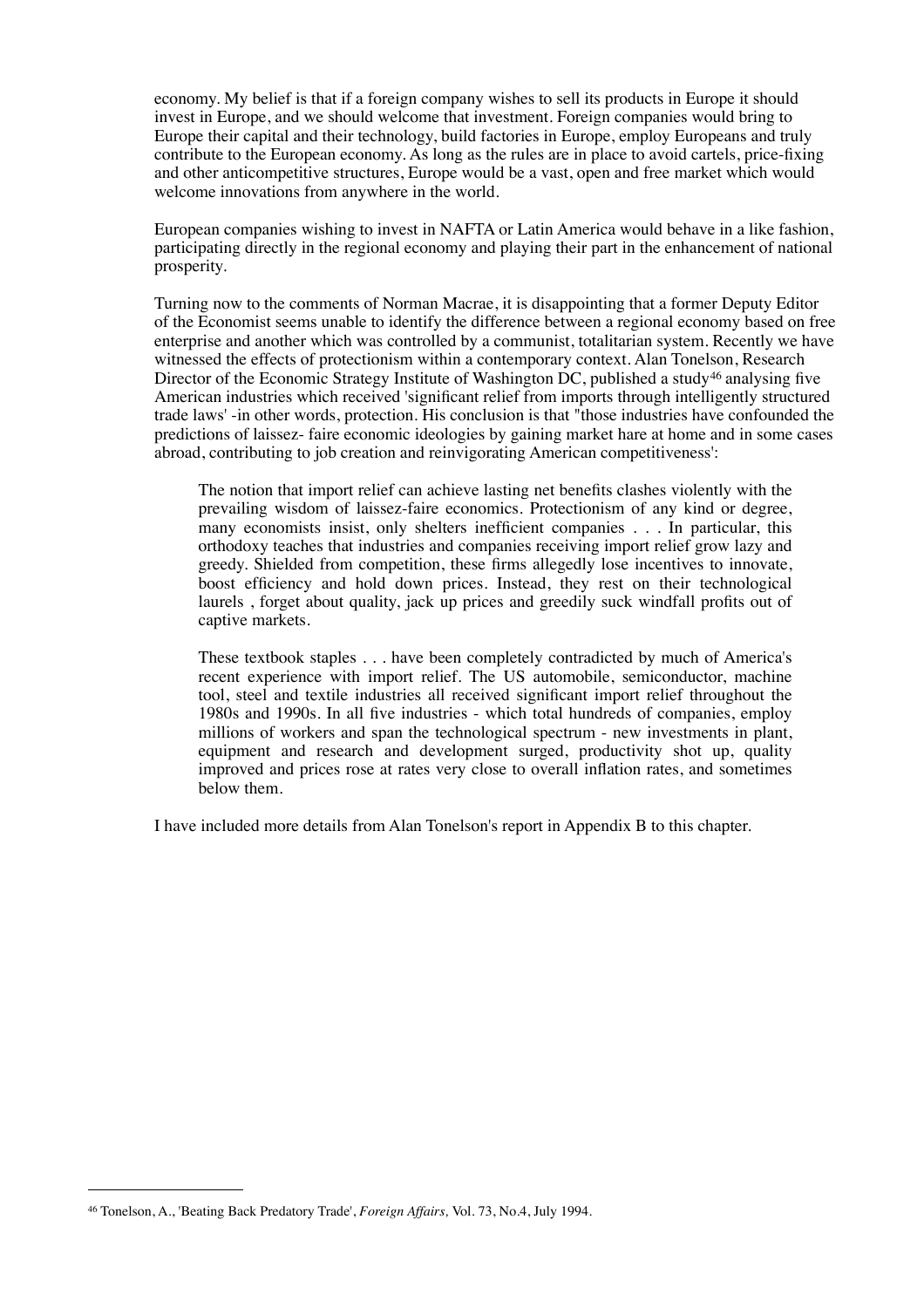# APPENDIX A

## Protectionism and the economic rise of Taiwan and Korea

The *Far East Economic Review* wrote in 1988 that 'Throughout [Taiwan's post-war development] the Taiwan government has played an enormous role in the economy - controlling [it] through a combination of direct in vestment in strategic industries and regulation of exchange rates, business licenses, import duties and trade restrictions.<sup>47</sup>

On 4 July 1983, the US *de facto* representative to Taiwan, in an interview with the *Economic News*, explained:

US exports to Taiwan face a number of significant trade barriers, ranging from the indirect, such as excessive customs duties, to outright import bans ... Many items, covering the spectrum from general household goods to kitchenware to processed and packaged foods and even to orange juice concentrate, have as much as 70 per cent added to their cost before they reach the market ... Word-processing equipment has duties as high as 30 per cent . . . Kraft liner board and packing materials may be assessed as high as 44 per cent ... Last year, an import ban was placed on basic industrial-use petrochemicals such as PVC, LDPE and HDPE in order to protect producers. It transpired that domestic producers were not able to meet market demand and petrochemicals were imported under an 'orderly marketing' scheme ... Imports of frozen poultry, pears and peanuts are banned ... just recently the Council for Agricultural Planning and Development prepared a list of 148 agricultural products for which it wants to restrict imports or raise custom duties. Local content regulations requiring domestically produced parts to be used in manufacturing and mandatory exports for foreign investors are further barriers to free trade. We see this occurring now in the electronics industry ... There are problems with health and safety standards for US pharmaceutical and health products because the Taiwan authorities do not consider US Food and Drug Administration certifications to be sufficient evidence of safety, even though they are accepted in most other parts of the world. US service industries, such as accounting, insurance and shipping, face restrictions here that do not apply to their Taiwan counterparts operating in the United States ... "[48](#page-16-1)

Between 1956 and 1966, the share of items covered by import control, including those categorized as 'prohibited', varied from 46 per cent to 41 per cent. Meanwhile, tariff rates on about half all dutiable products were in the range of 41.4 per cent to 58.5 per cent.<sup>[49](#page-16-2)</sup>

Non-tariff barriers, many of which were used by Taiwan, include quantitative restrictions, such as quotas; limitations on the source of procurement or on the qualifications of import applicants; a requirement for documents of approval from domestic competitors; multiple regulations including health, sanitary, quality standards, domestic content requirements and supplementary import charges. For example, imports of most steel items until 1987 had to be approved by China Steel, Taiwan's large steel producing company.[50](#page-16-3)

<span id="page-16-0"></span><sup>47</sup> 'Awash in a sea of money', *Far Eastern Economic Review,* Hong Kong, 15 September 1988, p. 49-70.

<span id="page-16-1"></span><sup>48</sup> *Economic News,* Taiwan, 4-10 July 1983.

<span id="page-16-2"></span><sup>49</sup> Tsiang, S., and Chen, W., 'Developments towards trade liberalization in Taiwan', paper presented at the joint conference on the industrial policies of the ROC and ROK, Chung-Hua Institution for Economic Research, Taipei, 28 December 1984.

<span id="page-16-3"></span><sup>50</sup> Wade, R., *Governing the Market: Economic Theory and the Role of Government in East Asian Industrialization,* Princeton: Princeton University Press, 1990, p.13l.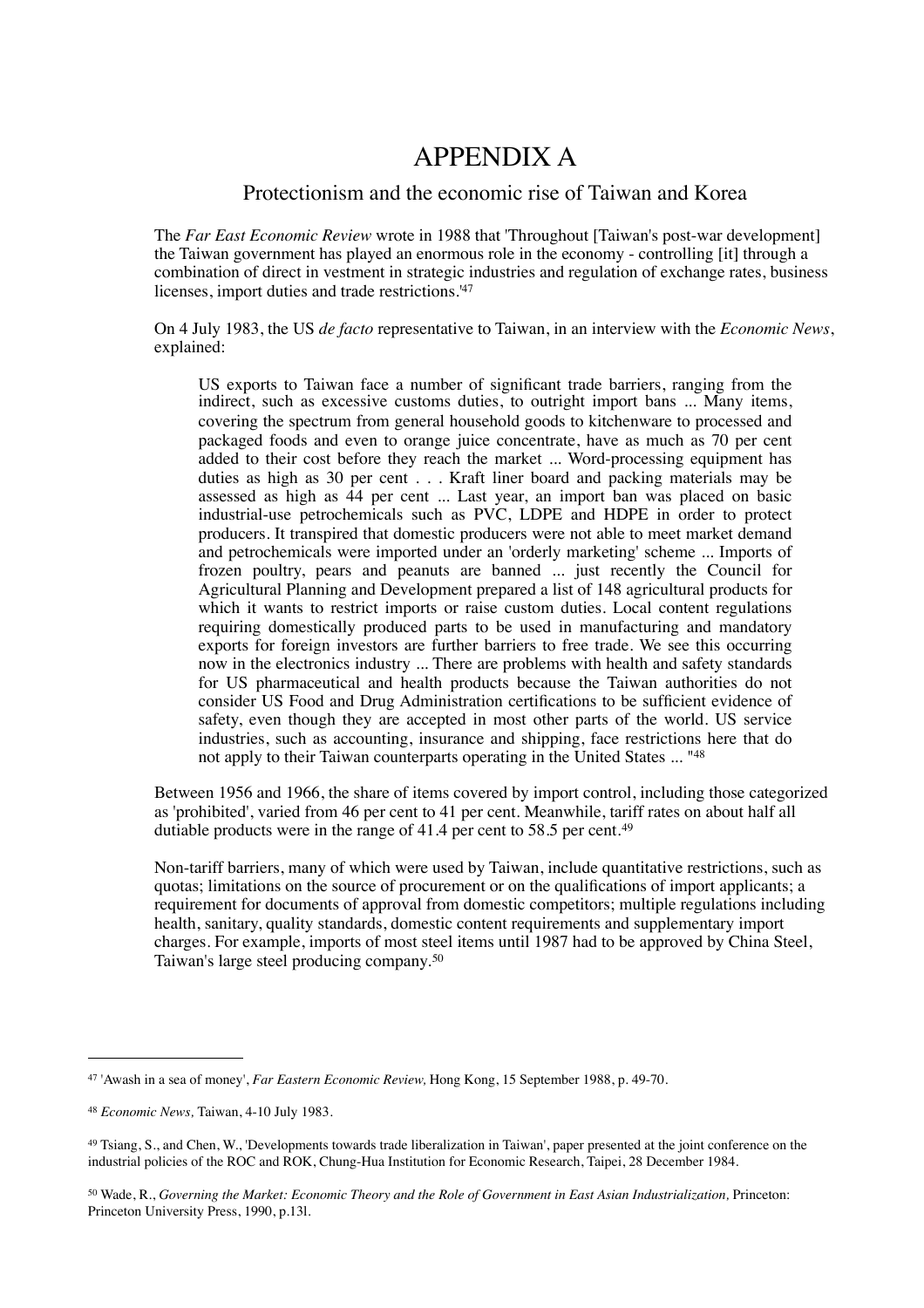A study by Tu and Wan[g51](#page-17-0) showed that over half of imports in 1984, based on their value, were restricted in various ways. For example, 29 per cent needed approval from a domestic agency or ministry and 21 per cent were limited by the status of those who were entitled to import them. K.Y. Yin, the principal architect of Taiwan's economic strategy, explained that 'in the enforcement of the policy of protection, tariff and the control of imports are methods which should be used at the same time. A protection tariff itself lacks flexibility and cannot fully attain the objective of protection. The control of imports is more flexible in its operation because it can be readjusted from time to time in accordance with the actual requirement.<sup>['52](#page-17-1)</sup>

At the same time as Taiwan protected its domestic market, it aggressively encouraged exports. Exporters received rebates on tariffs paid on imported products destined to be used in subsequent exports. Exporters were not always allowed to import products where domestically-produced alternatives were available. They were only permitted to import 'controlled' items if the price of the domestic equivalent was at least 10 per cent higher than that of the imported product.<sup>53</sup> But 'if they give enough reason, if they have a special case, they can import a restricted item.['54](#page-17-3) Exporters benefited from special tax incentives, export credits, government-assisted export promotion and special export processing zones.

Like Taiwan, South Korea protected its home market in a flexible way and actively promoted exports. A study by the Development Centre of the Organization for Economic Cooperation and Development<sup>55</sup> shows that the rapid industrialization of South Korea has to a large extent been achieved through 'import controls' effected by 'high import duties'. 'Given these protectionist measures,' remarks the author, mInIng output and manufacturing output have grown by 15 per cent annually between 1953 and 1960. The policy was followed throughout the 1960s and 1970s, when 'increases in import duties except on essential goods, restrictions on international borrowing and an emphasis on the growth of exports' were employed. Imports of restricted items were allowed when they were in the national interest,<sup>56</sup> but by 1968 average legal tariffs had reached 54 per cent. They were accompanied by a complex system of quantitative restrictions.<sup>[57](#page-17-6)</sup>

Other studies of the late 1960s and early 1970s indicate effective rates of protection of 67 per cent for consumer durables and 106 per cent for transport.[58](#page-17-7) In 1978 and 1982, the effective rate of protection for manufactured products averaged 49 per cent[.59](#page-17-8) In 1978, during a strongly protectionist phase, imports classified as restricted accounted for 75 per cent by value of all manufactured imports.[60](#page-17-9)

<span id="page-17-3"></span><sup>54</sup> Wade, R., *op. cit.* 

<span id="page-17-5"></span><sup>56</sup> *Korea: Managing the Industrial Transition,* Washington: World Bank, Vols. 1 and 2,1987.

<span id="page-17-6"></span><sup>57</sup> Wade, R., *op. cit.* 

<span id="page-17-9"></span><sup>60</sup> Wade, R., *op. cit.* 

<span id="page-17-0"></span><sup>51</sup> Tu, c., and Wang, W., 'Trade liberalization in the Republic of China on Taiwan, and the economic effects of tariff reductions' , paper presented at the joint conference on the industrial policies of the ROC and the ROK, Korea Development Institute, January 1988.

<span id="page-17-1"></span><sup>52</sup> Cited in Scott, M., 'Foreign Trade', in W. Galenson (ed.), *Economic Growth and Structural Change in Taiwan: The Postwar Experience of the Republic of China,* Ithaca: Cornell University Press, 1979.

<span id="page-17-2"></span><sup>53</sup> Lin, C., *Industrialization in Taiwan,* 1946-72: *Trade and Import-Substitution Policies for Developing Countries,* New York: Praeger, 1973.

<span id="page-17-4"></span><sup>55</sup> Lee, C., *The Economic Transformation of South Korea - Lessons for Economies in the Process of Change,* Paris: Organization for Economic Cooperation and Development, 1995.

<span id="page-17-7"></span><sup>58</sup> Westphal, L., and Kim, K., 'Korea', in B. Balassa, et al. (eds.), *Development Strategies in Semi-Industrial Economies,* Baltimore: Johns Hopkins University Press for the World Bank, 1982.

<span id="page-17-8"></span><sup>59</sup> Young, S., 'Trade policy reform in Korea: background and prospect', paper presented at the joint conference on industrial policies of ROC and ROK, Korea Development Institute, 1984.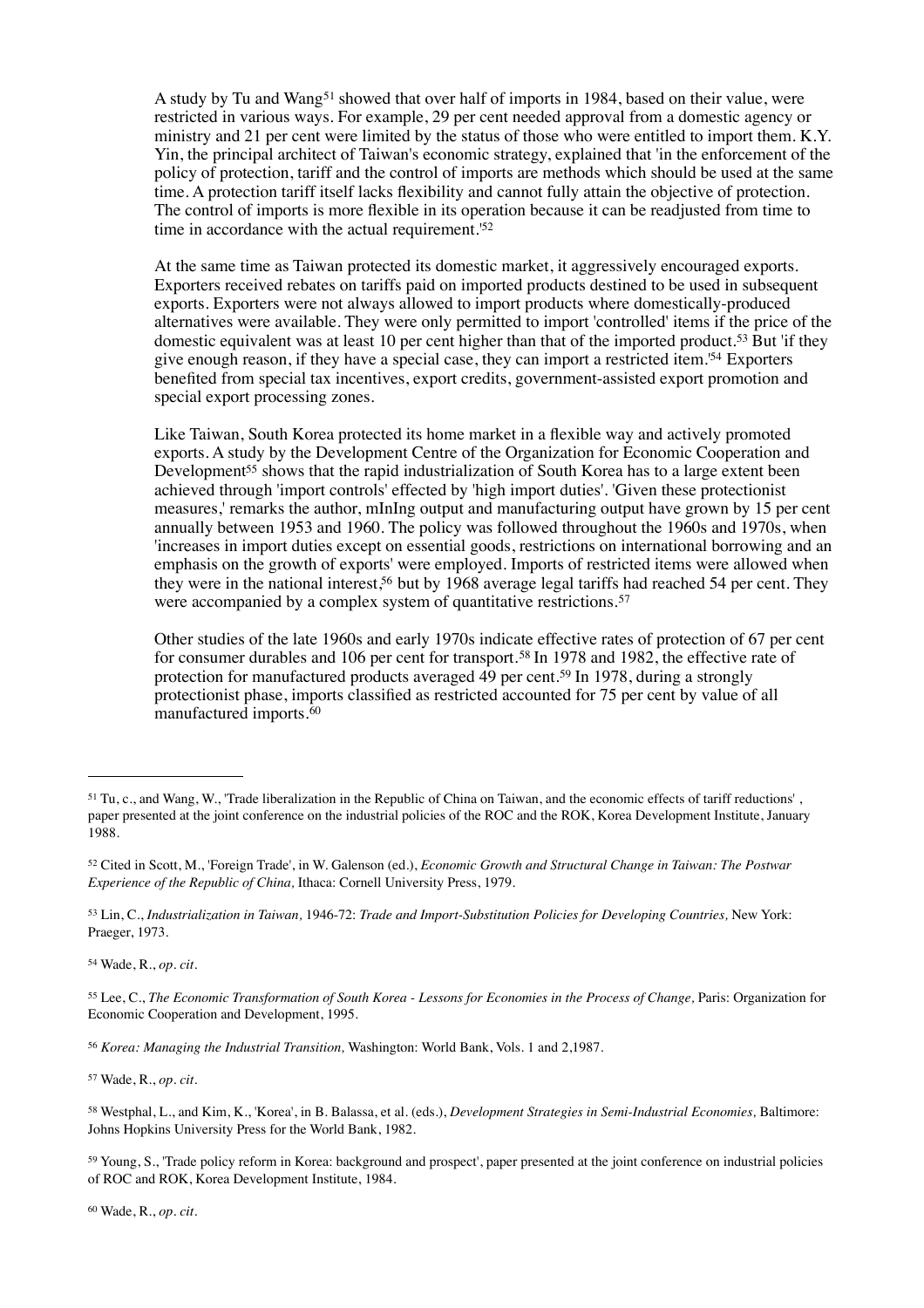# APPENDIX B A study of the practical effects of the protectionist agreements negotiated by the Reagan Administration

In 1981, the Reagan Administration secured protection for the automobile industry. Alan Tonelson writes:<sup>61</sup> 'By 1985, investment in new plant and equipment had reached a level double that of 1975 in real terms. And despite the explosion of technology-intensive information industries during the 1980s, the automobile industry slightly increased its share of total US corporate research and development spending, to 12.4 per cent. By 1984, the Big Three [General Motors, Ford and Chrysler]'s productivity was rising at a 6.5 per cent annual rate, compared with 3.3 per cent for all US manufacturing. '

In addition, after protection was introduced, 'the prices of American-made passenger cars increased less ... than before'. And the Big Three increased their share of the US market.

'Starting in the 1970s, the US steel industry went into a tailspin . . . America's share of world steel production fell from over 50 per cent at the end of World War Two to 26 per cent in 1960 and 14.2 per cent in 1980 ... Foreign steel sales rose from 12.4 per cent of the US market in 1973 ... to a peak of 26.4 per cent in 1984 ... [The] United States has been the only major industrialized country to be a consistent net importer of steel in recent years.'

In 1984, the Reagan Administration negotiated a number of bilateral, protectionist trade agreements which went into effect in 1987. They limited imports of finished steel to 18.5 per cent of the US market and imports of semifinished steel products to 20.2 per cent of the market. 'Whereas the steel industry's capital expenditures fell from 2.6 billion dollars in 1980 to 862 million dollars in 1986, purchases of new plant and equipment bounced back to 2.5 billion d9llars by 1990.'

Additionally, Japanese and South Korean ompanies, seeking access to the North American markets, invested 3 billion dollars in cutting-edge technology in American facilities. The increase in apital investment and high-technology mini-mills greatly improved productivity, and a cheaper dollar "enabled US companies - led by the mini-mills - to become among the world's lowest-cost steel producers' .

In 1986, foreign machine-tool makers held 62 per cent of the US market. That year, the Reagan Administration negotiated protective trade agreements with Japan and Taiwan. 'The ratio of capital spending to depreciation soared from 80 cents on the dollar to 1.61 dollars spent on new equipment for every dollar taken in depreciation.' Research and development spending jumped from 5.2 per cent of sales in 1987 to 11.9 per cent in 1992. Prices charged by protected firms rose only slightly. From 1986 to 1992, machine-tool exports doubled to 1 billion dollars and import penetration in the US market dropped from its 1986 peak of 62 per cent to 49 per cent.

The world market share of US - based chipmakers fell from 57 per cent in 1981 to 40 per cent in 1987. 'In both 1985 and 1986, the US industry reported losses of nearly 2 billion dollars and 25,000 workers lost good jobs at good wages.' In 1986, the Reagan Administration negotiated protection from Japan and then, in 1987, imposed punitive tariffs on many Japanese imports. 'The American semiconductor industry accelerated its retooling efforts. Research and development expenditures continued to increase at a whopping 17 per cent annual rate ... Labour productivity soared at an impressive 16 per cent annual rate ... US producers introduced scores of innovative products to world markets. And producer prices ... increased only 4 per cent between 1982 and 1991.' By 1992, US-based companies had 'moved into a tie with their Japan-based competitors in the world' .

Since the late 1950s, the textile and apparel industries have been partially protected. Since 1974, world trade in these products has been governed by the Multi-Fibre Arrangement, which under GATT will be phased out over ten years. During the last decade, 'annual new capital expenditures for textile mill products have climbed, in real terms, from 1.6 billion dollars in 1980 to 2.5 billion dollars in 1993.' Productivity has increased by more than 77 per cent between 1980 and 1992.

<span id="page-18-0"></span><sup>61</sup> Figures are taken from Tonelson, A., 'Beating Back Predatory Trade', in *Foreign Affairs,* Vol. 73, No.4, July 1994.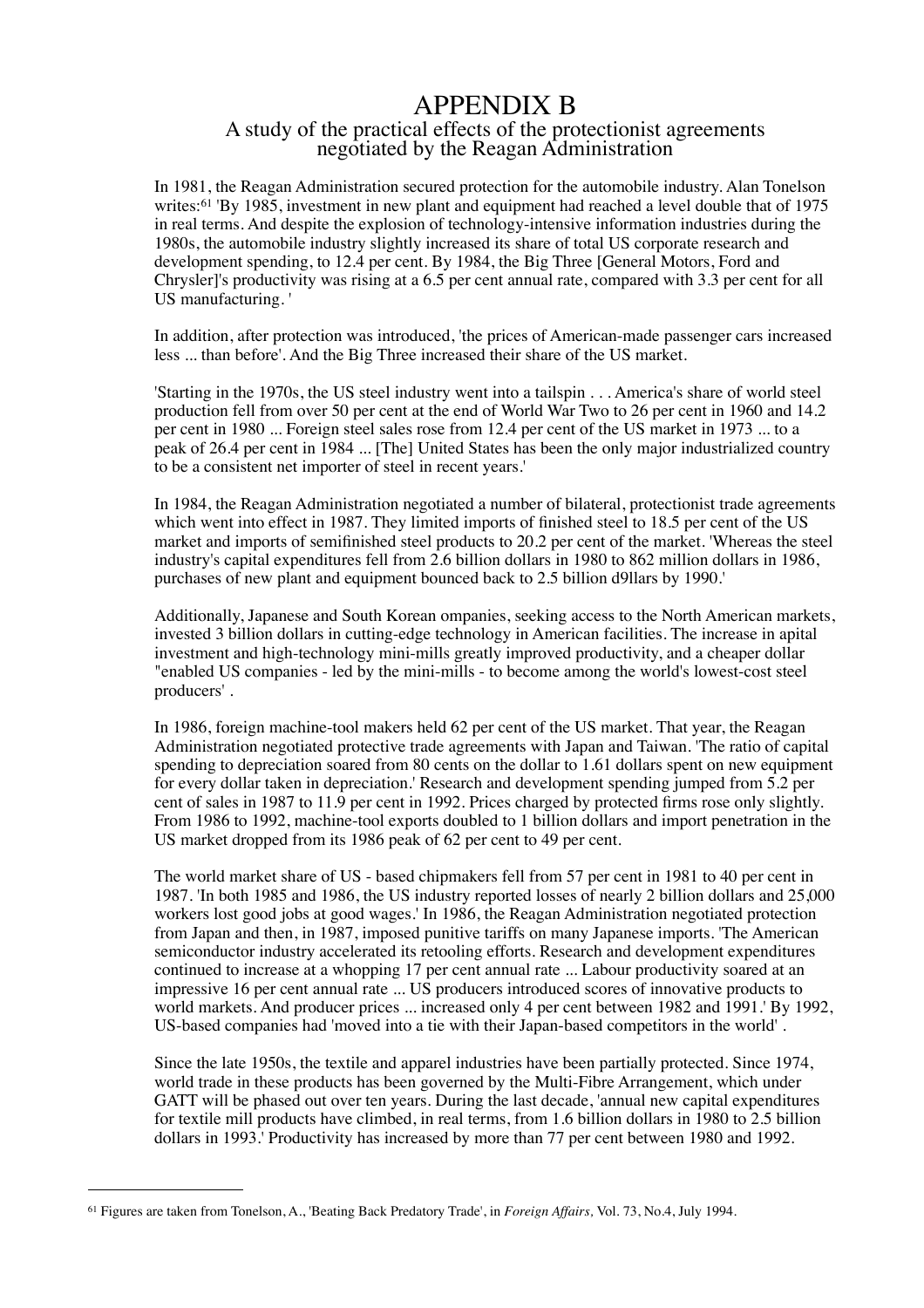Producer prices for textiles, since 1982, have risen by less than the figure for all industrial commodities.

'Import relief measures helped convince industries that they were not stuck with trying to buck impossible odds . .. Import relief programmes signaled to executives that their industries could indeed have a future ... '

# **The Response Chapter 3**

Global Free Trade and its Effects on Jobs and Wages in Developed Countries

### THE CRITICS:

*The European Commission, document of 19 October 1994:* 

'There is no evidence that foreign competition is a major cause of either [unemployment or reduced wages in the industrialized economies] . . . In the case of France, there is no evidence that openness to trade has generated substantial unemployment ... To summarize: trade with low wage economies does not cause major reductions in total employment or real earnings ... '

'Competition from low-wage countries does not cause generally lower wages in industrialized countries. The development is rather the other way around, with wages increasing in rapidly developing countries in line with productivity.'

'The main causes of unemployment are to be found in technological developments.'

*Brian Hindley, 'The Goldsmith Fallacy':* 

'Nor does a glance at the statistics of trade suggest that trade with developing countries has caused, or could have caused, significant unemployment in the European Union.'

'There are a number of careful empirical studies of the impact of different factors on employment in high-wage areas. They typically conclude that the effect of trade is small relative to that of technological change.'

'A flood of new entrants into world labour markets puts at risk the employment of persons in highwage areas ... and who currently earn their living from activities that can be performed as well in low-wage areas . . . If such persons cannot acquire more valuable skills or find employment in occupations not threatened by international trade, the wages they will be able to obtain may be very low - so low that they may prefer to remain unemployed.'

'But the counterpart of low wages is low productivity ... The general level of wages is lower in developing countries than in the European Union because productivity in general is lower in developing countries than in the European Union.'

'Sir James seems concerned ... that all goods can be produced more cheaply in low-wage countries than in high-wage countries . . . Such a situation is conceivable. But if prices and exchange rates are such that all potential purchases are in one direction, a massive maladjustment in the macroeconomic relations between economies is implied: local currency, wage and price levels are wrong ... But if the European Union or its member states were to find themselves in such a situation, the sensible solution would be to adjust the macro-economic relationships, not to block trade.'

*John Kay,* Daily Telegraph, 28 *December 1994:*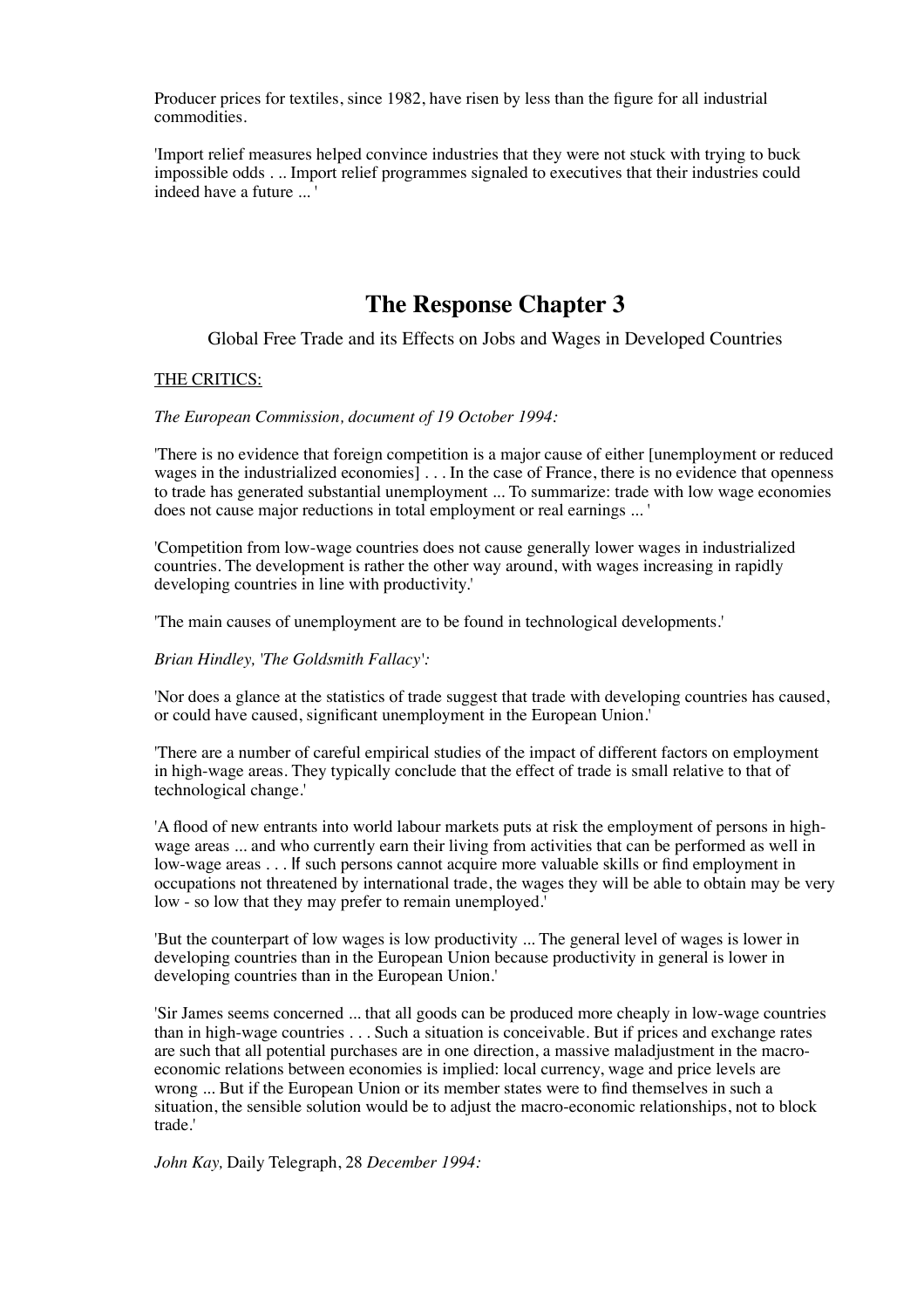'The reason wages are so low in the Philippines and Vietnam is that labour there is not, in the main, very productive.'

### THE RESPONSE:

The year 1974 marked a turning point in Europe. The 'thirty glorious years' of growth in the European Economic Community gave way to a period in which economic growth has been accompanied by massively rising unemployment.

Maurice Allais, France's only Nobel Prize laureate for economics, points out that the years since 1974 have been dominated by the perverse effects of global free trade and the distortions of the international monetary system.[62](#page-20-0) In France, despite an 80 per cent expansion in GNP, underemployment between 1974 and 1993 grew by an average of  $210,000$  people each year to reach a level of 18.6 per cent of the active population (see Chart 9, page 139).<sup>63</sup> Allais uses the term 'underemployed' because, since 1973, programmes to take people off the register of unemployed have caused the official unemployment figures to drop without creating new jobs.

It is now recognized worldwide that the widely used International Labour Organization definition of unemployment fails to reflect all elements of labour market slack. In a recent report, the Organization for Economic Cooperation and Development estimated that there were some 15 million 'involuntary part time workers' and another 4 million 'discouraged workers' in addition to the 34 million people who meet the ILO unemployment criteria in the OECD countries.[64](#page-20-2) Other reports such as that by the United Kingdom's Royal Statistical Society[,65](#page-20-3) or by the US government's Bureau of Labor Statistics[,66](#page-20-4) have also considered the changing patterns of work in the global marketplace and the shortcomings of the standard ILO unemployment measure. Charts of unemployment and underemployment in the UK, France and the European Community (where figures exist) will be found on pages 133,139 and 14l.

Allais goes on to explain that the massive rise in unemployment in France cannot be the result of specifically French conditions because, using the standard definition of the International Labour Organization, French unemployment and that of the European Community are as a whole very similar. He concludes that the shared trend can only be explained by factors that are common to both France and the European Community.[67](#page-20-5)

Furthermore, Allais observes that 'this underlying trend is not a worldwide phenomenon. And it cannot be attributed to technological progress, because, during the same period of time, the unemployment rate in Japan only rose from 1.3 per cent to 2.2 per cent ... From 1974 to 1991, industrial employment in the EEC dropped by 15.4 per cent, whereas in Japan it rose by 13.2 per cent.'[68](#page-20-6) Throughout this period, Japan was a world leader in applying cutting edge technology to its industrial production. And Japan also maintained her system of protectionism.

Whereas Europe has sought to protect the level of 'ages, the US has aimed to protect employment by adopting a policy of 'flexibility', meaning that wages should be allowed to fall so as to reflect the conditions of the marketplace. With the creation of a global market for labour, since 1973 the weekly and hourly earnings of US production and non-supervisory workers (80 per cent of the US workforce) have fallen in real terms by 19.2 per cent and 13.4 per cent respectively (see Chart 12,

<span id="page-20-5"></span><sup>67</sup> Allais, M., *op. cit.*

<span id="page-20-6"></span><sup>68</sup> *Ibid.*

<span id="page-20-0"></span><sup>62</sup> Allais, M., *Combats pour I 'Europe,* 1992-94, Paris: Clement Juglar, 1994.

<span id="page-20-1"></span><sup>63</sup> *Ibid.* 

<span id="page-20-2"></span><sup>64</sup> 'Recent labour market developments and prospects' and 'Supplementary measures of labour market slack', in *Employment Outlook,*  Paris: Organization for Economic Cooperation and Development, July 1995.

<span id="page-20-3"></span><sup>&</sup>lt;sup>65</sup> Report of the Working Party on the Measurement of Unemployment in the UK, London: Royal Statistical Society, April 1995.

<span id="page-20-4"></span><sup>66</sup> Sorrentino, C., 'International comparisons of unemployment indicators', *Monthly Labor Review,* Washington: US Department of Labor, March 1993.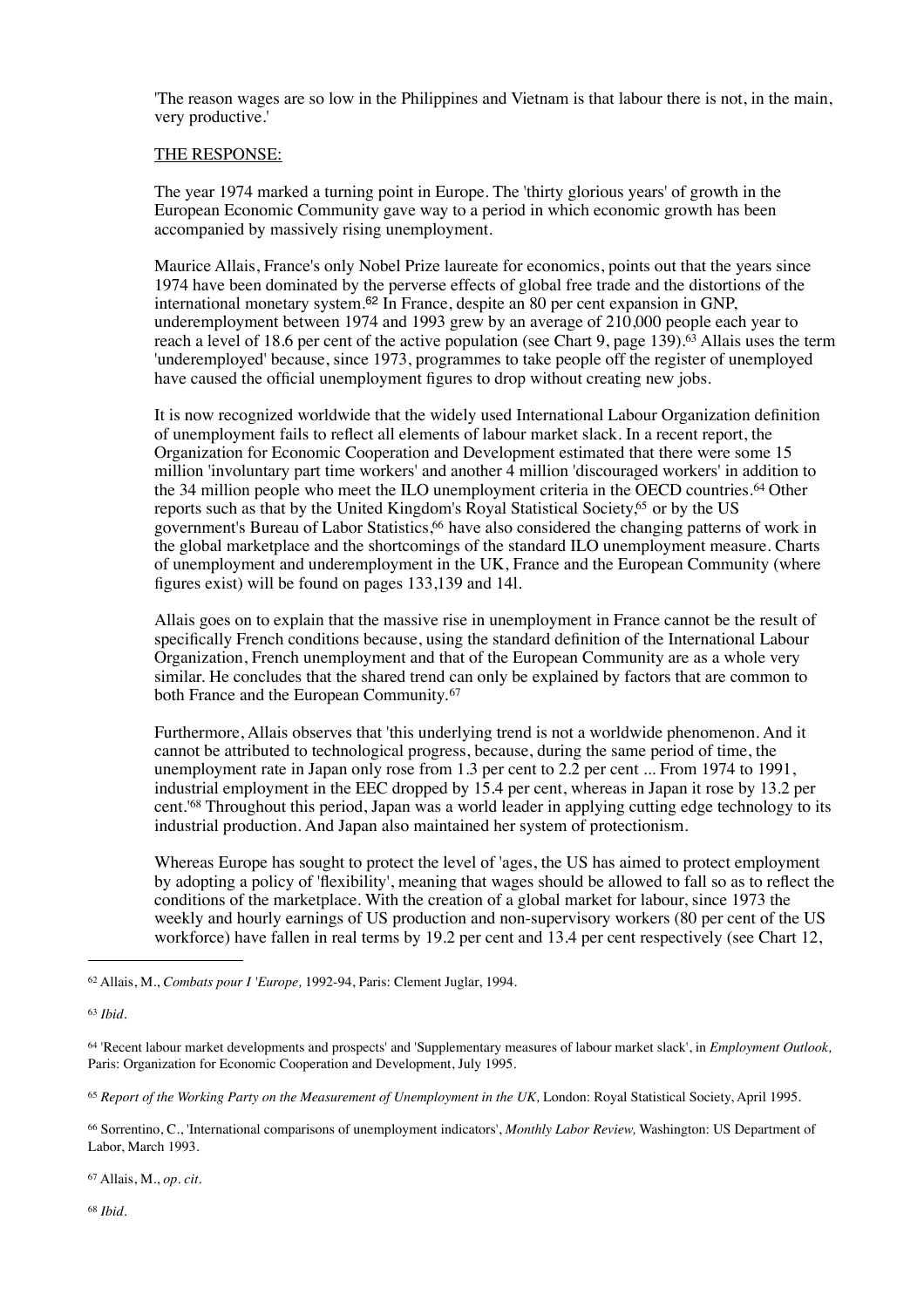page 145)[.69](#page-21-0) Nonetheless, as the Economic Policy Institute and Dr Herman Starobin have argued, the official US figures understate the true position of unemployment.[70](#page-21-1)

Remarkably, after affirming repeatedly that global trade does not affect employment, Hindley states:

A flood of new entrants into world labour markets puts at risk the employment of persons in high wage areas ... and who currently earn their living from activities that can be performed as well in low-wage areas. If such persons cannot acquire more valuable skills or find employment in occupations not threatened by international trade, the wages they will be able to obtain may be very low - so low that they may prefer to remain unemployed.

This statement clearly accepts that competition from low-wage areas threatens both jobs and levels of pay. And it demonstrates a naive belief that the welfare state will be perpetuated regardless of the state of the economy and that those who prefer to remain unemployed will continue to be paid.

Turning to the question of productivity, recent experience in both a developed and a developing economy demonstrates that, in reality, wages do not increase 'in line with productivity'. Since 1973, productivity in the US has risen by 23.2 per cent[.71](#page-21-2) As we have seen, during the same period real weekly and hourly wages have dropped by 19.2 per cent and 13.4 per cent.<sup>[72](#page-21-3)</sup> Meanwhile in Mexico, between 1980 and 1992 productivity rose by 48 per cent while salaries (adjusted for inflation) fell by 21 per cent.[73](#page-21-4)

Only in economies which are protected and in which there is reasonably full employment can wages rise more or less in line with productivity. But in a world economy based on global free trade, the labour market necessarily becomes a global market, with a virtually limitless reservoir of unemployed labour. According to the International Labour Organization, some 30 per cent of the world's workforce, about 820 million people, are either unemployed or underemployed.[74](#page-21-5) The companies which dominate world trade - the transnational corporations - are footloose. They will move production wherever labour is cheapest. As the International Labour Organization explains: Location decisions nowadays are very finely tuned to labour costs,'[75](#page-21-6) and as cutting-edge technology and capital can be transferred instantaneously anywhere in the world, factories can be located anywhere. With vast numbers of able and trainable people seeking employment at any price, the level of wages will be determined not by productivity but by the old-fashioned measure of supply and demand.

*Newsweek* describes the phenomenon graphically. Typically a multinational corporation now is a:

down-sized, out-sourced and largely stateless web of cross-border corporate alliances ... In the last decade the world's 37,000 multinational or transnational companies ... have been responsible for more in sales than all the world's trade exports put together: 5.8 trillion dollars in 1992, the most recent year of reliable data. In the United States, which has by far the most multinationals, 80 per cent of the dollar

<span id="page-21-0"></span><sup>69</sup> Council of Economic Advisors, *Economic Report of the President* 1995, Washington: Government Printing Office, February 1995, Table B-45. (Data from Bureau of Labor Statistics .)

<span id="page-21-1"></span><sup>70</sup> Mishel, L., and Bernstein, J., The State of Working *America:* 1994-1995, Armonk: M.E. Sharpe for the Economic Policy Institute, 1994. The same analysis of American underemployment was made by Dr Herman Starobin of the International Ladies Garment Workers Union, in his evidence on the impact of GATT, presented to the US Senate Committee on Labor and Human Resources, 23 November 1994.

<span id="page-21-2"></span><sup>71</sup> Council of Economic Advisors, *op. cit.,* Table B-47.

<span id="page-21-3"></span><sup>72</sup> *Ibid.,* Table B-45.

<span id="page-21-4"></span><sup>73</sup> *World Tables* 1994, Baltimore: Johns Hopkins University Press for the World Bank, 1994. Plus update diskettes.

<span id="page-21-5"></span><sup>74</sup> *World Employment* 1995, Geneva: International Labour Organization, 1995.

<span id="page-21-6"></span><sup>75</sup> *World Labour Report,* Geneva: International Labour Organization, 1992.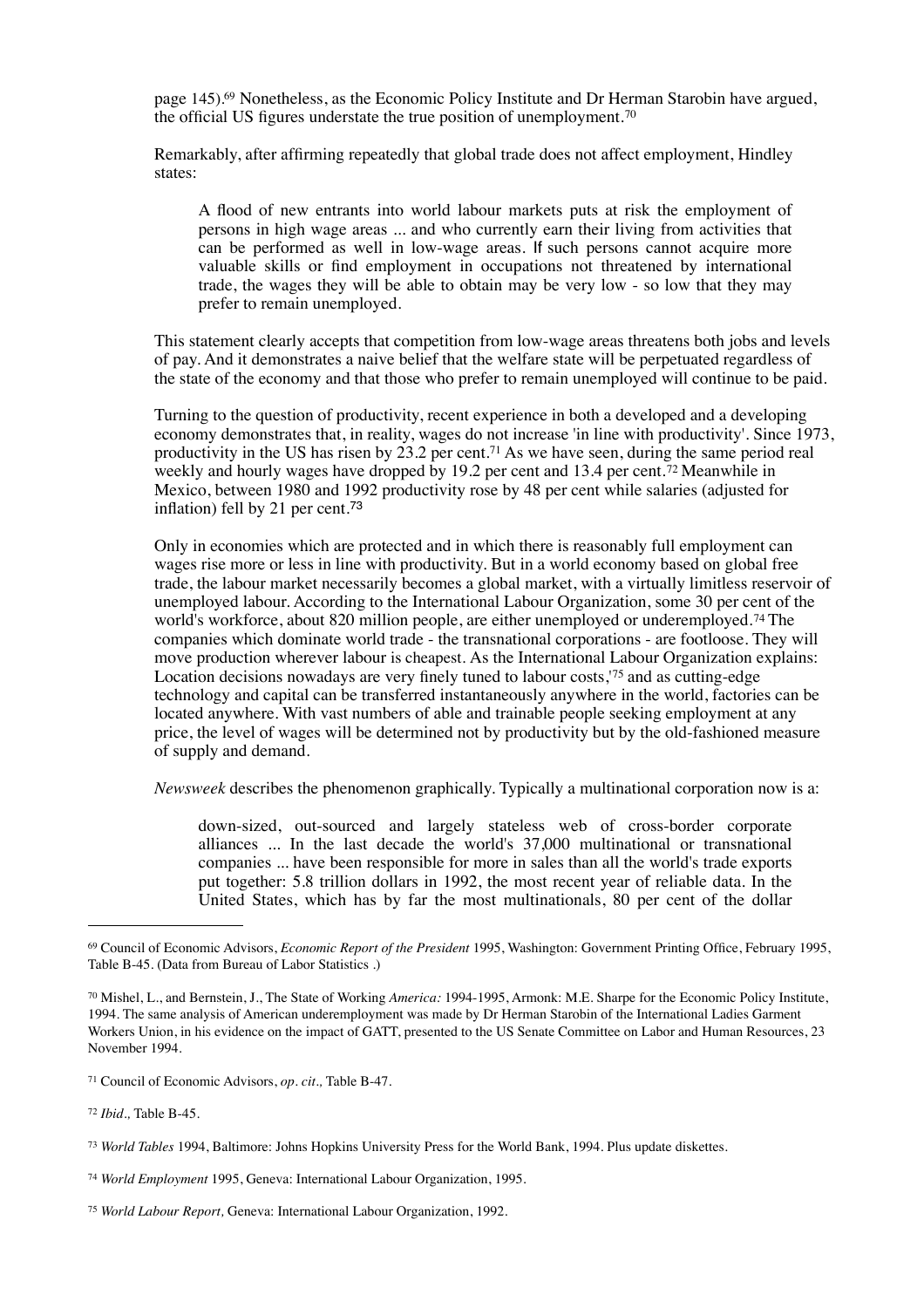goods sold abroad are not exported but sold under governance of multinationals, either sales by affiliates, intrafirm trade, or through licensing or franchising agreements.<sup>56</sup>

This means that despite the commercial success in world markets of US-based transnationals, a large part of the products they sell is manufactured not in the US but, increasingly, in low-cost regions. The effect of selling these products at home and internationally under US labels has, of course, been to increase imports and decrease exports. Chart 13 on page 147 illustrates the rise in the US trade deficit following the implementation of GATT.

There is a difference between today's transnational companies and the old multinationals. Multinationals built factories in Brazil or India in order to conquer the Brazilian or Indian markets, not in order to acquire cheap labour to replace jobs at home. They participated productively in the economies of the countries in which they invested and did so without damaging their own national economies. Transnationals, on the other hand, buy labour in low-wage countries and import their products for sale in the residual high-wage, high income markets. Today many of the larger groups have become hybrids. When Sony manufactures televisions in France for sale in the European Union, it is acting as a multinational. When it imports, for sale in Europe, televisions produced in low-wage areas, it is acting as a transnational.

Thus, a transnational company, behaving in this way, creates unemployment in its home base and increases its nation's trade deficit.

Hindley's most remarkable statement, also quoted at the beginning of this chapter, is:

Sir James seems concerned ... that all goods can be produced more cheaply in lowwage countries than in high-wage countries ... But if prices and exchange rates are such that all potential

purchases are in one direction, a maSSIve maladjustment in the macro-economic relations between economies is implied: local currency, wage and price levels are wrong ... But if the European Union or its member states were to find themselves in such a situation, the sensible solution would be to adjust the macro-economic relationships, not to block trade.

By adjusting the 'macro-economic relationships' Hindley means adjusting 'local currency, wage and price levels'. He is suggesting that if too many goods from low-wage countries are purchased we must reduce total earnings, either directly or through devaluing our currency, to a level which would allow us to compete with low-wage countries. A glance at Chart 8 on page 137 will indicate the potential pain of pursuing such a policy.

Hindley would prefer to reduce earnings substantially rather than 'block trade'. In other words, he would prefer to sacrifice the well-being of the nation rather than his free-trade ideology. He has forgotten that the purpose of the economy is to serve society, not the other way round. A successful economy increases wages, employment and social stability. Reducing wages is a sign of failure. There is no glory in competing in a worldwide race to lower the standard of living of one's own nation.

<span id="page-22-0"></span><sup>76</sup> 'Who's in Charge Here', *Newsweek,* 26 June 1995.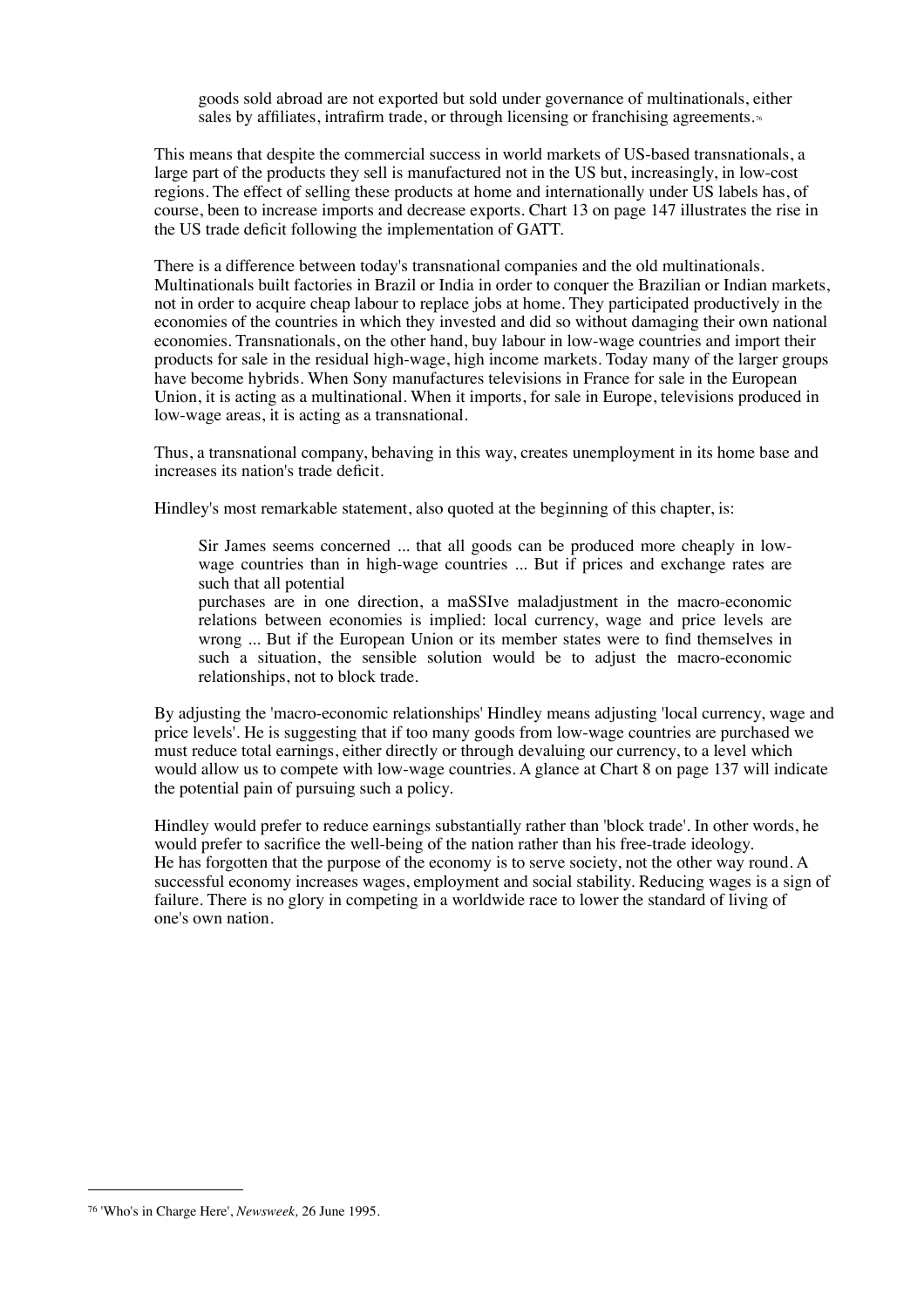# APPENDIX

## Reports and anecdotes about the transfer of production and

## services to low-wage countries

### *On 27 August 1995 the New York Times wrote:*

Texas Instruments Inc. is designing some of its more sophisticated computer chips in India. Motorola Inc. recently set up computer programming and equipment design centres in China, India, Singapore, Hong Kong, Taiwan and Australia, and it is looking for a site in South America. While big American banks already process some account statements overseas, large accounting firms and insurance companies are looking at ways to prepare tax returns and handle insurance claims in East Asia.

. . . [The] combination of powerful personal computers and high-capacity undersea telephone cables is also subjecting millions of white-collar Americans to the same global wage pressures that their blue-collar counterparts have long struggled with ...

Many fear that the growing tendency of corporations to farm out tasks to developing countries is widening the gap even further between the rich and everybody else in American society by eliminating some categories of highskill, high-wage jobs that make up the heart of the middle class. But the temptation to use cheap -foreign labour is too great for companies that are

desperate to stay competitive in an increasingly global marketplace.<sup>[77](#page-23-0)</sup>

In February 1995, the Economic Research Department of the AFL-CIO published an analysis of the 'Expanding Influence in the 1990s of Multinational Corporations'.[78](#page-23-1) Here are a few of their conclusions:

- 'With US markets absorbing one-half of all manufactured goods produced in developing countries, the trade surpluses enjoyed by these countries directly contribute to trade deficits in the United States and ultimately cost American workers their jobs.'

- In 1992, of total imports into the United States, '41 per cent (216 billion dollars) was shipped and/or received by multinationals. About 109 billion dollars, or more than 20 per cent, of all US merchandise imports are directly attributable to

the foreign affiliates of US companies. Nearly all of these imports were shipped direct to the parent company in the United States. Some 107 billion dollars was received by US multinational corporations from other foreign sources.'

- Turning to exports, the report indicates: 'More than 120 billion dollars' worth of merchandise exports were shipped to foreign affiliates of US multinational corporations . . . Much of this represents outlays for plants and equipment in foreign production operations that ship their products back to the US for sale.'
- 'The countries with the fastest growth in jobs attributed to US multinationals are China, Costa Rica and Mexico.'

- VTech Holdings Ltd, a Hong Kong company 'with a 70 per cent share of the US market for computer-based educational toys' and which 'also produces cellular phones in a joint venture with Nokia Group and is a top supplier of high-end products to AT&T, Alcatel and Philips' employs between 11 ,000 and 13 ,000 people in China.

<span id="page-23-0"></span><sup>77</sup> 'Skilled workers watch their jobs migrate overseas' , *New York Times,* 28 August 1995.

<span id="page-23-1"></span><sup>78</sup> *Multinational Corporations: Expanding Influence in the 1990s,* Washington: AFL - CIO Economic Research Department, February 1995.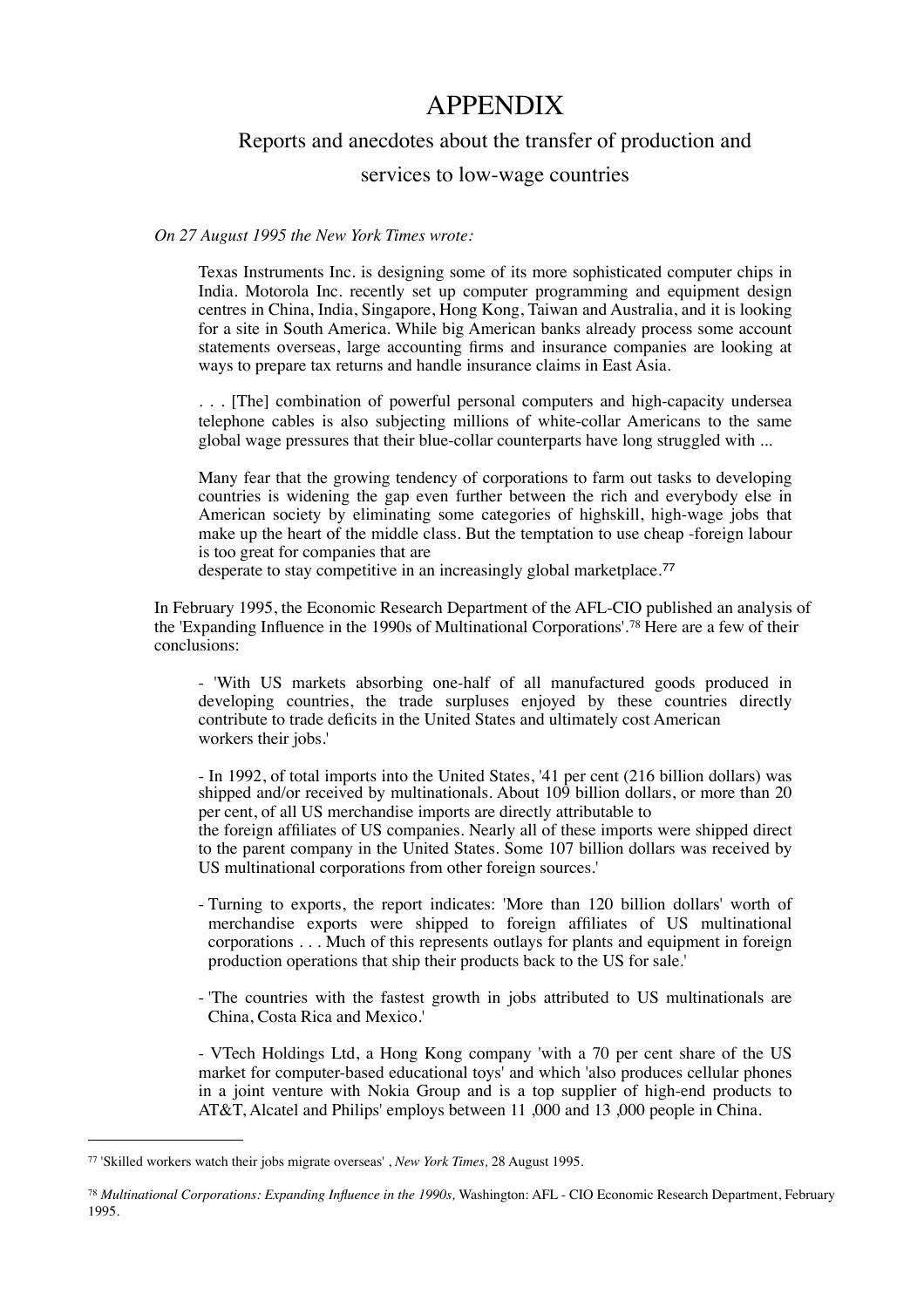- 'The McDonnell Douglas MD-82 commercial transports are presently being manufactured ... in Shanghai. Five of these Chinese-built aircraft have been sold to TWA and are now flying domestic US routes .... Meanwhile, Boeing ... jointly produces many of the parts for its 737 with Chinese companies, including vertical and horizontal tails, fuselages, cargo doors and horizontal stabilizers. In addition, some of the parts for the 747 are now made in China, and a significant proportion of the allnew 777 will be produced there.'

- 'The transfer of valuable technology also presents serious future implications.'

According to Washington-based MBG Information Services, 'US industry losses to the so-called big emerging markets  $(BEMs)^{79}$  ... are far worse than ever before ... The Department of Commerce announced this week that the 1995 US deficit with the BEMs is 47 per cent worse than 1994.' MBG estimate that losses will top 55 billion dollars in 1995[.80](#page-24-1)

Hans-Olaf Henkel, president of the Federation of German Industries (BDI), writes in the *Wall Street Journal Europe,* 25 July 1995: 'The financial and social burden of our high unemployment has become unacceptable and unaffordable. More important, relocating production abroad is not a real solution for the majority of our Mittelstand.['81](#page-24-2) 'Mittelstand is the term used to describe Germany's small and medium-sized companies, often considered the backbone of Germany's economy. They are embedded in local communities, often managed by families, and therefore not structured for transnationalism. What is more, many are suppliers to the major corporations which as they move offshore will increasingly obtain supplies and services from local companies.

Edith Holleman, Counsel for the US House of Representatives Committee on Science, Space and Technology, told a meeting of engineers: 'As international corporations move their facilities to cheaper locations, jobs in fields such as product design, process engineering and software development are moving with them.'[82](#page-24-3)

G. Pascal Zachary writes in the *Wall Street Journal Europe:* 'Coveted design jobs, once the sole province of the Santa Clara, California, company's US offices, have come to Malaysia too. Intel recently asked 100 engineers in Penang to design future chips, brain work formerly done by Americans in Arizona. The story is similar at Hewlett-Packard whose Penang factory each day makes a million light emitting diodes ... Even so, Malaysia . . . is vulnerable as multinationals constantly look for sources of cheaper labour - raising the spectre that some could abandon Malaysia for a place where people toil for less.'[83](#page-24-4)

Tony Walker writes in the *Financial Times:* 'Mr Oh Chan Kun, president of the Yantai Hanta Leather Product Company, makes no secret of the ... reasons for moving its production ... to China. "Wages had become too high in Korea," he says. "We came to China and to Yantai to take advantage of the lower labour costs .["84](#page-24-5)

Terence Roth, also in the *Wall Street Journal Europe,* writes:

<span id="page-24-4"></span><sup>83</sup> *Ibid.*

<span id="page-24-0"></span><sup>79</sup> The BEM's are Argentina, Brazil, China, Hong Kong. India, Indonesia, South Korea, Mexico, Poland, South Africa, Taiwan and Turkey.

<span id="page-24-1"></span><sup>80</sup> 'US trade losses with "Big Emerging Markets" surge toward new record in 1995', news release from MBG Information Services, Washington, 21 July 1995.

<span id="page-24-2"></span><sup>81</sup> 'Germany's economy is a "Wund" for the wrong reasons', *Wall Street Journal Europe,* Brussels, 25 July 1995.

<span id="page-24-3"></span><sup>82</sup> 'Job competition and pressure on wages begin to reach America's labor elite', *Wall Street lournal Europe,* Brussels, 30 September 1994.

<span id="page-24-5"></span><sup>84</sup> 'S. Korea discovers joys of investing in China', *Financial Times,* London, 23 August 1995.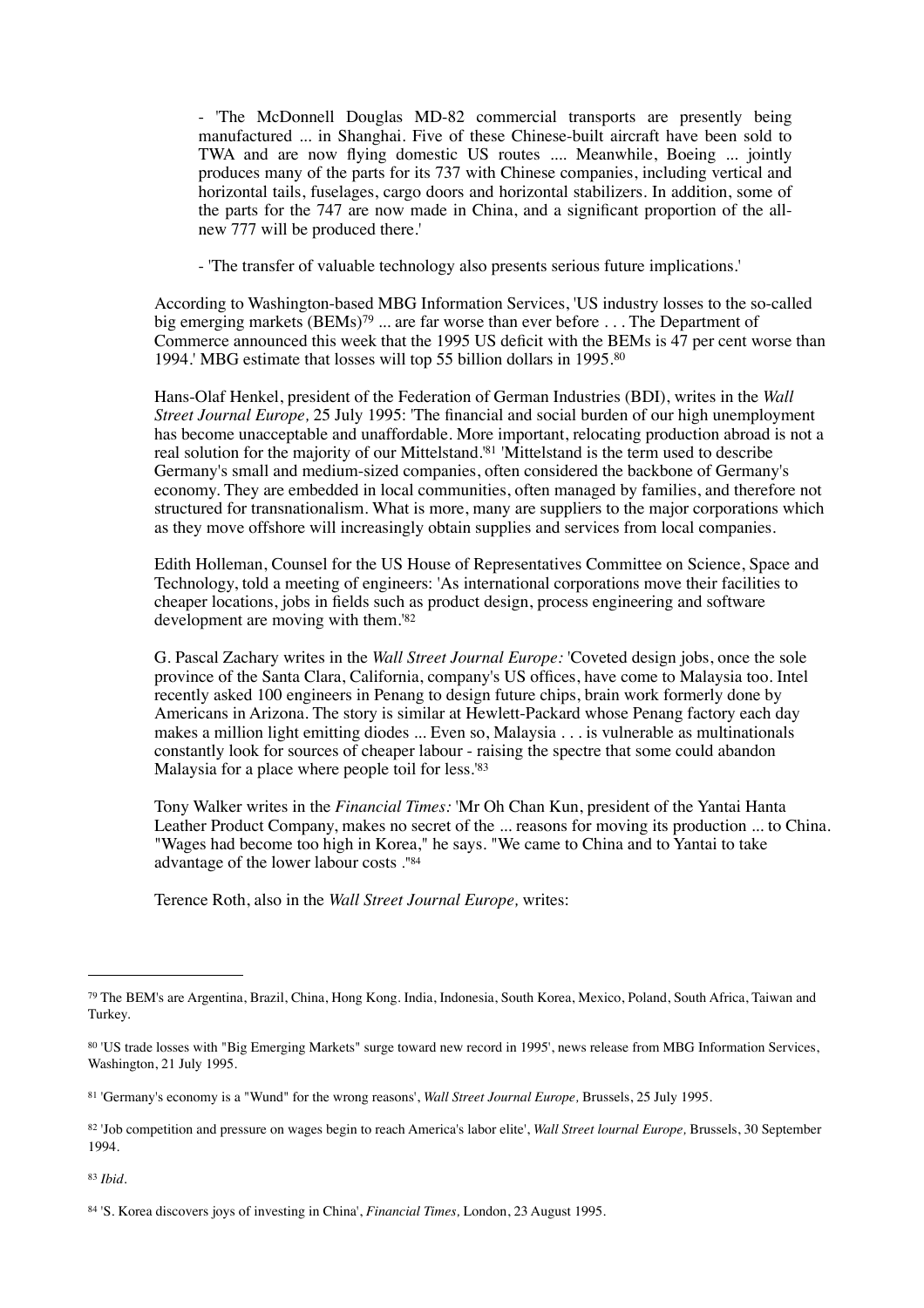In April 1993 Asea Brown Boveri Ltd, the Swiss-Swedish engineering group, closed down production of engine starters at its Heidelberg, Germany, plant. Three months later, the line was restarted at ABB EJF in Brno, the Czech Republic - at one-tenth the labour cost. The same thing happened to a German ABB welding plant, reborn in Gdansk, Poland, and to German and Swiss plants that once rolled out air-cooled generators ... "Business is business," smiles the lanky Mr Maximenko. "Price plays an increasing role in competition ... "

Dutch workers at a fluorescent lighting plant of Philips NV, the Netherlands-based electronics group, went on a two-day strike to protest management plans to transfer production to Poland, China and India ... "The decision was to move more production to low-wage and low-cost production regions  $\dots$ " a Philips spokesman explains.<sup>[85](#page-25-0)</sup>

During 1993, the Finance Commission of the French Senate held hearings on the impact of transferring French manufacturing activities to low-wage areas.[86](#page-25-1) Here are some examples of the evidence presented:

- A large number of well-known international and national branded products are now almost totally produced in low-wage areas (for example, Lacoste, Benetton, Nike, Reebok, Adidas, Chaussures Andre).
- The chairman of Adidas testified that moving production to low-cost countries was inevitable for the survival of the company.
- Employment in France in the textile and apparel industries has dropped from 680,000 in 1975 to 347,000 in 1991, and to 282,000 in 1994.[87](#page-25-2)
- The shoe industry has largely moved abroad. Employment in France has dropped from 70,000 in 1975 to 34,500 in 1992, and to 31,000 in 1994.[88](#page-25-3)
- Employment in France in the clock and watch industry has fallen from 14,467 people in 1979 to 7,200 in 1992, and to 6,600 in 1994[.89](#page-25-4)
- 70 per cent of all toys in France are imported from South-East Asia.
- The electronics industry has moved a major part of its production to South-East Asia. In 1978 the industry employed 21,273 people in France. By 1991 this had fallen to 13 ,440; it now stands at 12,108.[90](#page-25-5)
- France's largest consumer electronics company, Thomson Consumer Electronics, employs 18,200 people in Asia, amounting to 34 per cent of its workforce. Its sales in Asia represent only 3 per cent of its world sales; the remainder is shipped to other markets. The chairman of Thomson testified: 'With the current state of world competition, it is out of the question to manufacture elsewhere. If Europe moves to protect itself, it will be quite different. Technically we could repatriate production within twelve to eighteen months.'

<span id="page-25-0"></span><sup>85</sup> 'Europe's Labors: Integrating the East, Reinventing the West are one and the same', *Wall Street Journal Europe,* Brussels, 30 June 1995.

<span id="page-25-1"></span><sup>86</sup> French Senate Finance Commission, *Rapport d'information du Senat sur les dilocalisations hors du territoire national des activitis industrielles et de service',* 4 June 1993.

<span id="page-25-2"></span><sup>87</sup> Figures for 1994 from Union Francaise des Industries de I'Habillement et Union des Industries Textiles.

<span id="page-25-3"></span><sup>88</sup> Figures for 1994 from Federation Francaise de l'Industrie de la Chaussure de France.

<span id="page-25-4"></span><sup>89</sup> Figures for 1994 from Chambre Francaise de l'Horlogerie et des Microtechniques.

<span id="page-25-5"></span><sup>90</sup> Figures for 1994 from Syndicat des Industries de Materiels Audiovisuels Electroniques.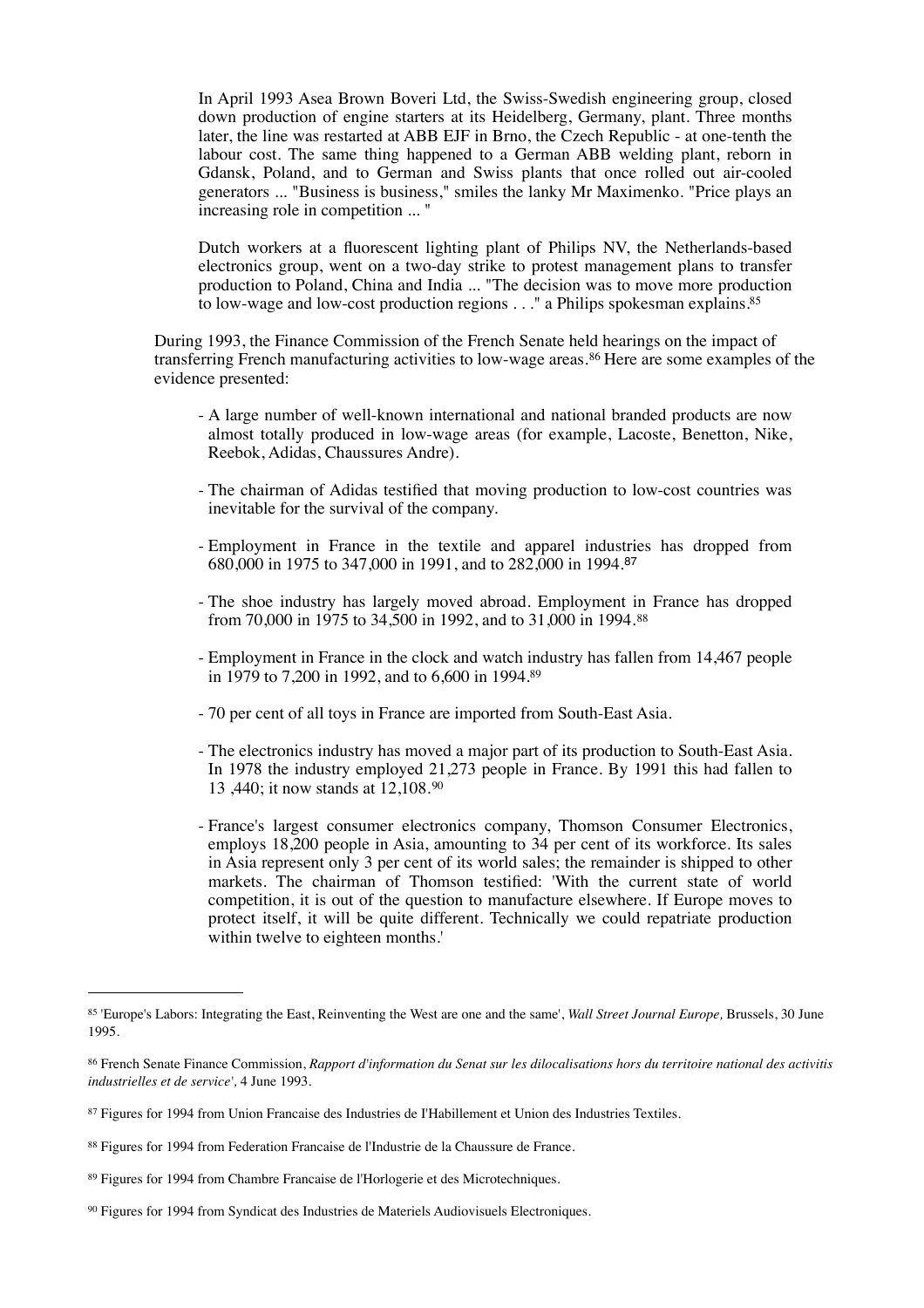- Asian imports of consumer electronics account for 41 per cent of the French domestic market. This understates the true position. A large number of products which are assembled in France and are described as being French use numerous parts imported from Asia. \_ The Finance Commission estimated that of a total of 300,000 jobs now available for computer scientists, 50,000 to 80,000 could be moved abroad in the years ahead.

After reviewing the evidence the Commission stated: 'It seems reasonable to estimate that at least 3 to 5 million further jobs are directly threatened by the transfer of production to low-wage areas.' Yet the European Commission continues to assert that there is no evidence that foreign competition is a major cause of either unemployment or reduced wages in the industrialized economies.

# **The Response Chapter 4**

Why Financial Outflows Resulting from Trade Deficits of Developed Countries Will Not

Necessarily be Recycled Indefinitely

## THE CRITICS:

*The European Commission, document of 19 October 1994:* 

'Outflows will over time match inflows. If the countries of Asia export more than they import, the excess cash will be invested abroad and ultimately the inflow will equal the outflow suffered by those with a trade deficit.'

*Norman Macrae,* Sunday Times, 6 *November* 1994:

'Suppose (in fun, not realism) that ... all present world-tradable manufactures and services fled to [low-wage countries] ... [They] could then do three things with their export surplus ... Either (a) hoard it in foreign exchange; or (b) use it to buy everybody's ICIs and other principal industries; or (c) buy new goods and services from the West.

Course (a) ... would be loveliest for us. [The low-wage countries] would put all their hugely expanded export earnings in American and British and other foreign bonds . . . We could then import their nice cheap goods (much reducing our cost of living) at near-nil net foreign exchange drain, and expand our budget deficits ... to create internal jobs and live the life of Riley.'

*Paul Goodman,* Sunday Telegraph, 6 *November* 1994:

'So, if the developing nations develop vast trade surpluses, they will have to invest the proceeds somewhere - and, in due course, these will flow back to cover the trade deficits of Western nations.'

## THE RESPONSE:

The idea that accounts must balance, and that inflows must ultimately match outflows, is an accountant's idea.

But there is a fundamental misunderstanding here. If you make a loss, perhaps because you own a business that is trading unprofitably or because you have made a bad investment, you will not get rid of the loss by borrowing the amount needed to pay for it. You will have avoided or postponed a personal liquidity crisis, but you will still be poorer by the amount of the loss. You will also have to pay interest on the loan.

Alternatively, you might sell your house and rent somewhere else to live. You will have used the proceeds of the sale to pay your debts, but you will remain poorer by the value of the house. And in future, you will have to pay rent.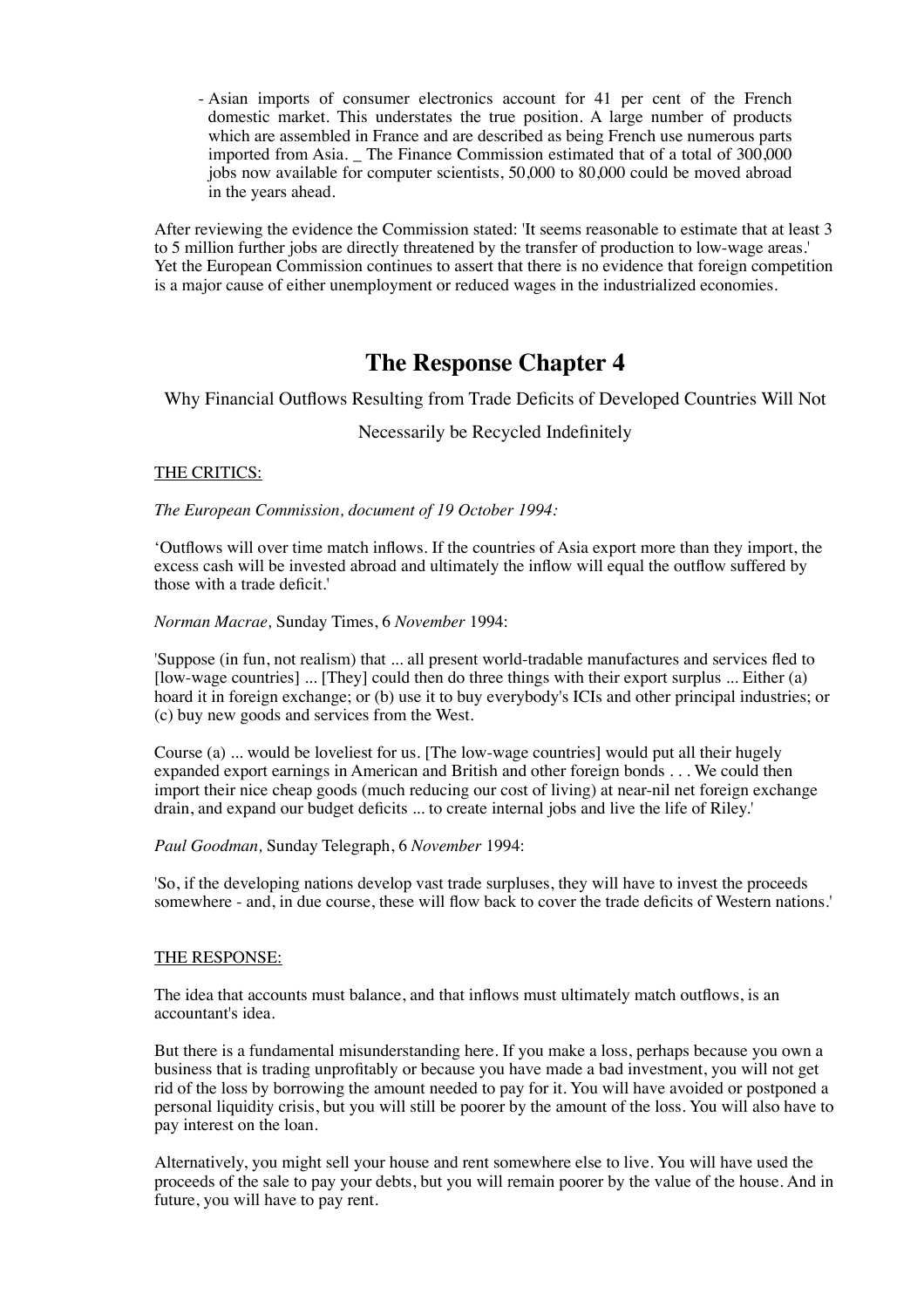When the Asian countries, as mentioned by the European Commission, invest their 'excess cash' abroad, normally they do so by buying into businesses or by lending money. The latter normally takes the form either of buying government debt or of deposits, say in sterling or dollars, in the banking system. Now consider the position of the nations which, unlike the Asian countries, import more than they export and which, as a result, have a deficit as opposed to an excess of cash.

To finance their deficit, businesses or other assets are sold and debt is issued. This puts them in exactly the same position as an individual who sells his house or borrows money to cover his debts. Such a haemorrhage can last only a limited time before ending in bankruptcy.

America is just beginning to understand this. In its issue of 5 November 1994, the *Economist*  stated: 'Since 1981, America has shifted from being the world's biggest creditor to its biggest debtor, thanks to its persistent current account deficits.['91](#page-27-0) An editorial in the *Washington Post* dated 3 November 1994 stated:

Note that the American economy is now borrowing abroad to pay interest on its earlier foreign borrowings. That is no healthier for a country than it is for a business or a household. And how long can it go on? As long as foreigners are willing to lend. If and when their Willingness diminishes, you will see it in higher interest rates. Should that happen, Americans would, as the economists say, have to adjust. That, as the Latin American debtor countries can testify, means a lower standard of living. The longer the foreign deficits pile up, the harder that adjustment will be.<sup>[92](#page-27-1)</sup>

A nation's ability to borrow will depend on its creditworthiness, as it does for an individual. And the credit-worthiness of the West is extremely doubtful. The table opposite shows the amounts already owed by European nations relative to their GDP. These figures are alarming, and they continue to rise as governments spend more than they receive. Most of these deficits are due to government expenditure aimed at softening the effects and even masking the existence of rapidly growing unemployment. In the *Wall Street Journal Europe,* Jean-Michel Paul points out that the average of the combined financial and pension debt of the  $G7$  nations<sup>93</sup> as a percentage of  $GDP$  is above 260 per cent. Belgium and Italy are above 300 per cent.[94](#page-27-3)

The case of Belgium is particularly illuminating. Its critical financial position has cast doubts on its future political stability. Belgium's political and business leaders see salvation in merging their country into a European suprastate, which would bail it out by effectively endorsing its debts. To achieve this, they desperately try to improve the appearance of the country's current financial situation.

So as to halt the rise in the national debt, they raise money by accelerating the programme of privatization. This produces non-recurring inflows of funds. They point to their balance-of-trade surplus, without mentioning that this is principally the result of a fall in consumption in the domestic market which itself reflects the very high real level of unemployment.<sup>[95](#page-27-4)</sup> As Mr Paul writes in the *Wall Street Journal Europe:* 

It is increasingly clear that the policy response to the European debt crisis will include options that will significantly affect the contract between the borrower-state and the lenders. These options might take the form of policies such as default on debt and

<span id="page-27-0"></span><sup>91</sup> 'Financial Indicators', *Economist,* London, 5 November 1994.

<span id="page-27-1"></span><sup>92</sup> 'Paying for the Foreign Debts', *Washington Post,* final edition, 3 November 1994.

<span id="page-27-2"></span><sup>93</sup> The G7 nations are Canada, France, Germany, Italy, Japan, the United Kingdom and the United States.

<span id="page-27-4"></span><span id="page-27-3"></span><sup>94</sup> 'Belgium's Debt Crisis is Europe's Too', *Wall Street Journal Europe,* Brussels, 22 May 1995.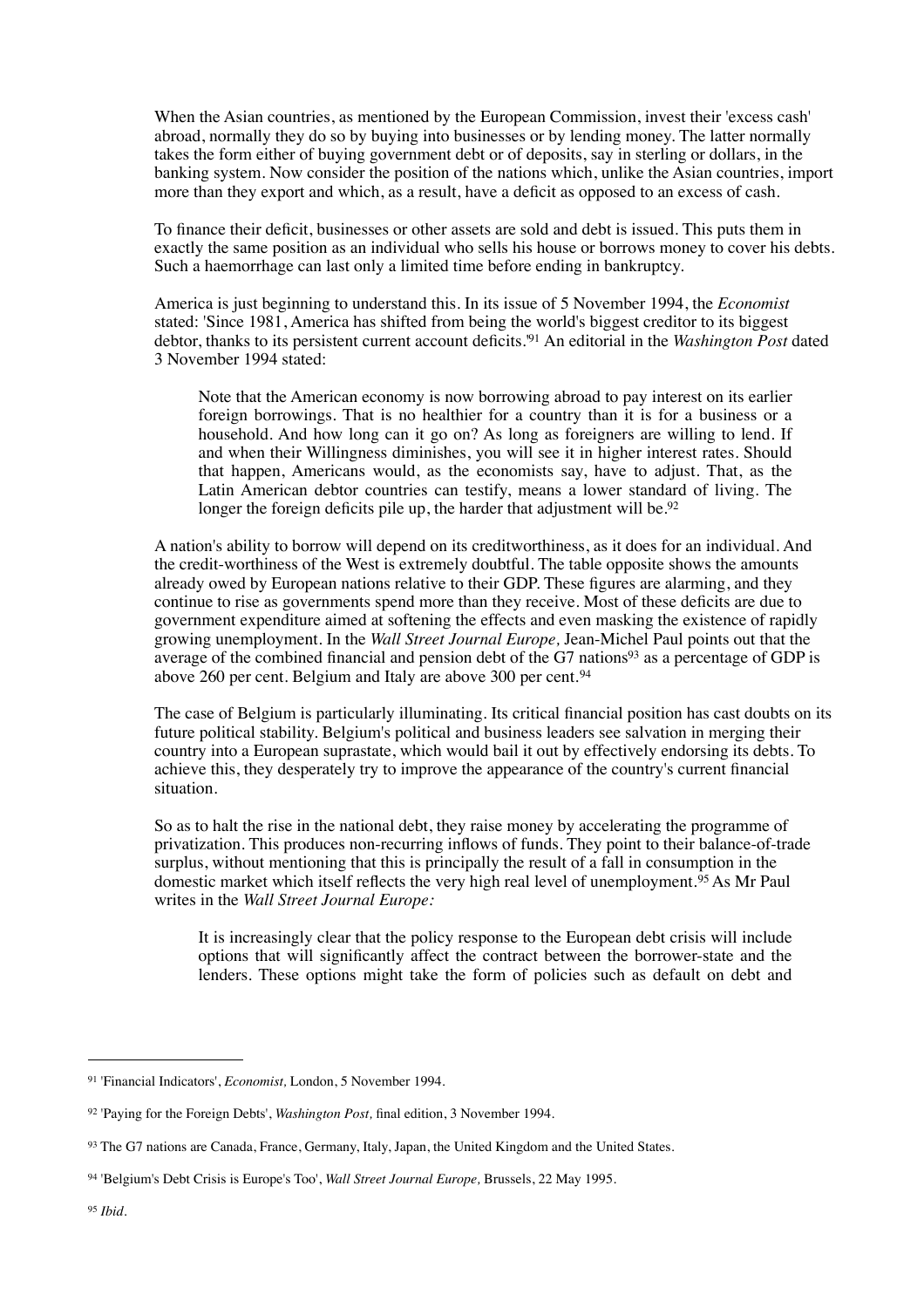forced debt restructuring. Governments might also turn to monetary instruments with inflationary consequences.<sup>[96](#page-28-0)</sup>

To put it simply, they might not repay you at all, or they might pay you in practically worthless devalued currency. This is not very good for future credit nor, therefore, for future borrowing. The music stops when we are no longer considered credit-worthy. What would happen to Norman Macrae's scenario if the recycling of export surpluses were to cease, and those nations with trade surpluses and reserves only lent money to and invested in each other, as we in the developed world used to do? Macrae, at one time, almost recognized this risk. In 1993, he wrote of the 'emergence of some sort of Sino-Indian-Japanese currency bloc' and he warned Asian countries that the 'worst market errors' were made by governments which 'poured their official exchange reserves into dollars'[.97](#page-28-1)

Furthermore, what particular goods and services would others seek to buy from the West? America did in the nineteenth century, the newly emerging markets are increasingly buying equipment and technology with which to make their own industry and infrastructure even more competitive across an even broader range of activities. This category of imports is temporary, and represents no more than a transitional phase until the emerging countries can themselves produce products for their industrial infrastructure.

Far from the 'life of Riley', it is increasing unemployment and impoverishment that the West has to look forward to - unless it changes course, and in time.

# **The Response Chapter 5**

Common markets between countries with widely differing wage rates and mutual

poisoning. The results, so far, of NAFTA

## THE CRITICS:

*Tim Congdon, The Times, 18 November 1994:* 

'But how can free trade be good and beneficial between Italy and Greece and between Mexico and the US but not between France and Turkey or Brazil and Canada?'

### THE RESPONSE:

Congdon's implication that I believe NAFTA is beneficial to its members is based on a misreading of my argument for regional free trade in *The Trap.* Never have I suggested that free trade is economically beneficial between countries with wholly different economies, and more particularly with widely varying wage rates.

However, other considerations can apply in the case of nations which share the same geographical area. Greece and Portugal are part of Europe and, therefore, we have good reasons for wishing to see them prosper. We might be able to help because they are small compared to the European Union as a whole. Out of a total EU population of 370 million, Greece has 10.4 million and Portugal has 9.8 million people;<sup>98</sup> their economies represent 1.1 per cent and 1.2 per cent of the EU's total GDP respectively.[99](#page-28-3)

<span id="page-28-0"></span><sup>96</sup> *Ibid.* 

<span id="page-28-1"></span><sup>97</sup> 'The Coming Chinese Money Mountain', *Asia Inc.,* Hong Kong, September 1993.

<span id="page-28-2"></span><sup>98</sup> *World Population Prospects: The* 1994 *Revision,* New York: United Nations, 1994.

<span id="page-28-3"></span><sup>99</sup> *Main Economic Indicators,* Paris: Organization for Economic Cooperation and Development, August 1995.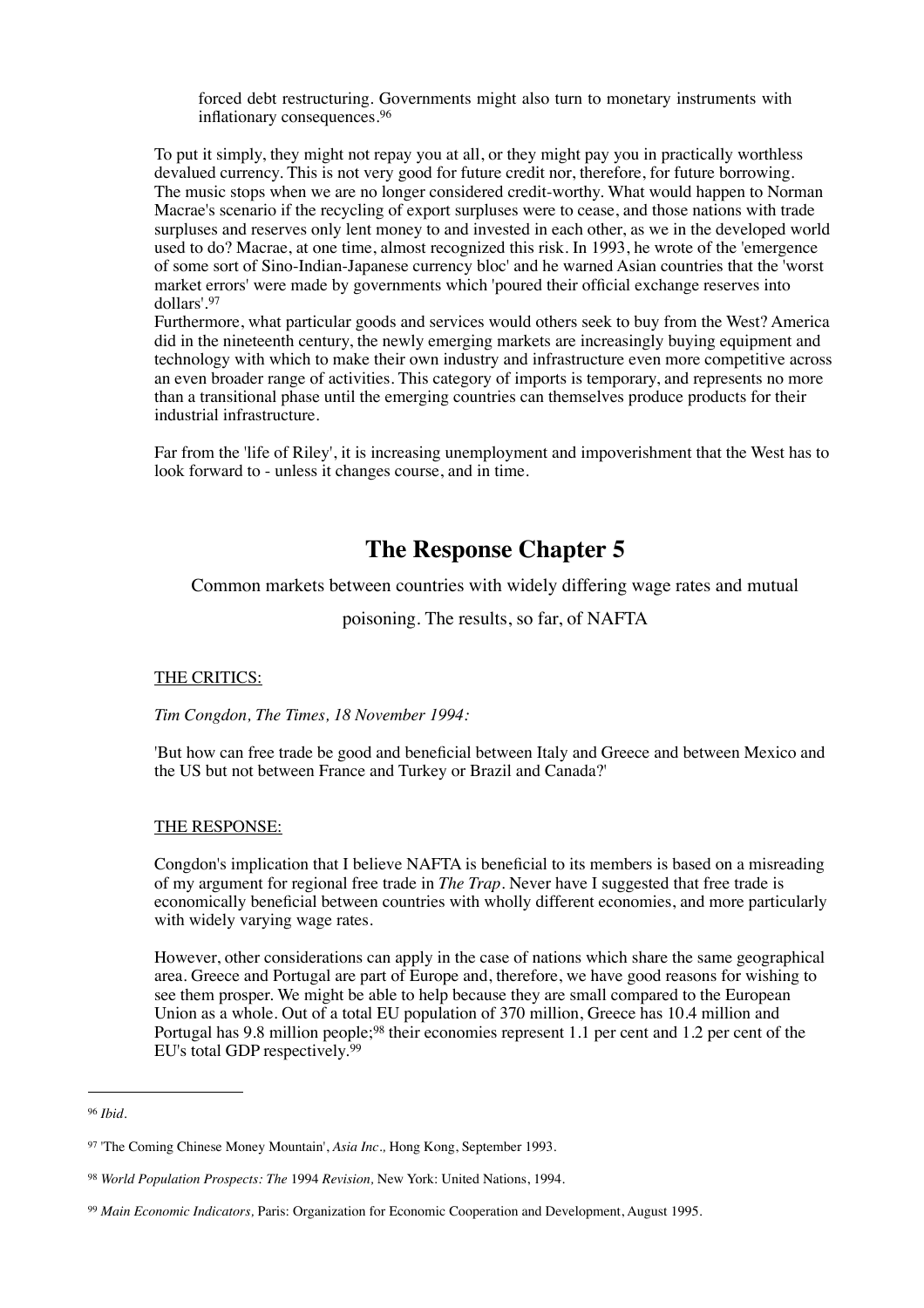Creating a common market with Greece and Portugal is utterly different from trying to do the same with China or India. Even so, the process is very difficult and very costly. In *The Trap,* I outlined the problems faced by northern Italy in its attempt, over decades, to improve the economy of the less developed south.

Portugal used to be the country which supplied cheap labour to the European Union. It attracted substantial foreign capital seeking to invest in enterprises which manufacture products to sell in the high-wage markets of Europe. But after the fall of the Berlin Wall and the signing of the recent GATT agreements, Portuguese labour has become relatively expensive in comparison, for example, to that of Eastern Europe and Asia.

As a result, direct investment in Portugal plunged from a peak of 2.28 billion dollars in 1991 to 1.03 billion dollars in 1994[.100](#page-29-0) Emmanuel Figueredo, a Portuguese economist and co-author of a European Union report on foreign investment in Portugal, explains: 'in the long run, these companies [the transnational corporations] are extremely mobile, closing down and relocating when [host] countries lose their competitive edge.'[101](#page-29-1)

The United States, Canada and Mexico also share a geographical identity. But Mexico's population has reached 93.7 million people and is growing fast.<sup>102</sup> Its culture, which is strong and deep-rooted, is very different from that of the US, as is its economy. The difference in wage rates alone is enormous, and the problems of integration will be huge.

On 10 December 1994, the *Economist* published an article which reflected the conventional wisdom of the conventional economists and their friends in government:

Listen carefully. Do you hear. a giant sucking sound of jobs and investment disappearing from the United States across the Rio Grande to Mexico, as predicted by Ross Perot in the great argument over the North American Free Trade Agreement? A different noise is in the air: the hubbub of politicians singing the praises of trade liberalization.

It went on to quote Lloyd Bentsen, the departing Treasury Secretary, declaring that NAFTA was 'a win-win situation', with extra jobs on all sides. 'Boosters for the agreement,' added the *Economist,*  'are already explaining how it demonstrates that rich countries need not fear free trade with poor neighbours (West Europeans wary of opening their markets to the ex-communist East, please note).['103](#page-29-3)

On 20 December 1994, ten days after the *Economist* article appeared, reality forced itself onto the scene. The peso, which had been supported by incoming speculative money, collapsed. The Mexican economy followed, as did US exports to Mexico.

The overheating of the Mexican economy had been financed by too much short-term capital, partly in the form of short-term dollar-linked bonds known as 'Tesobonos' and partly in the form of portfolio investment from abroad, that is to say foreigners buying bonds and shares in Mexican companies. Portfolio investment is very volatile; unlike direct investment, it can come one day and leave the next (see chart opposite). Any loss of confidence can reverse the flow of funds and create a liquidity crisis. And so it was to be.

Twenty months after NAFTA came into effect, we can begin to assess the results. Let us start by looking at them from the point of view of the United States.

<span id="page-29-0"></span><sup>100</sup> 'Portugal Seeks Place In Another New World: The Global Economy', *Wall Street Journal Europe,* Brussels, 28 June 1995.

<span id="page-29-1"></span><sup>101</sup> *Ibid.* 

<span id="page-29-2"></span><sup>102</sup> United Nations, *op. cit.*

<span id="page-29-3"></span><sup>103</sup> 'Happy Ever NAFTA?', *Economist,* London, 10 December 1994.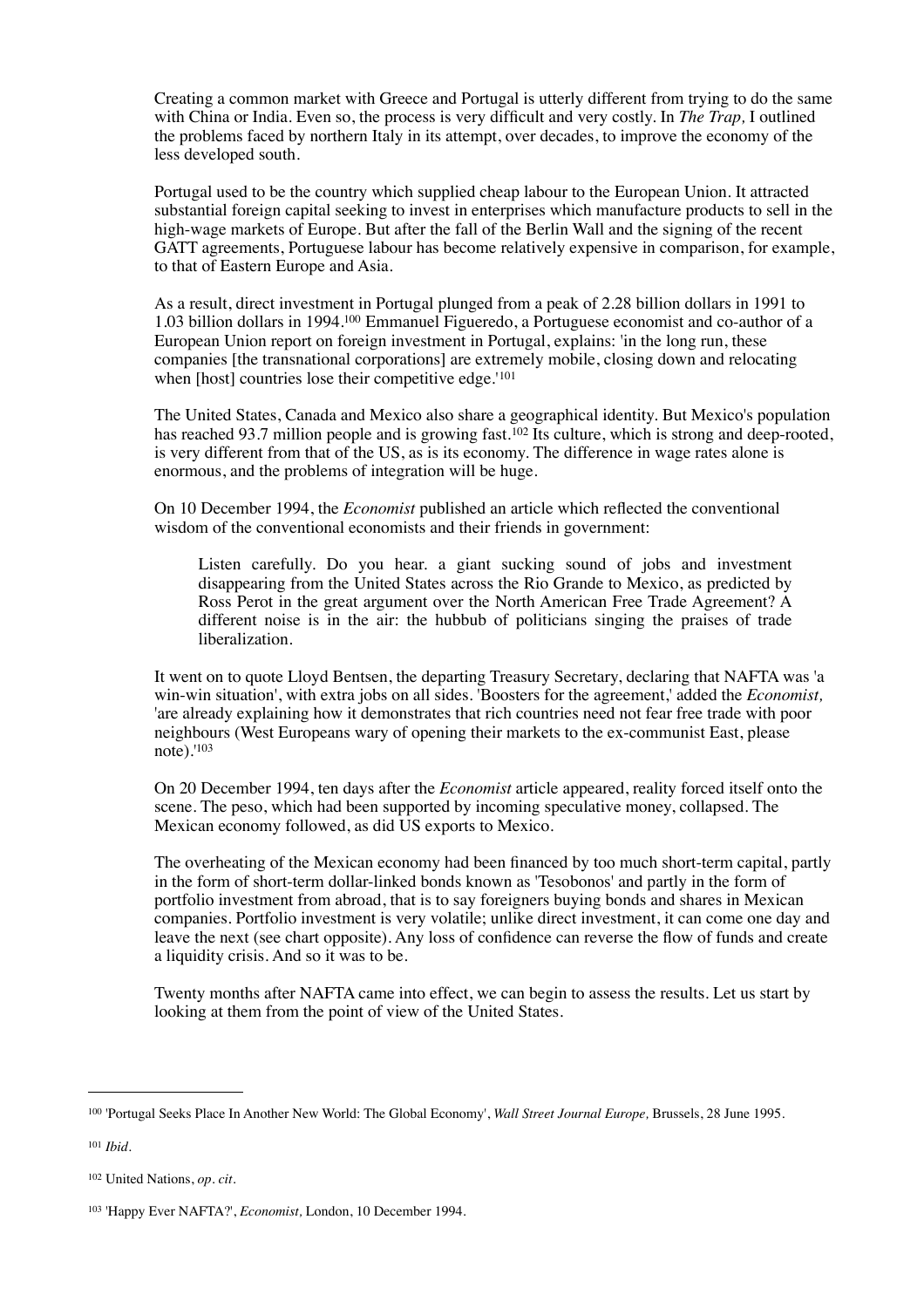Senator Byron L. Dorgan (D-ND), speaking in the Senate on 12 June 1995,<sup>104</sup> opened by saying:

Some of us believed that if you linked an economy like ours, with an average wage of \$15 to \$17 an hour, to an economy like Mexico, which still pays in many areas 50 cents or \$1 an hour ... it would tip the table so that jobs in this country would move south to Mexico.

Senator Dorgan then referred to a new study released by Robert Scott of the Center for International Business Education and Research at the University of Maryland.[105](#page-30-1) Scott had previously worked for the Joint Economic Committee in Congress. Senator Dorgan explained Scott's methods of analysis:

Mr Scott takes out the transshipments between the two countries. In other words, if Mexico receives something that is actually produced in another nation - for example, computers from Asia - and re-exports them to the United States, those computers are not really Mexican exports and so they should not be counted in our measurement. Or if another nation produces something and ships it to the United States, but we do not use it and simply transfer it to Mexico, then it should not be considered an export from the United States to Mexico.[106](#page-30-2)

In 1992, excluding transshipments, the United States had a trade surplus with Mexico of 5.7 billion dollars. US Department of Commerce figures suggest that in 1995 the US will have a 20 billion dollar trade deficit with Mexico. This would represent a swing against the United States of over 25 billion dollars, accompanied by a loss of about 220,000 jobs to Mexico during 1995.[107](#page-30-3)

Imports from Mexico cover the whole spectrum of manufactured products. Mexican exports of high-tech products have boomed (see chart opposite) and recent reports indicate that the Mexican authorities are approving applications for two or three new maquiladora plants each day. These are factories situated on the Mexican side of the border designed to manufacture products for the US market. At this rate, in a little over one year the number of maquiladora plants will have increased by about 50 per cent.

As usual during a period of industrialization, the purchase of machinery necessary for establishing and extending the manufacturing infrastructure represents a growing part of overall imports. In due course, these imports into Mexico will diminish while exports of the products this infrastructure produces will increase. Supporters of NAFTA hail the rise in US exports of producer machinery to Mexico but avoid commenting on the evident consequences of those exports.

In addition to the 25 billion dollar deterioration in its balance of trade with Mexico, the US also arranged a 'bail-out' loan package of 50 billion dollars to Mexico to avoid the consequences of the liquidity crisis which followed the devaluation of December 1994. The principal contributor was the US itself, both directly and as the largest single contributor to the international institutions which made up the remainder of the loan.

From Mexico's point of view also, NAFTA has proven both painful and dangerous. It was polItically necessary for the US administration to require terms for the loans which were very harsh indeed, because over 80 per cent of the American people disapproved of the bail-out[.108](#page-30-4)

In order to reduce Mexican imports and encourage exports, the US effectively imposed a deep depression on Mexico. Despite a devaluation of the peso from 3.46 pesos to the dollar to 6.25 pesos

<span id="page-30-3"></span><sup>107</sup> Scott, R., *op. cit.*

<span id="page-30-0"></span><sup>104</sup> Senator Dorgan's speech appears in the *Congressional Record,* 12 June 1995.

<span id="page-30-1"></span><sup>105</sup> Scott, R., 1994 *and* 1995, *US-Mexico Trade Data: NAFTA Impact,* Occasional Paper No. 56, Business Center for International Education and Research, University of Maryland, May 1995.

<span id="page-30-2"></span><sup>106</sup> Senator Dorgan, *op. cit.*

<span id="page-30-4"></span><sup>108</sup> 'US Pitches Unilateral Aid for Mexico But Lawmakers Foresee a Hard Sell', *Washington Post,* 26 January 1995.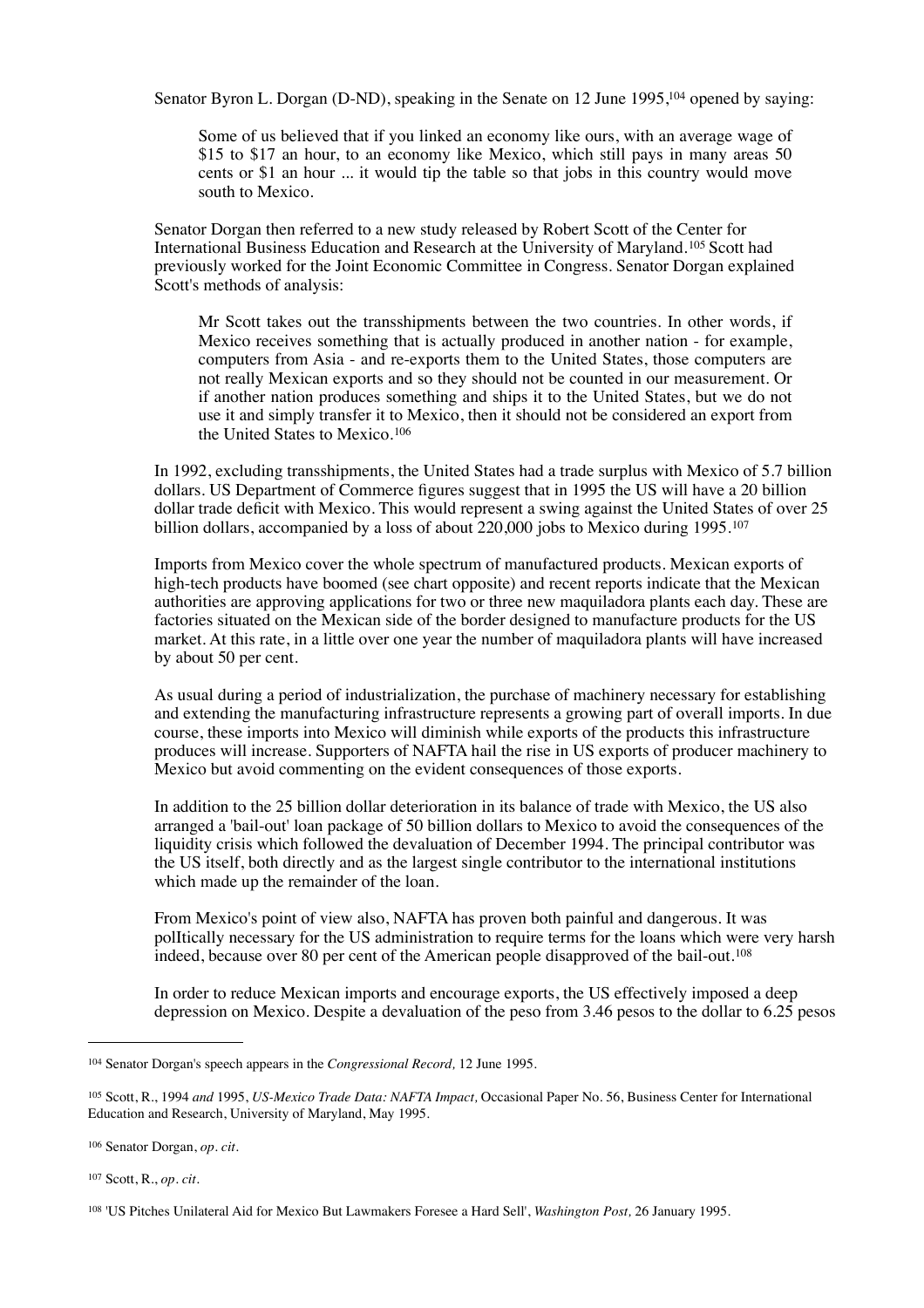to the dollar, and a rate of inflation now estimated at up to 50 per cent<sup>109</sup> (consumer prices surged 33.2 per cent during the first six months of 1995)[,110](#page-31-1) salaries have risen by only about 20 per  $cent<sup>111</sup>$ 

This steep drop in earnings, linked to very high interest rates, was bound to produce a depression in the domestic market which would be partly offset by a steeply rising volume of exports. (Exports represented 25.3 per cent of total sales in the second quarter of 1995, compared to 10.3 per cent in same period in 1994).<sup>112</sup> Figures show that for the first half of 1995, the economy has contracted by 10 per cent[.113](#page-31-4) During the great crisis of 1982-83, the fall in GNP amounted to only about 4 per cent. According to a survey conducted by the respected Center for Economic Studies of the Private Sector (CEESP), businesses in the three largest metropolitan areas of Mexico experienced an average sales decline of 23 per cent during the first half of 1995[.114](#page-31-5)

As anticipated, the rise in exports and the fall in imports has resulted in an abrupt turnaround in Mexico's balance of trade, which in turn has stabilized, for the time being, the foreign exchange and securities markets. But the depression in Mexico has inevitably led to corporate bankruptcies, steeply rising unemployment and personal hardship.

As Mexicans come to Washington to testify before Senate hearings or other groups, one catches glimpses of what is happening in Mexico. For example, Javier Livas, a businessman, stated before a Senate hearing:

Unemployment and underemployment are at record highs, soaring interest rates are hurting individual borrowers, farmers and small businesses and bad loans are piling up at Mexico's increasingly shaky banks. The economic medicine could just end up killing the patient.<sup>[115](#page-31-6)</sup>

A ten-member delegation of Mexican politicians, business people and academics, meeting US administration officials, said: 'These measures are inspired by the IMF and based on a failed policy .. .['116](#page-31-7) Businessman Ricardo Villa Escalera said: 'Mexico is heading for a major depression.'[117](#page-31-8) Gabriel Hinojosa, leader of an independent association of small business, said that the austerity programme is 'designed to destroy the small business sector'.[118](#page-31-9)

Mexico's immediate problem is to avoid a crisis of solvency within its financial, industrial and commercial sectors, while at the same time preventing runaway inflation. As a result of these almost unbearable pressures, Mexico faces the risk of serious social disorder.

NAFTA is a typical case of mutual poisoning. Contrary to Lloyd Bentsen's affirmation, the situation is not 'win-win', but 'lose-lose'.

- <span id="page-31-2"></span><sup>111</sup> Mexico's National Development Bank (NAFIN), *The Stock Market,* Mexico City, English edition, July/August 1995.
- <span id="page-31-3"></span><sup>112</sup> 'Mexico's Depression Deepening', news release from MBG Information Services, Washington, 22 August 1995.

<span id="page-31-0"></span><sup>109</sup> Chemical Bank Emerging Markets Research, *Latin American Economic Outlook,* New York, May 1995.

<span id="page-31-1"></span><sup>110</sup> 'Mexico's Depression Deepening', news release from MBG Information Services, Washington, 22 August 1995.

<span id="page-31-4"></span><sup>113</sup> Mexican Treasury, *Report on the Status of the Economy, Public Finances, and Public Debt,* Mexico City, August 1995.

<span id="page-31-5"></span><sup>114</sup> 'Mexico's Depression Deepening', news release from MBG Information Services, Washington, 22 August 1995.

<span id="page-31-6"></span><sup>115</sup> 'Mexicans, Americans call rescue a disaster', *Washington Times,* 25 May 1995.

<span id="page-31-7"></span><sup>116</sup> 'Mexican delegation, decrying economic remedy as "Worse than the sickness," meets with Washington policymakers', press release from The Development Gap, Washington, 19 April 1995.

<span id="page-31-8"></span><sup>117</sup> 'Mexico Economy Worsening, Group Says', news release from United Press International, Washington, 21 April 1995.

<span id="page-31-9"></span><sup>118</sup> *Ibid.*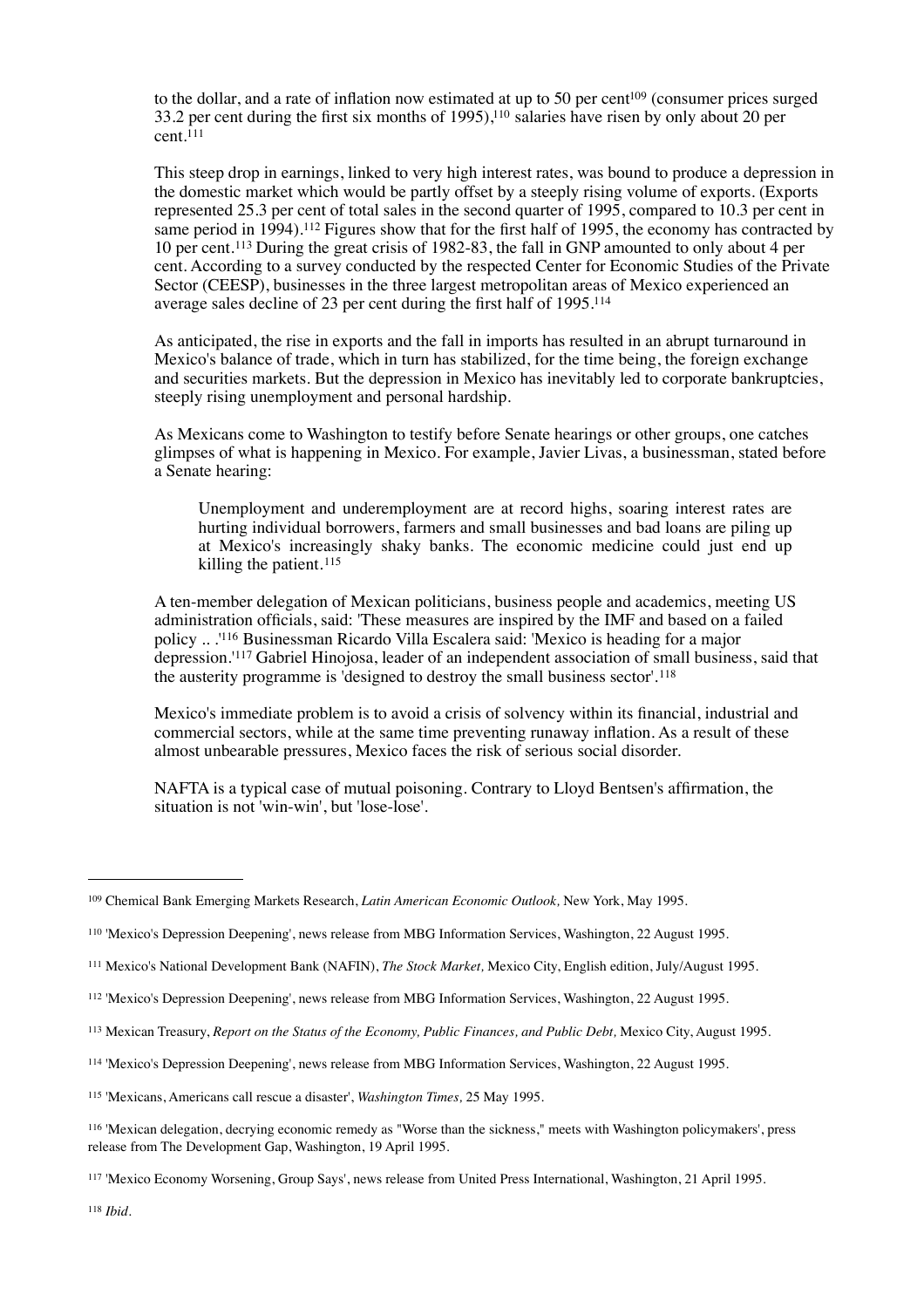Michel Camdessus, chief executive of the International Monetary Fund, explained that without a bail-out the Mexican crisis would have been 'a world catastrophe'.[119](#page-32-0) Financial crises in Latin American countries have been recurring phenomena for many decades. What has suddenly transformed them into potential world catastrophes?

Submarines are built with watertight compartments, so that a leak in one area will not spread and sink the whole vessel. Now that we have globalized the world's economy, the protective compartments no longer exist. Thus, we have globalized problems. A crisis in Mexico has become a 'potential world catastrophe'.

## The Response Chapter 6

The importance of China and India for employment and wages worldwide

### THE CRITICS:

### *Brian Hindley, 'The Goldsmith Fallacy':*

'Chinese GNP is only about 80 per cent of the GNP of Spain ... Relative to the European Union, Japan and the United States, India and China are small economies. Can it really be true that the changes brought about by rapid growth in three or four Spanish-size economies will impoverish and destabilize the industrialized world while at the same time cruelly ravaging the third world (as Sir James predicts on page 15 of *The Trap)?'* 

### THE RESPONSE:

'Chinese GNP is only about 80 per cent of the GNP of Spain.' That is how Hindley reaches the conclusion that the importance of China to the world and its economy is 80 per cent that of Spain.

China is a vast regional superpower with a population of more than 1.2 billion.[120](#page-32-1) Its economy is growing extremely fast: its trade surplus with the US alone has risen from about 3 billion dollars in 1986 to nearly 30 billion dollars in 1994.[121](#page-32-2) Norman Macrae has pointed out: 'In PPP [purchasing power parity] terms, total GDP of the nearly 1.2 billion mainland Chinese is . . . near 2.9 trillion dollars, making China almost exactly equal with Japan as the world's second biggest economy.['122](#page-32-3) And that was in 1993.

China is determined to recapture its preeminence in Asia and to make itself so strong that it will never again be subjected to perceived slights or indignities from the West. If it keeps itself together, it will become a great world superpower, geopolitically, militarily and economically.

What is more, China's 1.2 billion people (in comparison to Spain's 40 million) represent a huge reservoir of extremely cheap labour. As a result of the continuing exodus from the land into the cities of hundreds of millions of people seeking work, added to the natural growth in population, this reservoir is effectively limitless. The same situation applies in India (population another 919 million people).<sup>[123](#page-32-4)</sup>

<span id="page-32-0"></span><sup>119</sup> 'Camdessus: crise Mexique aurait ete «une catastrophe mondiale» sans aide', dispatch number 1921193 from Agence France Presse, 2 February 1995.

<span id="page-32-1"></span><sup>120</sup> *World Population Prospects: The 1994 Revision,* New York: United Nations, 1994.

<span id="page-32-2"></span><sup>121</sup> 'US trade losses to China exceed 100 billion dollars since democratic crackdown', news release from MBG Information Services, Washington, based on data from US Department of Commerce and the Bureau of Census, 31 May 1995.

<span id="page-32-3"></span><sup>122</sup> 'The Coming Chinese Money Mountain', *Asia Inc.,* Hong Kong, September 1993.

<span id="page-32-4"></span><sup>123</sup> United Nations, *op. cit.*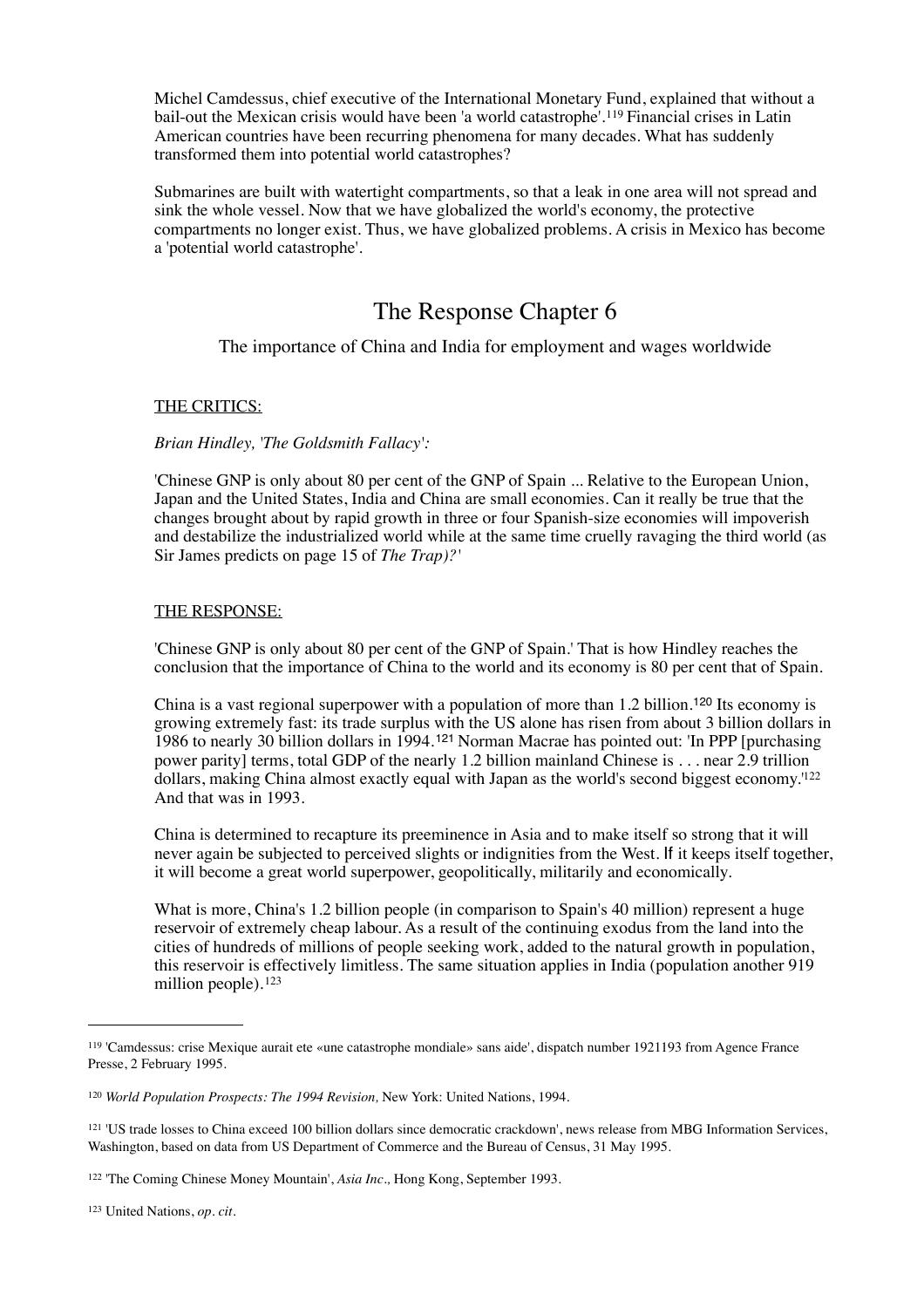Within a system of global free trade which creates a global labour market, the influence of Chinese and Indian labour on earnings and employment worldwide will be overwhelming.

Measuring static situations without understanding either their existing or their future significance is a common disease among conventional economists.

# **The Response Chapter 7**

The intensive farming revolution ('the Green Revolution'), the uprooting of rural

populations and mass migrations to urban slums

### THE CRITICS:

*The European Commission, document of 19 October 1994:* 

'The Green Revolution does not create the slums. The migration which swelled urban populations was the result of higher wages in the cities than the countryside. The Green Revolution has, contrary to Sir James's views, helped to reduce these flows by raising rural productivity and, therefore, wages.'

### THE RESPONSE:

The idea that higher wages in the cities caused the mass migration of farmers away from the land is grotesque. If there were real jobs available in the cities, huge slums consisting of vast quantities of unemployed people would not have grown up all over the world.

NAFfA is an example of the development model which those in the power structures of North America and the European Union seek to impose on societies throughout the world. This model rejects as uneconomic the fact that 26 per cent of the Mexican workforce produces less than 7 per cent of the Gross Domestic Product.<sup>124</sup> The answer, for the supporters of NAFfA and GATT, is surgery - just cut the rural population back to 10 per cent of the workforce. The Mexican Undersecretary of Agriculture has predicted that some 10 million farmers and workers will be chased from the countryside over the next decade.<sup>[125](#page-33-1)</sup>

Where will these people go? The greater Mexico City and Guadalajara areas are already dramatically overpopulated and suffering badly from pollution. How will these NAFTA refugees find employment? Unemployment, which is difficult to measure in Mexico, is already estimated at about 30 per cent. What is more, according to a recent survey conducted in the three largest metropolitan areas, during the first half of 1995 employment fell by 37 per cent in small companies, by 23 per cent in medium-sized companies and by 17 per cent in larger firms.<sup>126</sup> Between 800,000 and one million new people enter the workforce each year.<sup>127</sup> How will they be able to live? There is no money for welfare. Who will supply homes, schools, hospitals, etc.? Contrary to the views of the European Commission, they will, of course, end up in urban slums with all the usual social consequences.

<span id="page-33-0"></span><sup>124</sup> Navarro, L.H., 'The GATT Agreement and Agriculture: Will it help Developing Countries?', paper presented at a seminar organized by the Catholic Institute for International Relations, London, 12 April 1994.

<span id="page-33-1"></span><sup>125</sup> Alliance for Responsible Trade, *NAFTA's First Year:* Lessons for the Hemisphere, Washington, December 1994.

<span id="page-33-2"></span><sup>126</sup> 'Mexico's Depression Deepening', news release from MBG Information Services, Washington, 22 August 1995.

<span id="page-33-3"></span><sup>127</sup> INEGI, *Advanced Report on the Economy,* Mexico City, June 1995.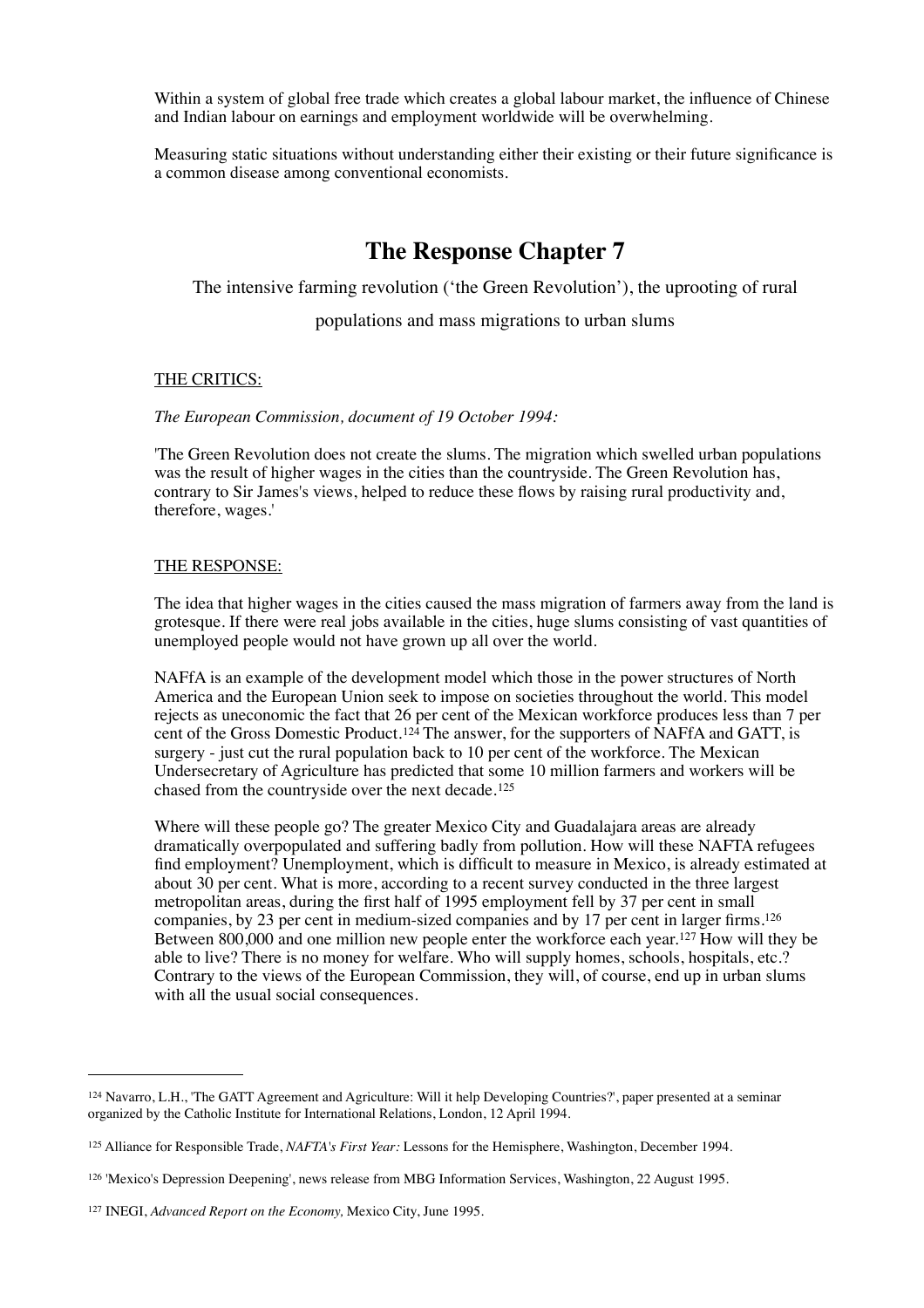The NAFTA agreement eliminates Mexico's right to national food self-sufficiency and imposes a doctrine according to which Mexico's agricultural system would be complementary to that of the United States. In the process, millions of families will be uprooted and destroyed.

Insofar as 'raising rural productivity and, therefore, wages' is concerned, I have invited Dr Jose Lutzenberger, former Brazilian Minister of the Environment, and Dr Vandana Shiva, member of the National Environment Council of India and laureate of the Right Livelihood Award (known as the Alternative Nobel Prize), to comment. They are directly in touch on a day-to-day basis with the problems.

Dr Lutzenberger writes:

Modern intensive agriculture, along with the economic policies that reinforce it, are responsible for mass uprooting of small farmers and migrations from the land to the cities.

To suggest that the 'Green Revolution' helped to reduce these migrations by raising productivity and therefore wages is total nonsense. It fails to take into account that the uprooted peasants were not wage-earners but self-sufficient people.

Let me give you a concrete example. Our foundation has helped peasants move from intensive to organic farming. Today, many of them have incomes, in monetary terms, of less than two hundred dollars a month. In the towns, the man who makes two hundred dollars a month is poor. The farmer who is no longer enslaved to the debts incurred to buy big machines, tractors, combines, chemical fertilizers and pesticides, would not dream of moving to town, even for a higher salary. They pay no rent, no transportation, produce most of their food, have healthy food, don't have to pay for recreation, etc.

The whole economic and technocratic system is geared towards taking away from the farmer all that is really profitable and safe. Instead, the farmer is left with the job of driving tractors, spraying poison, risking his limited capital, facing increased costs for his inputs and falling prices for his products. During the past fifty years, the whole political and economic constellation has been organized to favour the agricultural industrialist at the expense of the farmer. That caused the uprooting. It had the added advantage for industry of supplying cheap labour.

In the Philippines, only the big industrial farms had access to the new methods with their expensive inputs, which in the short term, with the heavy application of chemical fertilizers, produced higher yields. Most small farmers landed in the slums. That is why Manila became the hell it now is.

For the technocrat, a subsistence peasant, even though he might produce enough surplus to feed the cities, is outside the global market economy and therefore does not deserve to survive. The technocrats see those farmers who do manage to survive as being no more than appendages of the large transnational corporations which have become more powerful than governments.[128](#page-34-0)

Dr Shiva writes:

The European Commission claim that the Green Revolution raised rural productivity and rural incomes is totally false when the impact of the Green Revolution is viewed from the perspective of the poorer peasants ...

The Green Revolution did not increase overall biological productivity - it merely increased the yield of globally traded agricultural commodities such as wheat and rice by increasing the

<span id="page-34-0"></span><sup>128</sup> Personal communication to the author, 16 August 1995.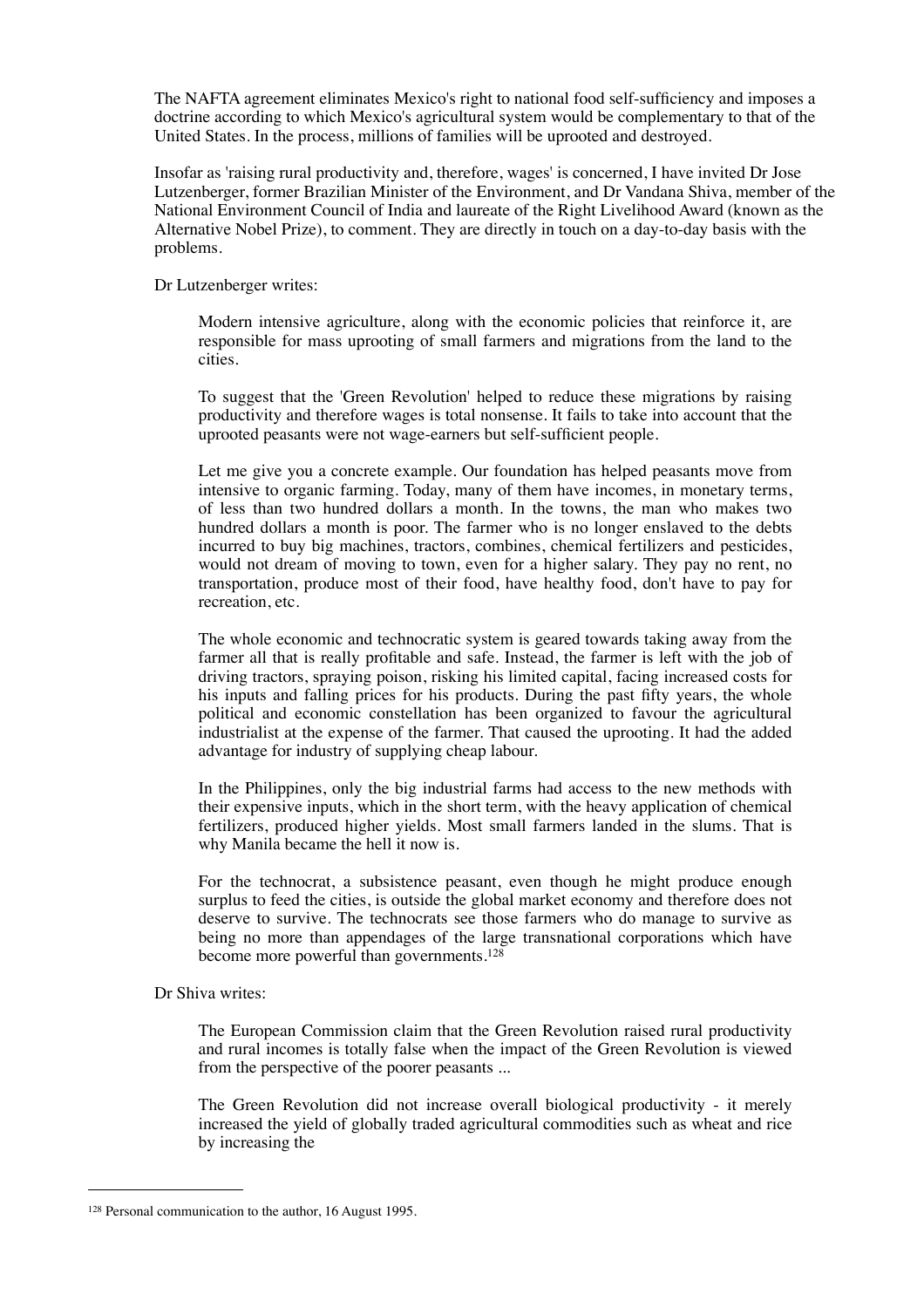dependence of farmers on the application of agricultural chemicals such as pesticides and fertilizers. On the one hand, this has led to a decline in agricultural biodiversity and the availability of diverse crops necessary for the nutrition of farm families, such as pulses, millets and oilseeds. On the other hand, for the poorer families the shift from internal inputs available on the farm (e.g. organic manure) to purchased inputs has led to indebtedness, depeasantization and displacement.

The false productivity of the Green Revolution has been constructed by ignoring the diverse outputs of traditional farming systems and by excluding the economic and ecological costs of the intensive chemicals, intensive irrigation and monocultures associated with the Green Revolution.

When all outputs and all costs of externally purchased inputs are included, the productivity of the Green Revolution is found to be very low. A recent article in *Scientific American<sup>[129](#page-35-0)</sup>* has shown that a traditional Asian polyculture farm uses five units of external inputs to produce 100 units of food output, while a modern Green Revolution farm uses 300 units of purchased inputs to produce 100 units of food output.

Further, when subsidies for chemicals were reduced and higher rates of fertilizers and pesticides had to be applied to maintain yields, there was a falling rate of return even in terms of a market calculus.[130](#page-35-1)

Economists count the obvious. They are able to measure that crops can grow faster if certain agrochemicals are applied. They are also able to calculate that productivity per person employed rises with intensive farming.

But they fail to understand the longer-term, less obvious consequences: the eventual damage to the health and quality of crops; the poisoning of the environment; the diminishing effectiveness of insecticides as insects develop resistance; the cumulative effect on human health of systematically consuming products treated with poisons; the indirect costs to the farmers of buying equipment and chemicals, and so on.

In their calculations economists wholly ignore the effects of chasing people from the land into urban slums. Of course, the social cost of uprooting and destroying tens of millions of families does not lend itself to economic measurement. The suffering, of individuals and of society, is too deep and too extensive.

# **The Response Chapter 8**

All economic activity is not productive

### THE CRITICS:

*The European Commission, document of 19 October 1994:* 

'All economic activity, by definition, is productive.'

### THE RESPONSE:

This belief that all economic activity is productive is at the heart of the problems that society faces.

<span id="page-35-0"></span><sup>129</sup> Bray, F., 'Agriculture for Developing Nations', *Scientific American,* New York, July 1994.

<span id="page-35-1"></span><sup>130</sup> Personal communication to the author, 11 August 1995.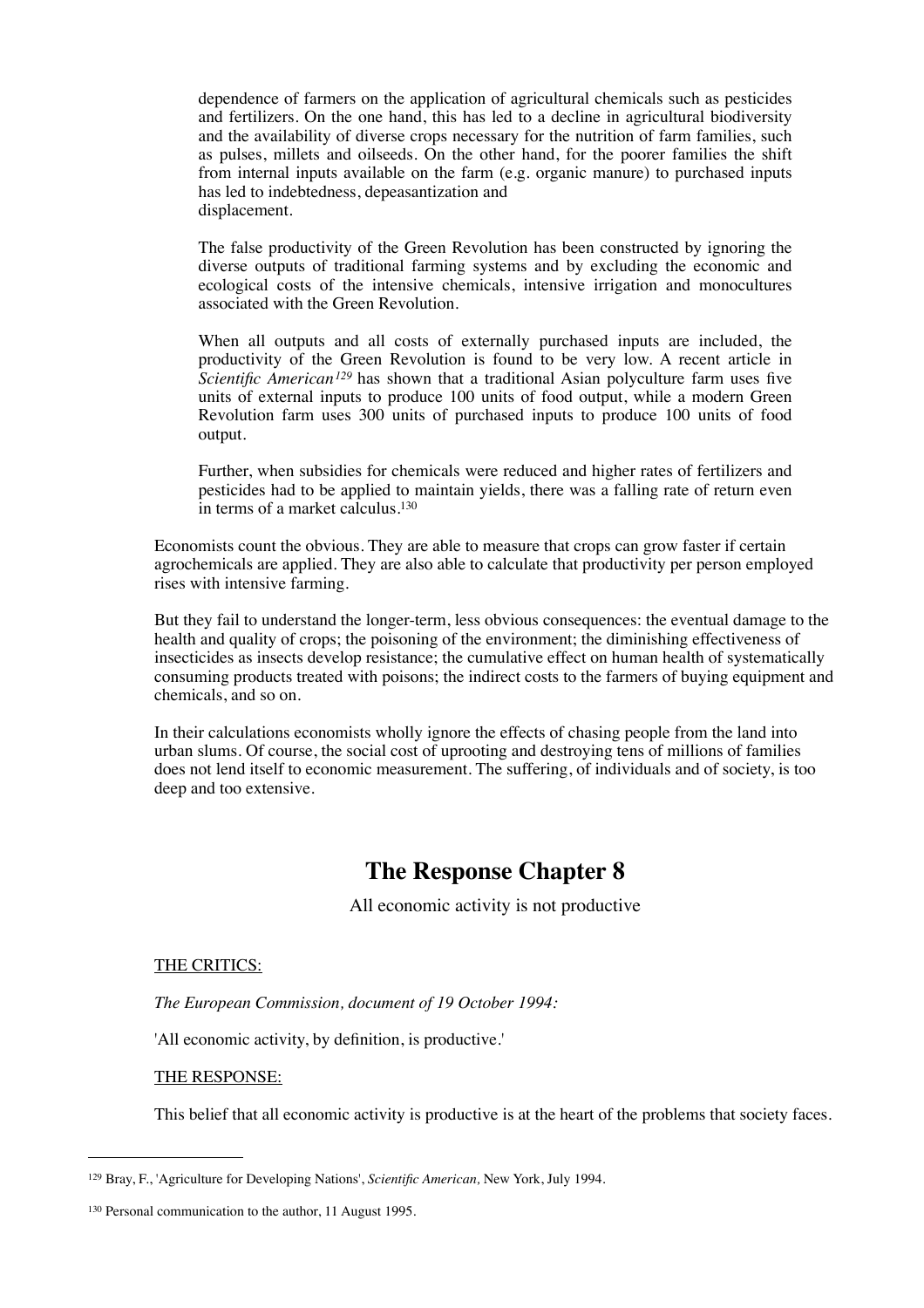Economic activity is measured officially by the index of Gross National Product. Let me quote from the opening chapter of my book, *The Trap:* 

But GNP measures only activity. It measures neither prosperity nor well-being. For example, if a calamity occurs, such as a hurricane or an earthquake, the immediate consequence is a growth in GNP because activity is increased so as to repair the damage. If a great epidemic hits a community, GNP grows as the result of the construction of new hospitals and the employment of public health workers. If the crime rate increases, GNP grows as more police join the force and new prisons are built. We can take this even further. The cost of cancer in America is estimated at 110 billion dollars per annum, $131$  equal to 1.7 per cent of GNP; the cost of drug abuse is 200 billion dollars,<sup>132</sup> or 3.1 per cent of GNP; the cost of crime is  $163$  billion dollars[,133](#page-36-2) or 2.6 per cent of GNP. These three areas alone contribute 473 billion dollars, 7.4 per cent, to the nation's GNP and they are all growing.

The politicians and technocrats who govern us are unable to understand why the enormous growth in economic activity during the past decades has led to rising unemployment, increasing poverty and spreading urban slums. They cannot accept that the growth that they are promoting is tumescent and malignant. They believe that the sicknesses' which afflict our society - growth in crime, drug abuse, alcoholism, family breakdown, civil disorder, environmental degradation - are no more than the normal phenomena which inevitably accompany economic development and progress. So they concentrate their political, economic and social programmes on initiatives whose principal purpose is to make GNP grow quantitatively, without regard to its impact on society. They find it difficult to distinguish between a nation and a commercial enterprise. Often, they describe their own country as though it were a company, for example, UK pIc.

David de Pury, Switzerland's former chief negotiator in the Uruguay Round of GATT, and now chairman of the transnational company Asea Brown Boveri, even suggests that transnational companies should have 'direct access' to the workings of the World Trade Organization, the body set up following the recent Uruguay Round to regulate world trade. 'Would it make sense,' de Pury asks, 'to start thinking of a system more adapted to the fact that multinational companies have become the main constituency of the trading system?'[134](#page-36-3)

De Pury's use of the words 'main constituency' takes for granted the preeminence of the interests of multinational companies rather than those of society as a whole, in a free world economy. This accurately reflects the belief of our power elites. The world economy is to be run for the benefit of footloose corporations, not to serve the fundamental requirements of communities throughout the world.

We know that there are now two different and conflicting economies, the corporate economy and the national economy. Is society going to continue to accept that its true needs are subservient to the interests of the corporate economy? Or will we bring harmony to the two, so that they both prosper within a home economy respectful of free enterprise?

The Response Chapter 9

The illustrated story of global free trade

*Insert graphs here*

<span id="page-36-0"></span><sup>131 &#</sup>x27;What About "Putting People First"?', *Los Angeles Times,* 8 September 1993.

<span id="page-36-1"></span><sup>132</sup> Godson, R., and Olson, W., *International Organized Crime: Emerging Threat to US Security,* Washington: National Strategy Information Center, August 1993.

<span id="page-36-2"></span><sup>133</sup> 'A Murder Shows the Crushing Cost of US Crime', *Washington Post,* 6 July 1994.

<span id="page-36-3"></span><sup>134</sup> 'The New Multilateral Trading System Needs Urgent Attention', *International Herald Tribune,* Paris, 23 August 1995.